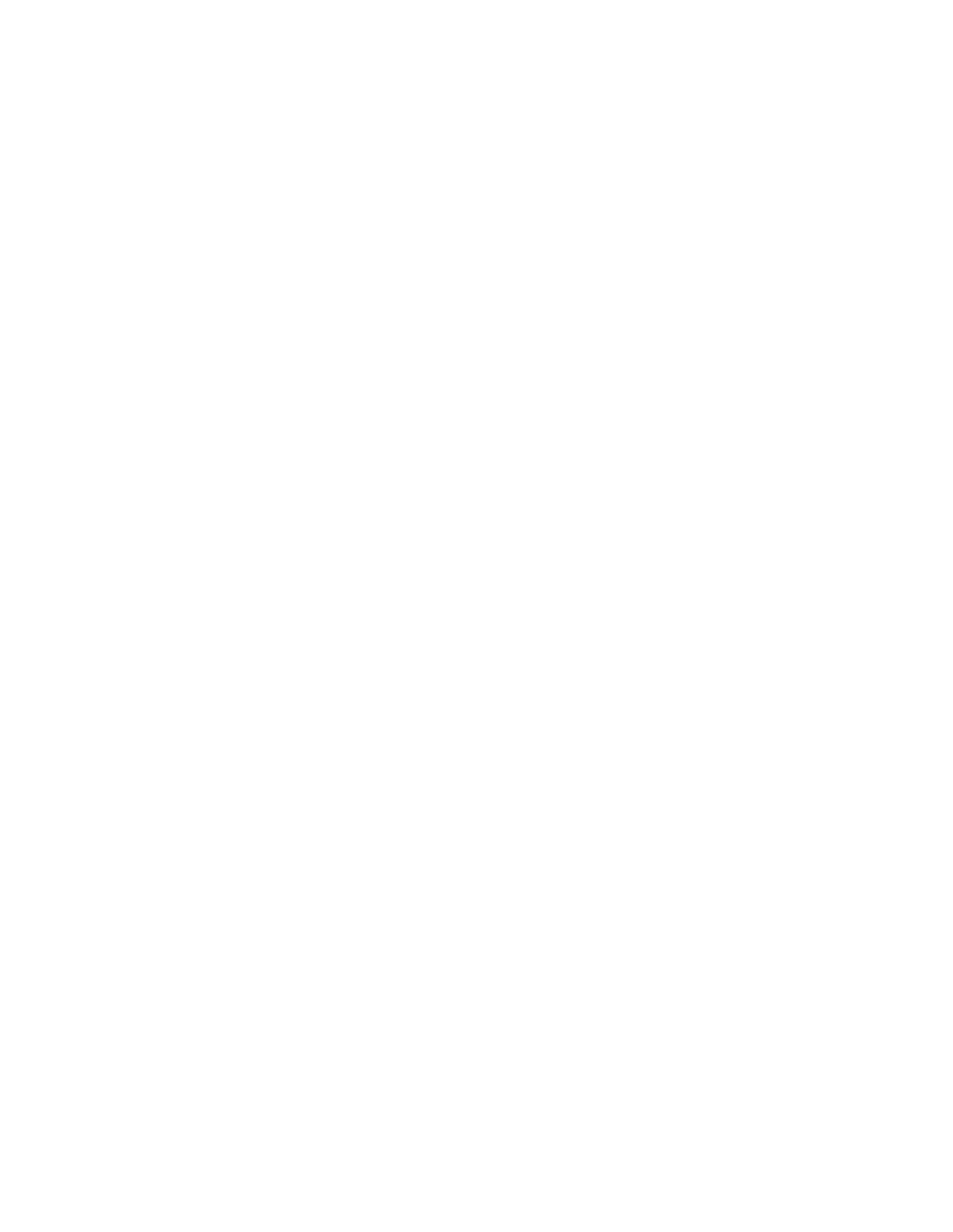| 9  |                                                    |  |
|----|----------------------------------------------------|--|
|    | IV. LESSONS LEARNED FROM OTHER STATES: GROUNDWATER |  |
|    |                                                    |  |
| A. |                                                    |  |
|    |                                                    |  |
|    |                                                    |  |
|    | h                                                  |  |
|    |                                                    |  |
| B. |                                                    |  |
|    |                                                    |  |
|    |                                                    |  |

#### I. INTRODUCTION

Groundwater is an important water source for Texas and its allocation and management is generating significant legal and political debate. Aquifers underlie most of Texas and provide about sixty percent of the state's total water supply.<sup>1</sup> Agricultural irrigation consumes about eighty percent of all the groundwater pumped annually in Texas.2 The remaining twenty percent of groundwater pumped is consumed in municipal and manufacturing use. With the exceptions of San Antonio and El Paso, most major cities in Texas use a combination of surface and groundwater to meet their water needs.<sup>3</sup>

A combination of natural and man-made conditions, including Texas's recurring droughts, urban growth, aquifer overdrafting and mining, land subsidence, and endangered species have focused attention on the allocation and management of the state's groundwater supplies.<sup>4</sup> The legal and political

<sup>1.</sup> Water use figures are available in Texas water plans. For two recent iterations, see WATER FOR TEXAS 3-14 (Aug. 1997) thereinafter WATER FOR TEXAS 19971 and WATER FOR TEXAS: TODAY AND TOMORROW 3-1 to 3-6 (Tex. Water Dev. Bd. Dec. 1990) [hereinafter WATER FOR TEXAS 1990].

<sup>2.</sup> WATER FOR TEXAS 1997, *supra* note 1,at 3-16.

<sup>3.</sup> Groundwater supplies 100 percent of San Antonio's water and sixty-three percent of El Paso's water. See MARY SANGER & CYRUS REED, TEXAS ENVIRONMENTAL ALMANAC 10 (Tex. Ctr. for Policy Studies 2d ed. 2000) (citing SUMMARY HISTORICAL WATER USE 1995 (Tex. Water Dev. Bd. 1997)).

<sup>4.</sup> *See* WATER FOR TEXAS 1990, *supra* note 1, at 3-4; *see also* WATER FOR TEXAS 1997, *supra* note 1, at 3-3 (reporting current water supply conditions and predicting future water needs for Texas). Municipal water needs are projected to double in the next fitly years. WATER FOR TEXAS 1997, *supra* note 1, at 3-5. For a discussion on the role of droughts in stimulating legislative concerns see J. E. Buster Brown, *Senate Bill 1: We've Never Changed Texas Water Law This Way Before,* 28 ST. B. TEX. ENVTL. L.J. 152 (1998). The Houston-Galveston Subsidence District was created to manage groundwater extractions to prevent land subsidence. The Edwards Aquifer Authority was created to manage groundwater in protection of threatened and endangered species that live in springs flowing from the aquifer. *See generally* Eric Albritton, *The Endangered Species Act: The Fountain Darter Teaches What the Snail Darter Failed to Teach,* 21 ECOLOGY L.Q. 1007, 1018 (1994) (illustrating the plight of five endangered species in the Edwards Aquifer); Ronald Kaiser & Laura Phillips, *Dividing the Waters: Water*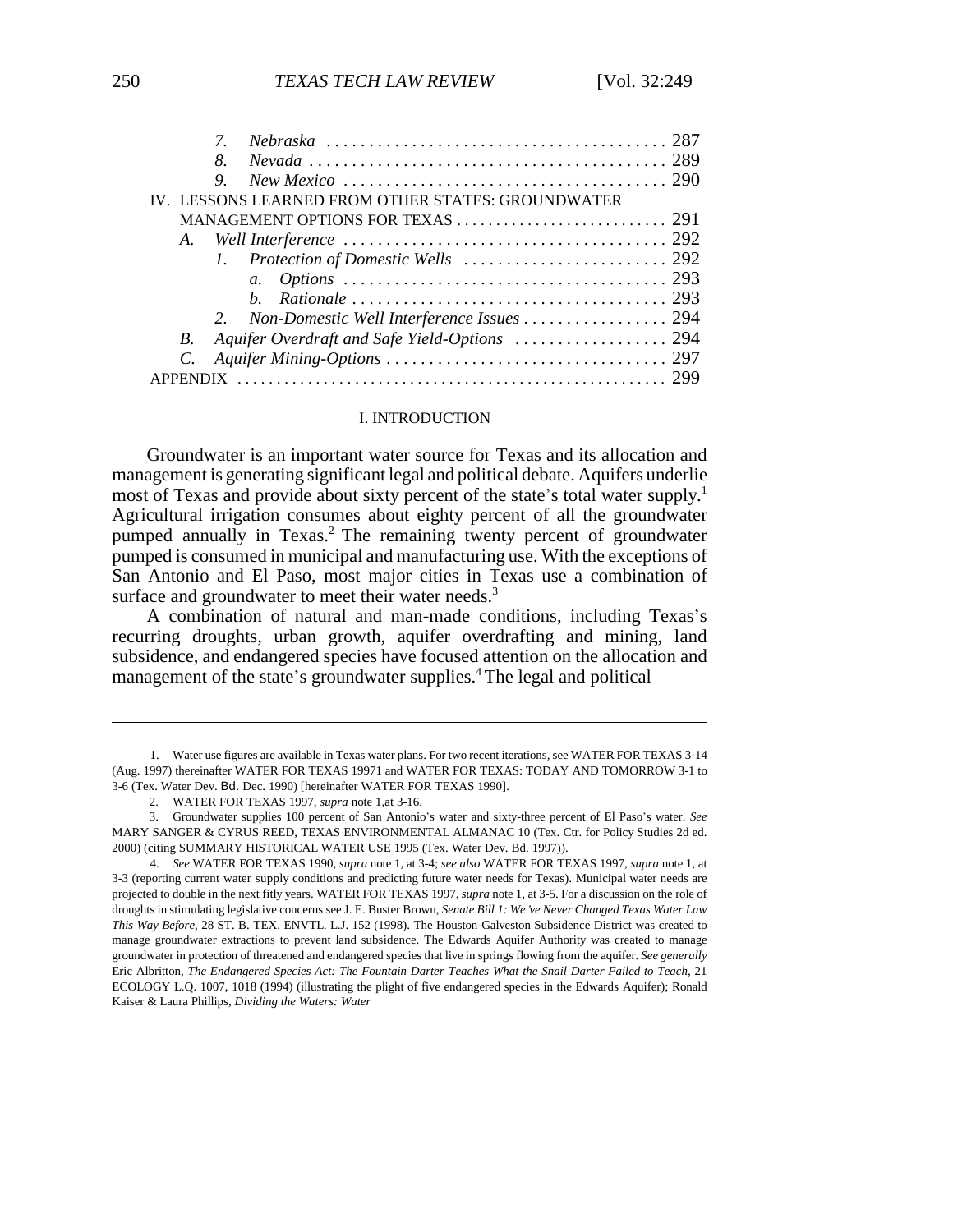issues surrounding groundwater allocation and management intersect and clash with a long-held Texas tradition of treating groundwater as an unregulated private property right. The notion of private property rights in groundwater is so entrenched in both landowner and legislative psyche that any attempt to regulate the pumping of groundwater provokes significant political and legal opposition.<sup>5</sup> The management debate is being reopened by a combination of conditions including a scarcity of surface water supplies, aquifer overdrafting occurring simultaneously with increased urban population growth, and the thirst of cities for additional water supplies.

Providing an adequate water supply to growing cities and to an economy driven by high technology and tourism presents a daunting challenge to water planners and policy makers when supplies are limited.<sup>6</sup> In order to provide an adequate and reliable water supply, a number of cities are developing groundwater resources in rural areas. Agriculture and rural areas perceive this as a threat to growth.7 The Texas Water Development Board predicts that, over the next fifty years, agricultural use of groundwater will experience a dramatic decline because of aquifer depletion and rising energy costs. At the same time, municipal share of groundwater use will double.<sup>8</sup>

Despite the importance of groundwater to the state's economy and the widespread mining and overdrafting of aquifers, state regulation of groundwater has been minimal, especially when compared to surface water management.<sup>9</sup> The laissez-faire capture rule adopted by the Texas Supreme Court and followed by the Texas Legislature minimized political conflicts over governmental management and control of groundwater pumping, but it left Texas aquifers subject to uncontrolled and harmful pumping.<sup>10</sup> The

7. *See* John Leidner et al., *Water Rights, Water Wars,* PROGRESSIVE FARMER, Aug. 2000, at 26-

28.

*Marketing as a Conflict Resolution Strategy in the Edwards Aquifer Region,* 38 NAT. RESOURCES J. 411, 423 (1998) (describing the creation of the Edwards Aquifer Authority in response to a federal lawsuit filed by the Sierra Club).

<sup>5.</sup> *See* Karen H. Norris, Comment, *The Stagnation of Texas Ground Water Law: A Political and Environmental Stalemate,* 22 ST. MARY\*S L.J. 493,494(1990) ("Texas landowners. . . have successfully avoided any legislative or judicial action intended to limit ground water pumpage."); Stephen E. Snyder, Comment, *Ground Water Management: A Proposal for Texas,* 51 TEX. L. REV. 289,317(1973) ("Politica1 opposition from ground water users will probably remain the most formidable obstacle to adopting an effective ground water conservation program.").

<sup>6.</sup> According to data from the Texas Natural Resources Conservation Commission (TNRCC), twelve of the fifteen major river basins are fully appropriated. *See* TEXAS NATURAL RESOURCES CONSERVATION COMMISSION, A REGULATORY GUIDANCE DOCUMENT FOR APPLICATION TO DIVERT, STORE OR USE STATE WATER 26, tbl.8 *(1995); see generally* WATER FOR TEXAS 1997, *supra* note 1, at 3-2 (providing a general overall picture of current and anticipated future conditions associated with Texas's water resources).

<sup>8.</sup> WATER FOR TEXAS 1997, supra note 1, at 3-15.

<sup>9.</sup> Surface waters are owned and managed by the state. TEX. WATER CODE ANN. *§* 11.021 (Vernon 2000).

<sup>10.</sup> Under the capture rule, pumping is unregulated and landowners are allowed to withdraw as much groundwater from beneath their land as they can capture. In the exercise of this right there is no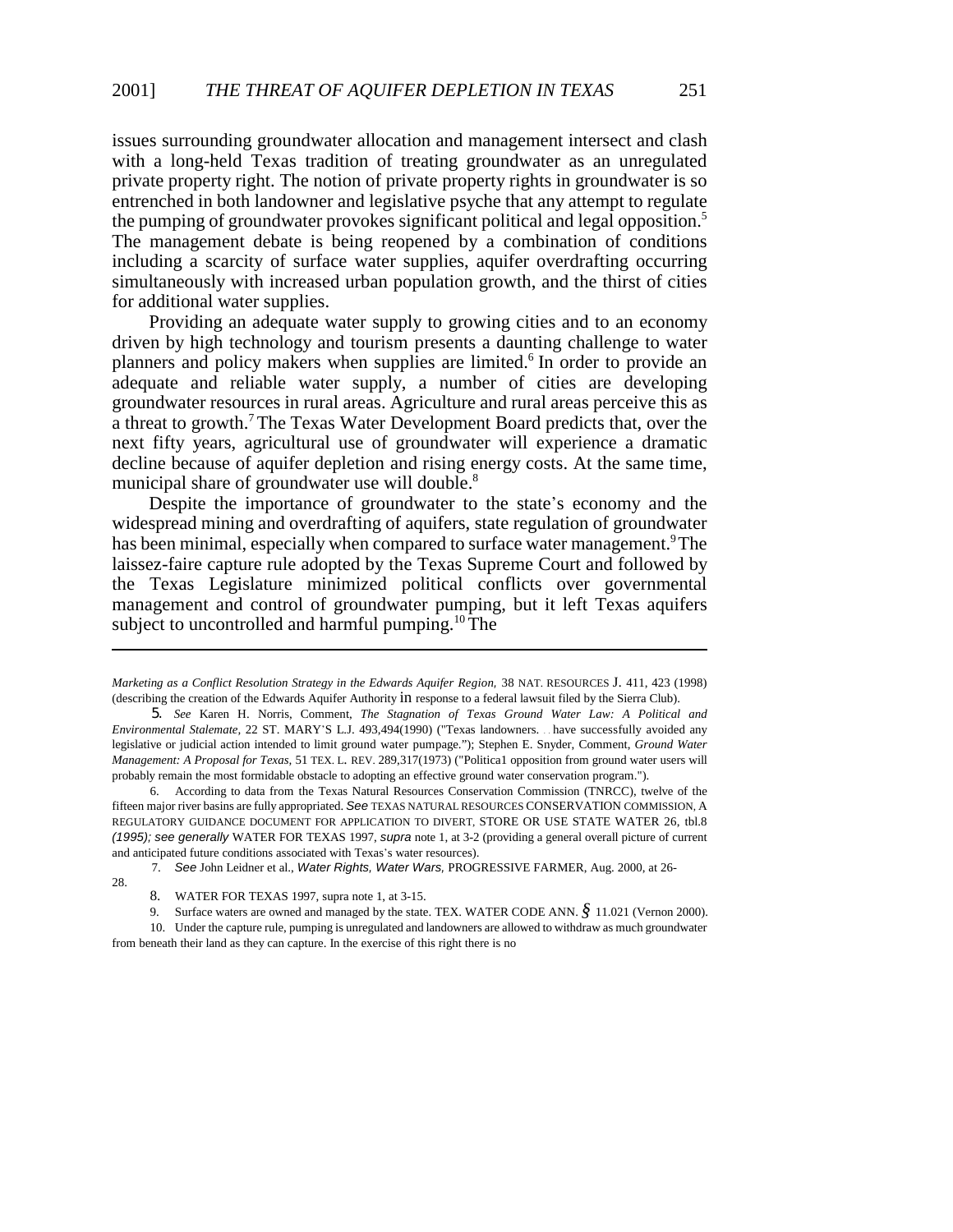capture rule is a limited private property protection rule, but more importantly, it directly contributes to increasing conflicts over well interference without offering protection for the small domestic well owner.<sup>11</sup> Although the rule has been widely criticized, the Texas Supreme Court has deferred to the legislature to develop rules for groundwater protection.12

In contrast to the unified regulatory system for surface water, the Texas Legislature has followed a decentralized approach to groundwater regulation and has deferred management to local groundwater management districts.13 Generally, the local groundwater management districts are organized around political boundaries and do not encompass aquifer boundaries. Advocates of this approach suggest that regulatory tools are in place within districts to effectively manage groundwater resources.14 The legislature has demonstrated its preference for this approach by authorizing the creation of a number of districts.15 Critics suggest that problems of self interest, limited funding, local

12. *See Sipriano,* 1 S.W.3d at 80; Barshop v. Medina County Underground Water Conservation Dist., 925 S.W.2d 618, 619 (Tex. 1996); *see, e.g.,* Norris, *supra* note *5,* at 494; Lana Shadwick, Note, *Obsolescence, Environmental Endangerment, and Possible Federal Intervention Compel Reformation of Texas Groundwater Law,* 32 S. TEX. L. REV. 641, 665 (1991); *see also* Eric Behrens & Matthew Dore, *Rights of Landowners to Percolating Groundwater in Texas,* 32 5. TEX. L. REV. 185, 191 (1991) (commenting on the Texas Supreme Court\*s and Texas Legislature\*s refusal to change the rule); Joe Greenhill & Thomas Gee, *Ownership of Ground Water in Texas; The East Case Reconsidered,* 33 Tex. L. REV. 620, 629 (1955) (urging Texas courts and Texas Legislature to adopt rule prohibiting malicious waste of water); Corwin W. Johnson, *The Continuing Void, in Texas Groundwater Law: Are Concepts and Terminology to Blame?,* 17 ST. MARY\*S L.J. 1281, 1293 (1986) (addressing the absence of a legislative declaration of state ownership of groundwater) [hereinafter Johnson, *The Continuing Voids in Texas Groundwater Law];* Corwin W. Johnson, *Texas Groundwater Law: A Survey and Some Proposals,* 22 NAT. RESOURCES. J. 1017, 1024 (1982) (discussing wastefulness of absolute ownership of percolating groundwater) [hereinafter Johnson, *Texas Groundwater Law];* Jana Kinkade, *Compromise and Groundwater Conservation,* 26 ST. B. Tex. ENVTL. L.J. 230, 233 (1996) ("Not only has the Texas Legislature been slow to act, but the Texas courts have impeded the progress of Texas groundwater law."); David Todd, *Common Resources, Private Rights and Liabilities: A Case Study on Texas Groundwater* Law, 32 NAT. RESOURCES. J. 233, 256(1992) (criticizing the law of Texas groundwater management).

13. In 1949, under authority of the conservation amendment of the Texas Constitution, Tex. CONST. art. XVI, § 59, the legislature provided for the creation of Underground Water Conservation Districts. Act of June 2, 1949, 51st Leg., R.S., ch. 306, § 1, 1949 Tex. Gen. Laws *559, repealed by* Act of June 16, 1995,74th Leg., ch. 933, § 6, 1995 Tex. Gen. Laws 4673, 4701.

14. A recent opinion limits the regulatory powers of groundwater conservation districts. S. Plains Lamesa R.R., Ltd. v. High Plains Underground Water Conservation Dist. No. l, No. 07-00-089-CV, 2001 WL 62272 (Tex. App—Amarillo Jan. 25, 2001, no pet. h.).

15. *See, e.g.,* 45 JEFF CIVINS ETAL., TEXAS PRACTICE: ENVIRONMENTAL LAW § 13.2(e) (2000) ("Regulatory authorities of an UWCD are extremely broad The UWCD\*s charge to prevent waste

liability absent malice, waste, or subsidence. *See* Sipriano v. Great Springs Water of Am., Inc., 1 S.W.3d 75, 79 (Tex. 1999); City of Sherman v. Pub. Util. Comm'n, 643 S.W.2d 681, 686 (Tex. 1983);

Friendswood Dev. Co. v. Smith-Southwest Indus., Inc., 576 S.W.2d 21, 25-30 (rex. 1978); City of Corpus Christi v. City of Pleasanton, 154 Tex. 289,294,276 S.W.2d 798, 801 (1955); Houston & Tex. Cent Ry. Co. v. East, 98 Tex. 146, 148, 81 S.W. 279, 280 (1904).

<sup>11.</sup> The often-unappreciated side effect of the capture rule is that current well owners are not protected from excessive pumping by other landowners. *See Sipriano,* I S.W.3d at 79; Pecos County Water Control and Improvement Dist. No. 1 v. Williams, 271 S.W.2d 503, 505 (Tex. Civ. App.—EI Paso 1954, writ ref'd n.r.c.).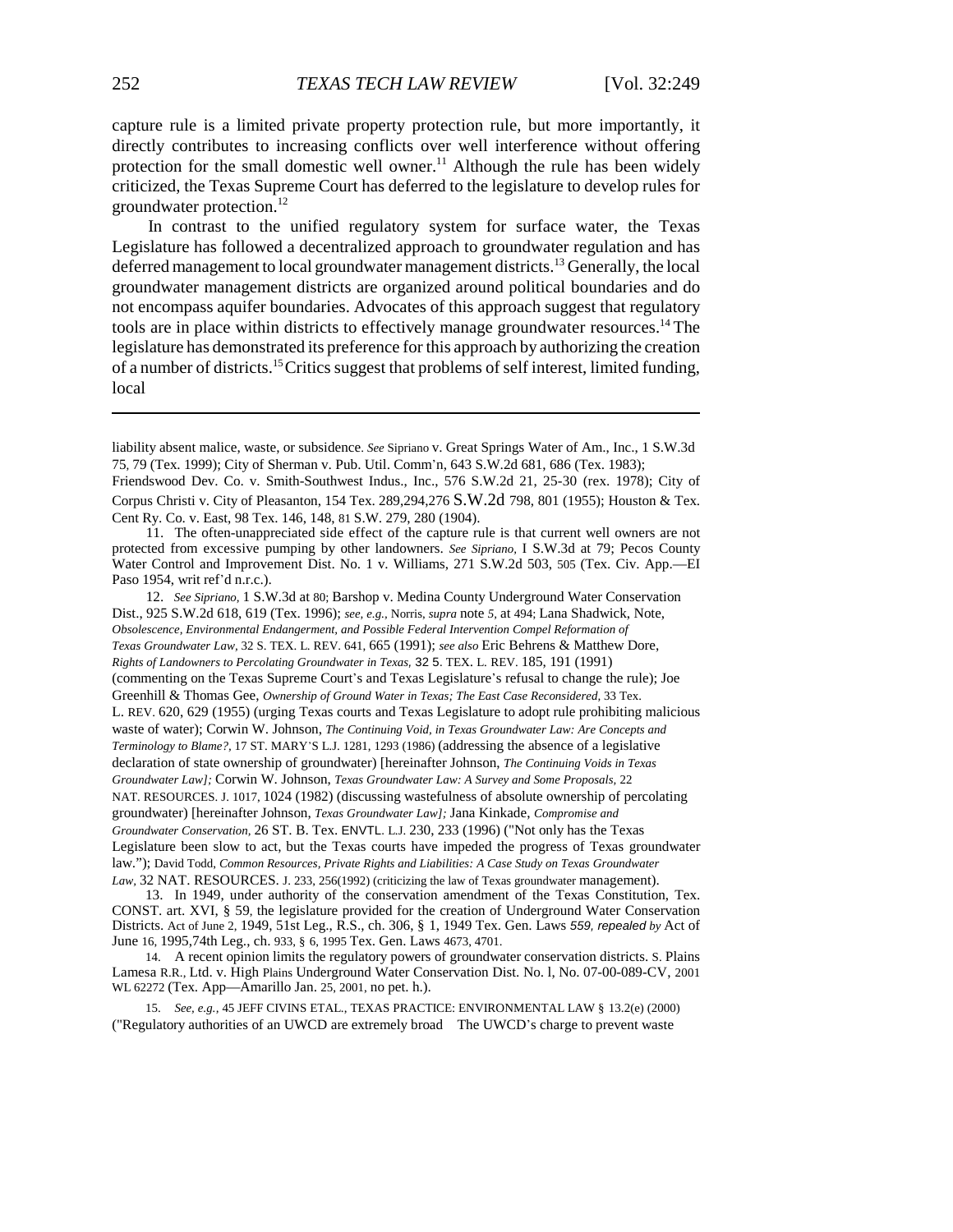politics, and the self-limiting nature of these districts prevent meaningful management and protection of groundwater resources.<sup>16</sup> Concerns have been raised regarding the number of districts needed, the motivations for creating additional districts, and whether district boundaries should more closely correspond with aquifer boundaries rather than political boundaries. Notwithstanding the fact that excessive groundwater withdrawals are a statewide problem, the legislative sentiment remains strong that groundwater should be managed locally, if at all.<sup>17</sup>

This article suggests that while much of the recent groundwater law debate has focused on protecting private property rights, creating additional local groundwater districts, or stopping cities from pumping groundwater from rural areas, these are not the core issues. While they are important and must be considered in any solution, they do not address the underlying problem or lead to sustainable solutions that will protect groundwater quantity and quality. The core groundwater management issues that must be addressed are: (1) how to resolve the conflicts over domestic well interference caused by high capacity wells; (2) how to prevent aquifer overdrafting and promote safe, sustainable aquifer yields; and (3) how to address aquifer mining. When examined in this context, the issues shift from protecting private property rights in groundwater to effectively managing aquifers and groundwater in

-

gives it far-reaching authority under its rule making power.').

<sup>16.</sup> From the very beginning, criticisms over the localized control and limited authority of districts were well known to the Texas legislature. *See* Johnson, *Texas Groundwater Law, supra* note 12, at 1020 ("The Edwards Underground Water District... is broadly authorized to 'conserve, protect and increase the recharge of and prevent. . . waste and pollution of. . . underground water,' but regulatory powers needed to implement those goals have not been conferred.... The main function of this district appears to be data collection and dissemination."); Johnson, *The Continuing Voids in Texas Groundwater* Law, supra note 12, at 1282 ("[T]he legislature has passed the buck to local communities.... The response has been uneven and generally inadequate.\*); Kaiser & Phillips, *supra* note 4, at 422-23 ("In one sense, underground water districts are planning giants and regulatory dwarfs. They have extensive power to study, report, disseminate and plan but they are limited in their ability to disturb the capture rule."); Norris, *supra* note 12, at 501 ("The Texas legislature purports to distribute considerable power and authority to local groundwater conservation districts; however, several factors combine to limit their effectiveness.'); Shadwick, *supra* note 12, at 677 ("In sum, funding and management of UWCDs illustrates how greed may manifest itself through the vehicle of local politics.... Admittedly, UWCDs truly epitomize the state's desire to defer regulation to local areas, but the result is perhaps not what the legislature intended.\*); Steven E. Snyder, Comment, *Ground Water Management: A Proposal for Texas,* 51 TEX. L. REV. 289, 298 (1973) (explaining that "[d]espite the gaping holes in the UWCD's management powers, ... the most serious barrier to effective action is its dependence on local politics' because '[t]he district cannot be effective unless local residents, acting through popularly elected directors, are willing to impose management controls on their own pumping activities,' even though [n]one of the existing UWCDs have overcome this barrier and none have imposed production quotas.'); Edward Woodruff & James Williams, Comment, *The Texas Groundwater District Act of 1949: Analysis and Criticism,* 30 TEX. L. REV. 862, 866(1952) ('This act falls far short of being a complete independent groundwater code... . [I]t is merely a short appendage to the lengthy chapter on Water Control and Improvement Districts.").

<sup>17.</sup> Senate Bill 1 clarifies that it is the policy of the state that groundwater management is best accomplished through local groundwater districts, thus modifications on the rule of capture will be made by districts. TEX. WATER CODE ANN. *§* 36.0015 (Vernon 2000).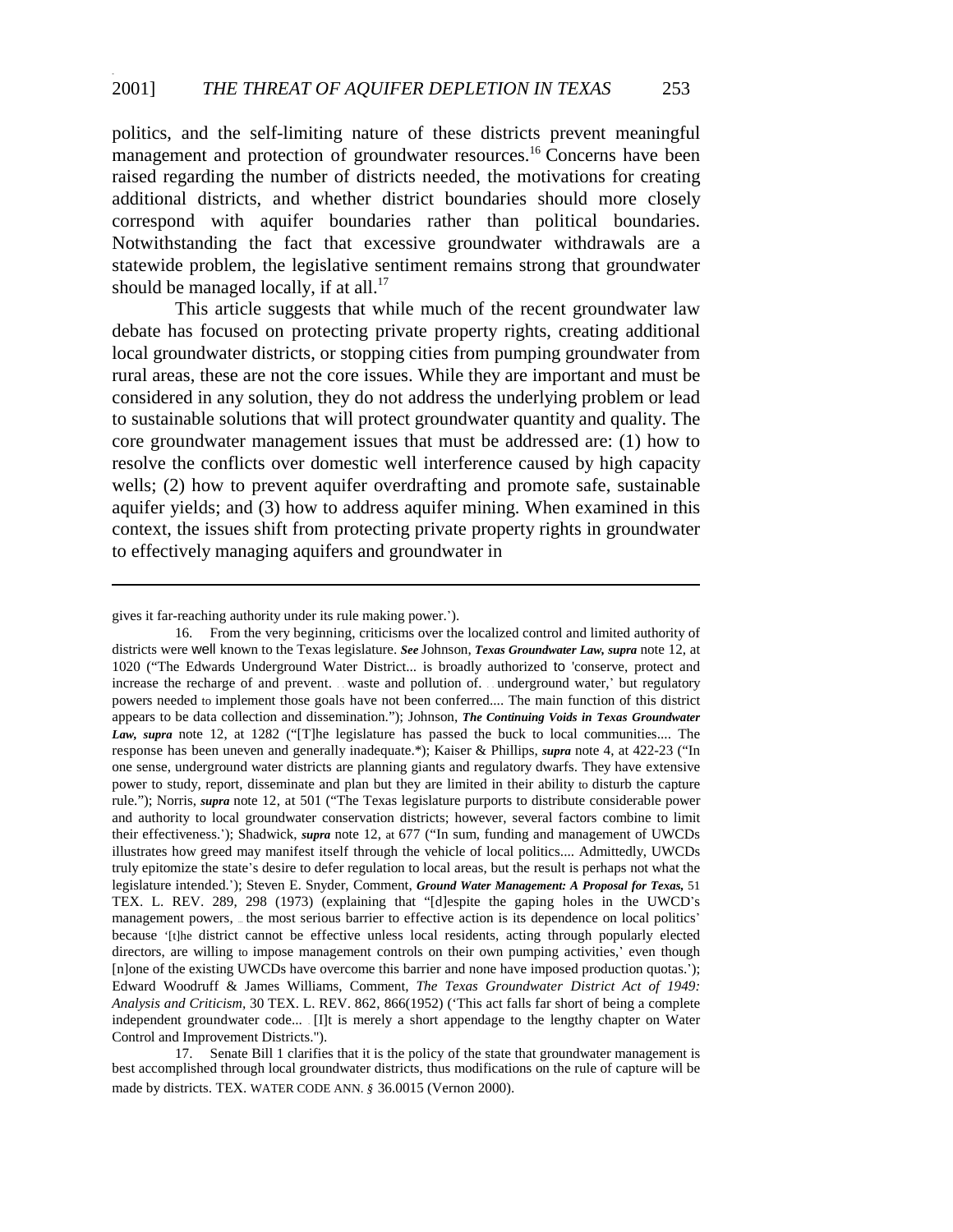order to sustain an agricultural economy that is transitioning to an urban service economy.

Part II of the article introduces several hydrological concepts related to these issues. Part III summarizes state laws on groundwater allocation and management and their application in selected states. Part IV offers options for addressing Texas domestic well interference conflicts, and aquifer overdrafting and mining problems. This article does not advocate abolishing the rule of capture, nor does it suggest how groundwater districts should be organized and structured. It does, however, present options for managing groundwater resources within the capture rule and groundwater district arrangement.

#### II. GROUNDWATER CONCEPTS AND DATA

This section briefly outlines basic hydrological concepts applicable to well interference, aquifer overdrafting and mining problems, and it provides information on Texas surface water and groundwater uses.<sup>18</sup> This contextual information is an important predicate to examining options for groundwater management.

# *A. Basic Concepts*

Groundwater is hydrologically divided into: (1) vadose water in the unsaturated zone, and  $(2)$  water in the zone of saturation.<sup>19</sup> in the unsaturated zone, the spaces in the soil or rock contain both air and water, creating high capillary forces. These capillary forces are so strong that water in the unsaturated zone is generally not available for pumping.<sup>20</sup> In contrast, the spaces in the saturated zone are completely filled with water and water will flow freely into wells and springs. The upper surface of the saturated zone is referred to as the top of the water table.<sup>2</sup>

Aquifers are geological formations that can store, transmit, and yield a quantity of water to a well or spring. There are two basic types of aquifers:

<sup>18.</sup> Hydrology is concerned with the properties, occurrence, distribution and movement of water on and beneath the surface of the land. Groundwater hydrology is concerned with the movement of subsurface water caused by a difference in potential or head. RAPHAEL G. KAZMANN, MODERN HYDROLOGY I (Carey Croneis ed., 1965).

<sup>19.</sup> Hydrologist often use the term "vadose" to describe water in the unsaturated zone; however, the United States Geological Survey (USGS) no longer uses that term. The USGS classifies groundwater in either the unsaturated or the saturated zone. *See* U.S. GEOLOGICAL SURVEY CIRCULAR 1186, Sustainability of Ground-Water Resources 6-14(1999) [hereinafter USGS CIRCULAR 1186].

<sup>20.</sup> *Id.* at 7.

<sup>21.</sup> *Id.; see also* Mary P. Anderson, *Hydrogeologic Framework for Groundwater Protection, in* PlANNING FOR GROUNDWATER PROTECTION 1,3 (G. William Page ed., 1987) (describing the hydrologic cycle.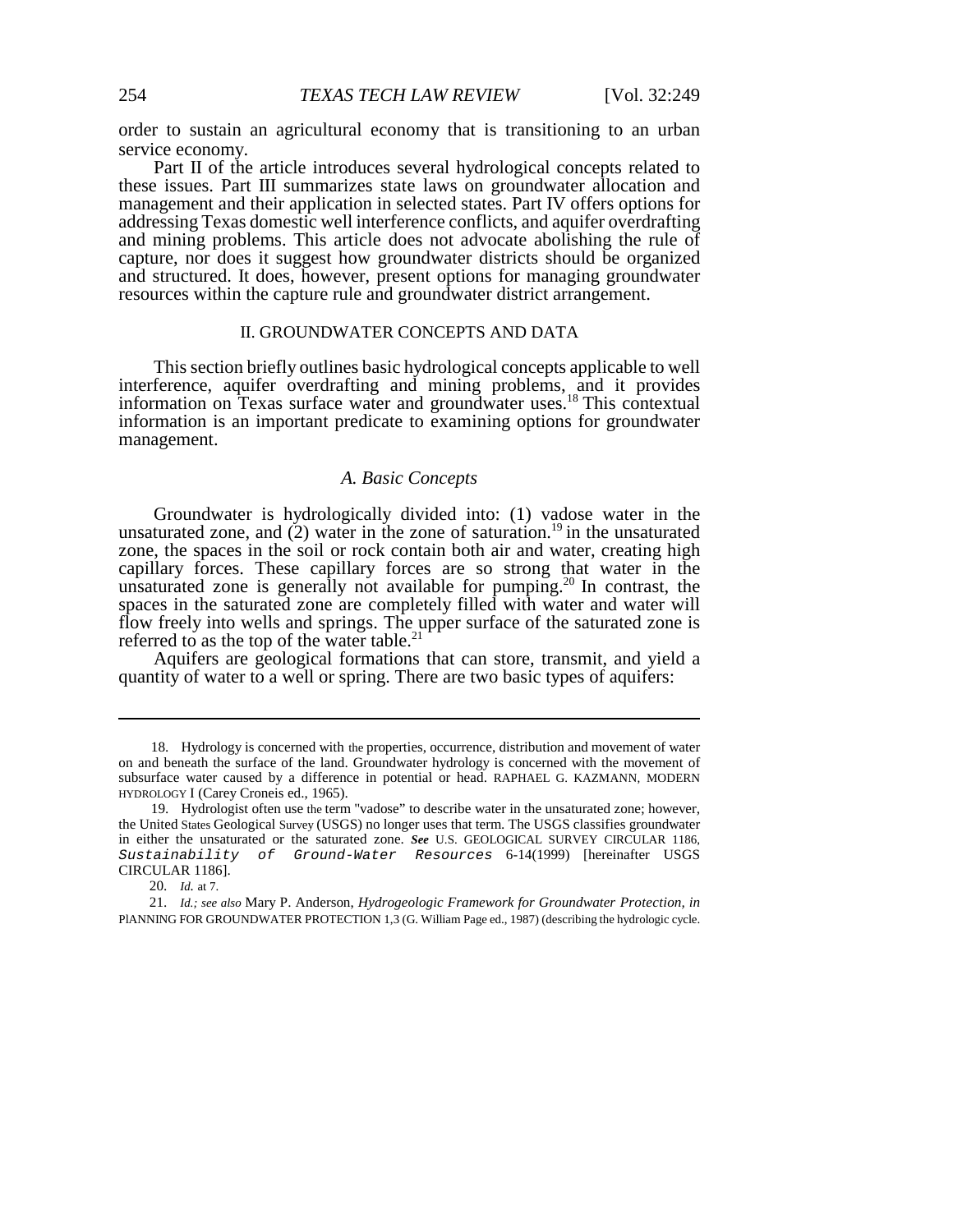confined and unconfined.<sup>22</sup> These aquifers respond differently to pumping. Water in a well drilled into an unconfined aquifer will reach the top of the zone of saturation known as the water table. The water table will rise or fall in response to recharge and pumping. A confined aquifer, also called an artesian aquifer, is basically a pressured water strata. Water in a well drilled into a confined aquifer is under pressure and will reach the potentiometric surface.<sup>23</sup> These wells are often called artesian wells because water flows to the surface.

Pumping groundwater from a well always causes a decline in groundwater levels at or near the well. The draw down in water forms a conical-shaped depression in the water table which is referred to as a "cone of depression."24 Pumping of a single high capacity well, or pumping of many wells, can have regionally significant effects on aquifers and groundwater systems and lower the water table<sup>25</sup> These pumping draw downs can adversely interfere with other wells in the area.

# *1. Well Interference*

Well interference is a highly volatile policy issue in the allocation of groundwater in the West. Well interference is the result of the lowering of water levels in shallow or low-capacity wells near a high-capacity well during and shortly after the period when the high-capacity well is pumped.<sup>26</sup> It may be a temporary or permanent hydraulic phenomenon and may result from any of three circumstances. First, if the well interference is caused by a cone of depression created by the intermittent operation of the high-capacity well, the condition may be temporary.<sup>27</sup> Second, if the high-capacity well is operated more frequently, the cone of depression may be longer lasting. A third, and perhaps permanent, cause of well interference is the overall lowering of the water level in an aquifer caused by pumping which exceeds recharge. Most well interference problems arise when high-capacity commercial, irrigation, and municipal wells are located near lower-capacity domestic wells.<sup>28</sup>

- 25. *See* USGS CIRCULAR 1186, *supra* note 19, at 11-14; infra fig.1.
- 26. USGS CIRCULAR *ll86, supra* note 19, at II.
- 27. *See* Infra fig.1.
- 28. USGS CIRCULAR 1186, *supra* note 19, at it.

<sup>22.</sup> *See* MICHAEL BARCELONA ET AL., HANDBOOK OF GROUNDWATER PROTECTION 73(1988).

<sup>23.</sup> Id.

<sup>24.</sup> USGS CIRCULAR 1186, supra note 19, at 11-14; see also Infra fig. I (illustrating the schematics of well interference).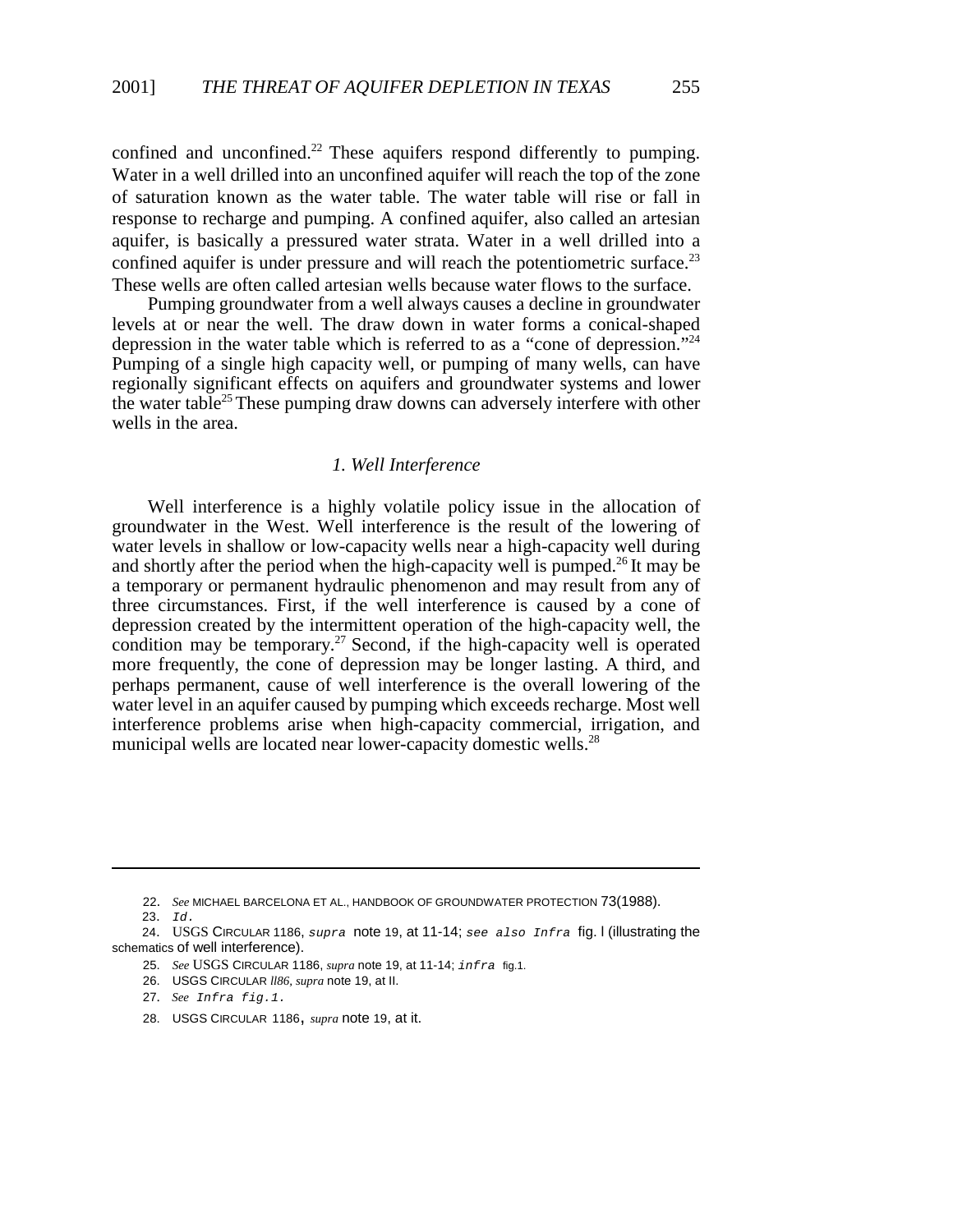

**Source:** JOSEPH SAX, LEGAL CONTROL OF WATER RESOURCES (2d ed. West 1991)

As more and deeper wells are drilled into aquifers, the harmful impacts on existing shallower wells increase. An increase in wells probably would not be a major problem if all landowners were similarly situated with regard to wealth and power. However, any landowner with a bigger pump can wreak economic havoc on the small landowner without the same resources. The rule of capture, which encourages landowners to install bigger pumps and drill deeper wells to protect a source of water, exacerbates well interference. A landowner without access to a public water supply is left without any legal recourse or protection from the actions of a landowner with a bigger pump. Because of this, the rural Texas lifestyle is most at risk from the rule of capture.

It is tempting to treat domestic well interference cases dispassionately under the rubric of the maximum beneficial use of water or a private property right. To do so overlooks the social element and family hardship in well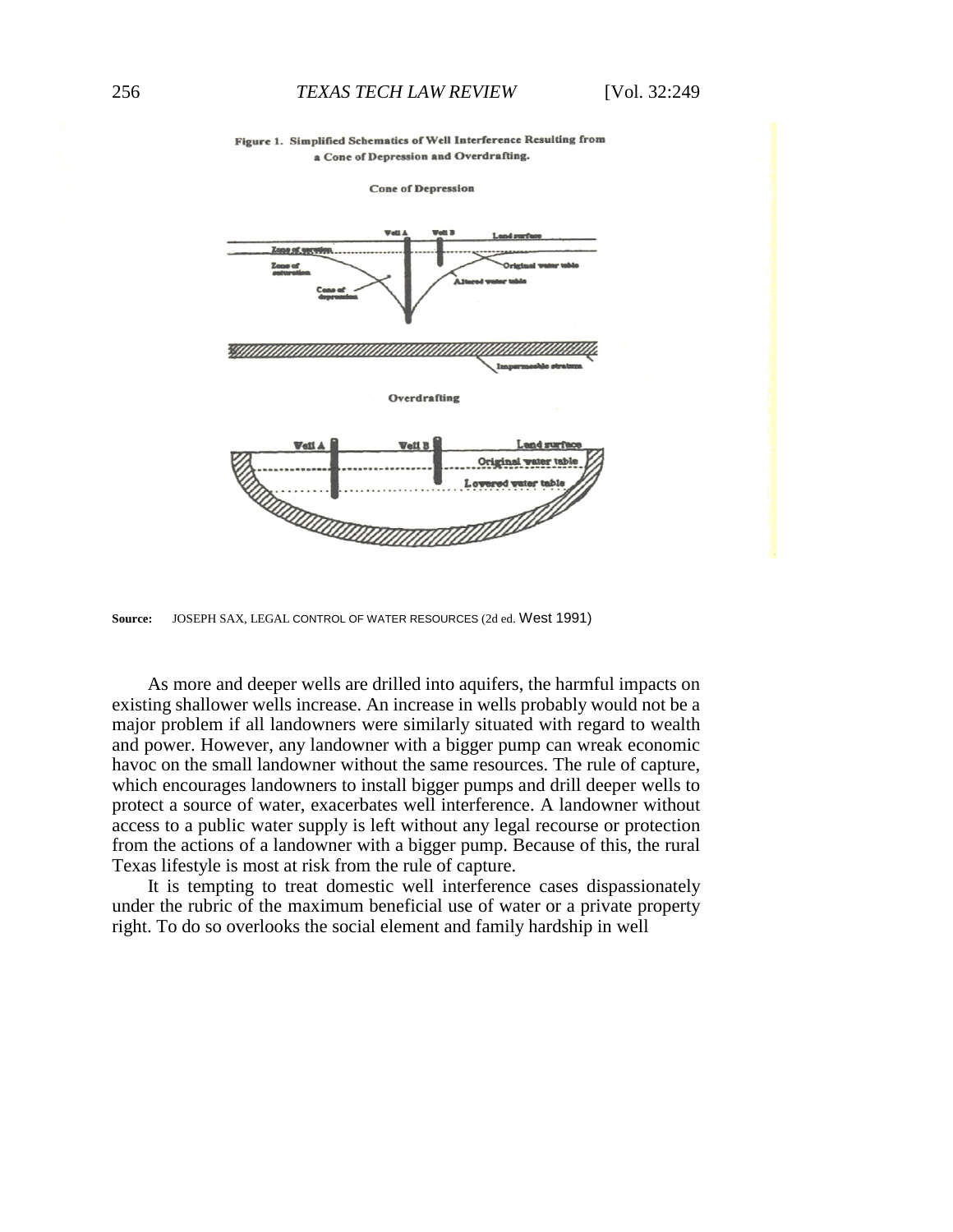interference controversies, as was evident in the most recent Texas Supreme Court groundwater case.<sup>29</sup>

In *Sipriano,* Henderson County landowner Bart Sipriano and two others sued Great Spring Waters of America (also known as Ozarka Natural Spring Co.) for negligently draining their water wells.<sup>30</sup> Sipriano alleged that Ozarka caused the depletion of his wells by pumping 90,000 gallons of groundwater per day, every day, from land near his land.31 Sipriano sought injunctive relief and actual and punitive damages for Ozarka's alleged negligence in causing the wells to go dry.<sup>32</sup> The trial court granted and the court of appeals affirmed Ozarka's motion for summary judgment, citing Texas's recognition of the rule of capture.<sup>33</sup> The Texas Supreme Court affirmed the decision.<sup>34</sup> The court declined to abandon the rule of capture and deferred to the Texas Legislature to regulate groundwater and address the problem of domestic well depletion.<sup>35</sup>

Adherence to the rule of capture continues to threaten a rural Texas lifestyle that is dependent on domestic wells as the sole source of water. This problem of dependence on domestic wells may not be as severe where the homeowner has access to a public water supply.

### *2. Aquifer Overdrafting and Safe Yield*

Overdrafting of aquifers is a significant Texas problem.<sup>36</sup> This condition results from withdrawing water from an aquifer at a rate faster than its natural, or artificial, recharge rate.<sup>37</sup> If this practice continues for a long period of time, or if the aquifer has limited or little recharge, overdrafting is called mining.<sup>38</sup> The consequences of overdrafting are progressively higher water costs, and possible subsidence, or water quality degradation.<sup>39</sup>

In Texas, overdrafting occurs in portions of a number of aquifers.<sup>40</sup> In 1985, the Texas Legislature recognized that certain areas of the state were experiencing declining water tables and took action, authorizing the Texas Water Commission (TWC, the predecessor to the TNRCC) to institute a

<sup>29.</sup> Sipriano v. Great Spring Waters of Am., Inc., 1 S.W.3d 75 (Tex. 1999).

<sup>30.</sup> *Id.*

<sup>31.</sup> *Id. at* 75-76. Sipriano's allegations were taken as true by the court for summary judgment purposes. *Id.* at 75.

<sup>32.</sup> *Id .*at 76.

<sup>33.</sup> *Id.*

<sup>34.</sup> *Id.* at 81.

<sup>35</sup>. *Id. at* 80.

<sup>36.</sup> *See* sources cited *supra* note I (identifying this problem in a number of Texas water plans).

<sup>37.</sup> *See e.g.,* USGS CIRCULAR 1186, *supra* note 19, at 7 (explaining that "high ground-water use in areas of little recharge... causes widespread declines in ground-water levels and a significant decrease in storage").

<sup>38.</sup> *See supra* fig.1.

<sup>39.</sup> *Id.*

<sup>40.</sup> *See infra* tbl. 1.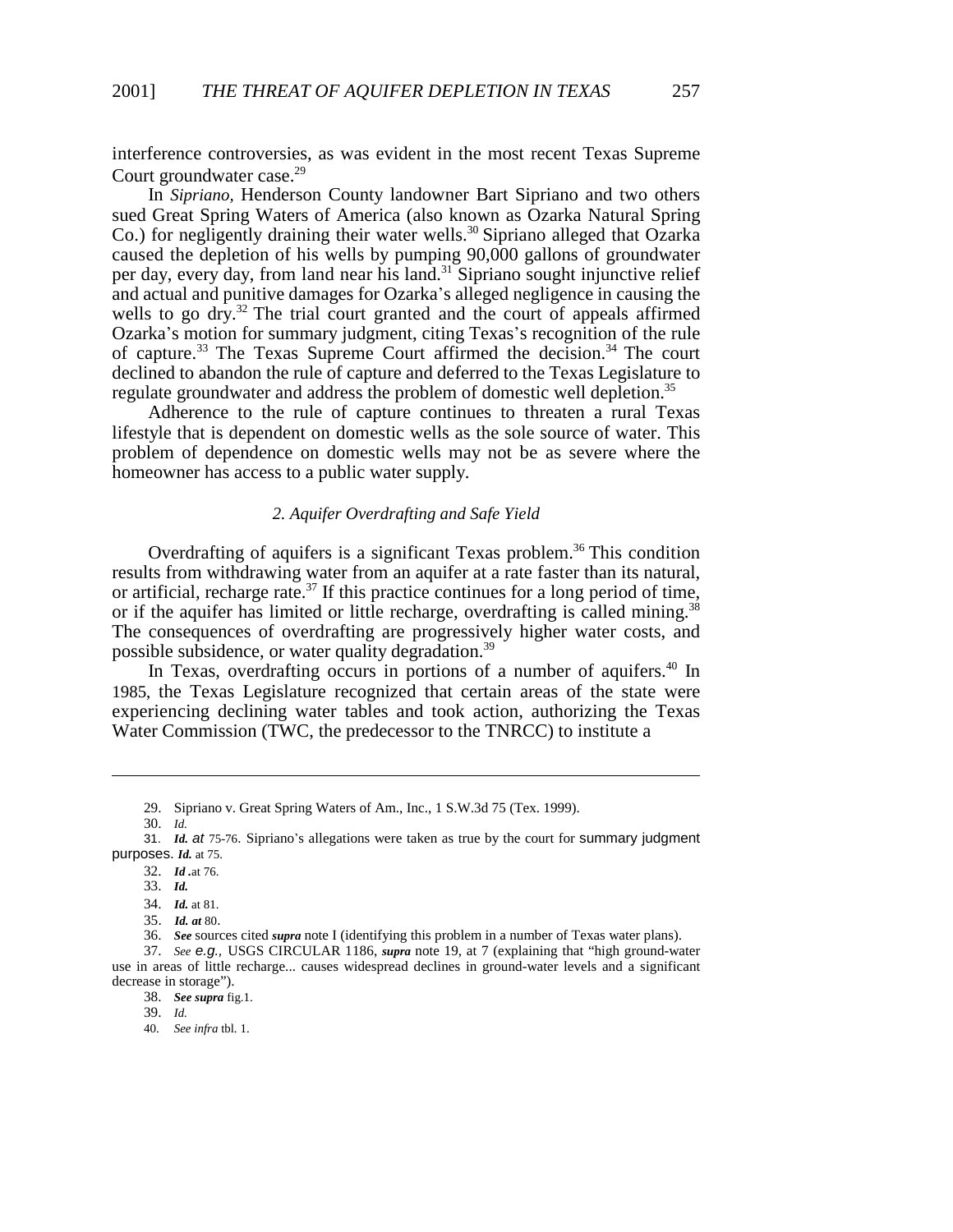groundwater management area designation and study process.<sup>41</sup> Senate Bill 1, introduced in the 75th Texas Legislature, reconfirmed the critical areas concept and added provisions for state-initiated groundwater conservation districts in critical areas that were renamed priority groundwater management areas (PGMAs).42 At present, sixteen studies have been completed, and four study areas have been designated as PGMAs: (1) Hill County; (2) Upton, Midland, and Reagan Counties; (3) Hale, Swisher, and Briscoc Counties; and (4) Dallam County.

### *3. Aquifer Mining*

In aquifers with little or no recharge, sustained withdrawals will eventually exhaust the supply or lower water tables below economic pump limits. In effect, the aquifer is being mined.43 Groundwater mining results in numerous adverse consequences, including reduced flexibility to respond to dry spells and droughts in the future. Additionally, future economic development opportunities may be minimized because of a lack of water. Groundwater mining can also lead to land subsidence.

Several states have provided for depletion over a predictable number of years by controlling mining of aquifers. $44$  The choice of time periods usually reflects a legislative policy judgment. A long depletion period preserves water for future uses but usually requires severe restrictions on present withdrawals. By contrast, a shorter period allows for larger withdrawals for the benefit of current users, but the depletion causes an economic crash in the irrigation economy in a local area.

#### *B. Texas Groundwater Sources and Uses*

# *1. Water Uses*

Texans use nearly seventeen million acre-feet of water each year.<sup>45</sup> Groundwater accounts for about sixty percent of this demand for water with

<sup>41.</sup> *See* TEX. WATERCODE ANN. §§ 35.002 -.019 (Vernon 2000).

<sup>42.</sup> Act of June 19, 1997, 75th Leg., R.5., ch. 1010, § 4.51, 1997 Tex. Gen. Laws 3610,3655.

<sup>43.</sup> *See* Fundingsland v. Colo. Groundwater Comm\*n, 468 P.2d 835, 83940 (Cola. 1970) (discussing groundwater mining). In Texas, groundwater mining occurs in the Ogailala Aquifer, which is the largest source of groundwater used in the state. *See* infra notes 56-58 and accompanying text.

<sup>44.</sup> Colorado, New Mexico, and Oklahoma have adopted depletion timetables for some aquifers. In Colorado, the aquifer rate is forty percent over a twenty-five year period. *See* A. DAN TARLOCK, LAW OF WATER RIGHTS AND RESOURCES § 6.15 (2000). In Oklahoma, the depletion rate is calculated over twenty years, and in New Mexico the depletion rate is calculated over forty years. OKLA. STAT. ANN. tit. 82, § 1020.5 (West 1990); Mathers v. Texaco Inc., 421 P.2d 771, 774 (N.M. 1966).<br>45.

<sup>45.</sup> A common nomenclature for measuring the volume, or amount of water used, is the acrefoot. This is the amount of water that covers one acre of land to a depth of one foot. An acre-foot of water is equal to 325,851 gallons of water.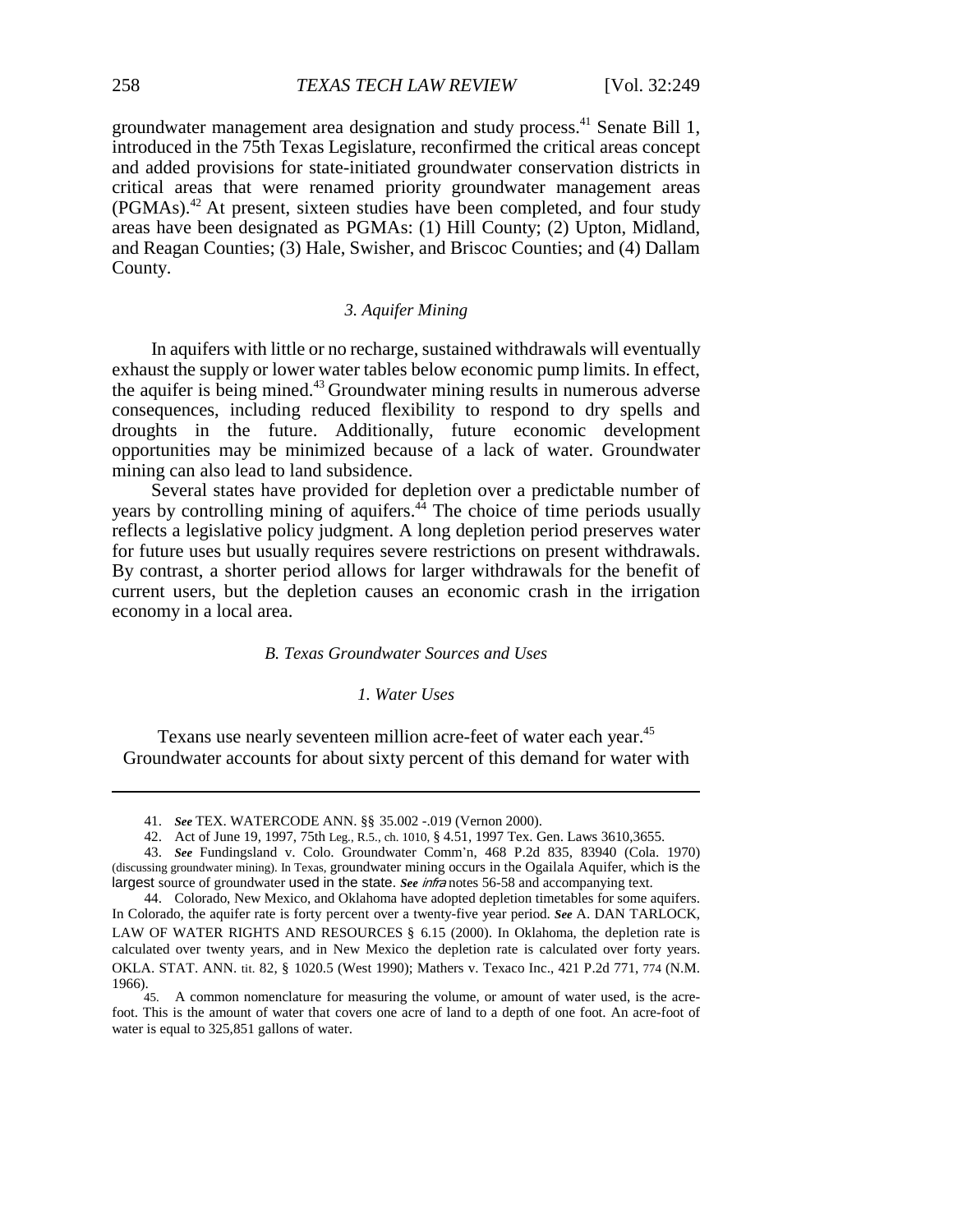surface water making up the other forty percent of water used by Texans.<sup>46</sup> Statewide, agriculture consumes the most water, with nearly two-thirds of all surface and groundwater used to irrigate crops, mostly in West Texas and the Lower Rio Grande Valley.<sup>47</sup> Municipal, manufacturing, mining, and power generation combined account for the remaining thirty-three percent.<sup>48</sup>

There are dramatic differences in consumption patterns between surface and groundwater.49 Most of the water for irrigated agriculture in Texas is provided by groundwater.<sup>50</sup> Irrigation consumes about eighty percent of the groundwater, and municipalities and other uses account for the remaining twenty percent.<sup>51</sup> The opposite occurs with surface water use. About fifty-seven percent of Texas surface water is used for municipal and industrial purposes and forty-three percent is used for irrigation and livestock production.<sup>52</sup>

A change is occurring in the amount of surface and groundwater used for agricultural, municipal, and industrial purposes. Generally, the amount of surface and groundwater used for irrigation is declining while the use of these water sources for municipal and industrial use is increasing.<sup>53</sup> A further decline in irrigation water use is forecast by the Texas Water Development Board. At the same time, municipal, industrial, and other uses for water are likely to continue to increase.<sup>54</sup> In the next twenty-five years, the fastest growing use categories are projected to be in municipal and manufacturing use, and, by the 2040s, municipal and industrial uses of water are expected to exceed agricultural use of water.<sup>55</sup>

50. Water is used to irrigate nearly seven million acres of land in Texas; however, most of this use is concentrated in the counties of the High Plains and lower Rio Grande valley. Water is used to irrigate at least twelve different types of crops in Texas. However, six crops comprised about three quarters of the irrigated acreage in Texas in 1994. They included: cotton (32%), wheat *(15%),* corn (15%), sorghum (9%), and rice (5%). These six crops use about 7.6 million acre-feet of water or about three quarters of all the surface and groundwater used for irrigation in Texas. *See* SANGER & REED, *supra* note 3, at 9-12.

- 51. WATER FOR TEXAS 1997, *supra* note 1, at 3-15.
- 52. *See infra* fig.2.

53. Starting in the early 1970s groundwater use by agriculture began its decline from about thirteen million acre-feet to about ten million acre-feet by 1990, a decline of almost twenty percent. At the same time as irrigation water use has declined over the last twenty years, municipal and manufacturing water use has increased by more than sixty percent. Four reasons for this decline are: water affordability, water availability, a reduction in irrigated acreage, and an improvement in water conservation practices. Declining cheap water has resulted in the acreage reduction and adoption of water conservation. WATER FOR TEXAS 1997, supra note 1, at 3-3, 3-8.

54. Id. at 3-3.

55. Id. at 3-5.

<sup>46.</sup> WATER FOR TEXAS 1997, supra note 1, at 3-14.

<sup>47.</sup> *See* SANGER & REED, *supra* note *3,* at 11.

<sup>48.</sup> *Id.* at 3-4.

<sup>49</sup>*. See infra* fig.2.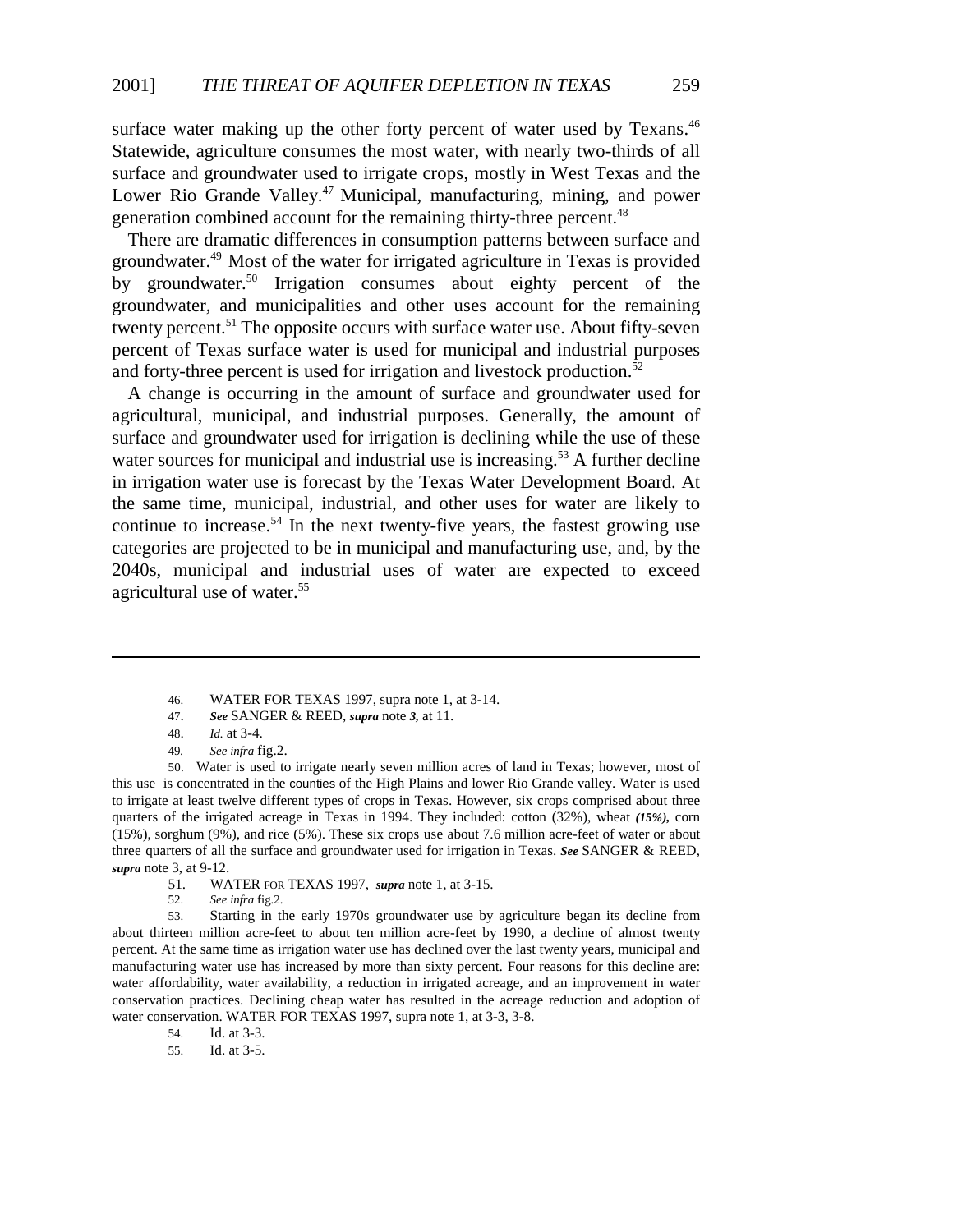

*Source:* MARY SANGER *&* CYRUS REED, TEXAS ENVIRONMENTAL ALMANAC 9 (Tex. Ctr. for Policy Studies 2d ed. 2000)

### *2. Texas Aquafers*

Texas aquifers are remarkably diverse in geologic structure, recharge potential and rates, storage, and transmissivity.<sup>56</sup> The Ogallala Aquifer, for example, is a huge aquifer underlying most of the Texas high plains. It receives little, if any, natural recharge from rain or snowfall.<sup>57</sup> More water is pumped from the Ogallala Aquifer than from all of the other Texas aquifers combined.<sup>58</sup> In contrast, the Edwards Aquifer is a highly rechargeable aquifer

<sup>56.</sup> *See infra* Appendix (detailing the Ogallala, Seymour, Huesco-Mesilla Bolson, Cenozoic Pecos Alluvium, Edwards-Trinity (Plateau), Trinity, and Edwards (Balcones Fault Zone) aquifers).

<sup>57.</sup> WATER FOR TEXAS 1997, supra note I, at 3-205.

<sup>58.</sup> *See infra* tb1.1. The Ogallala Aquifer supplies two-thirds of all the groundwater used in Texas and provides thirty-eight percent of all the water used in Texas. Eighty percent of irrigated land in Texas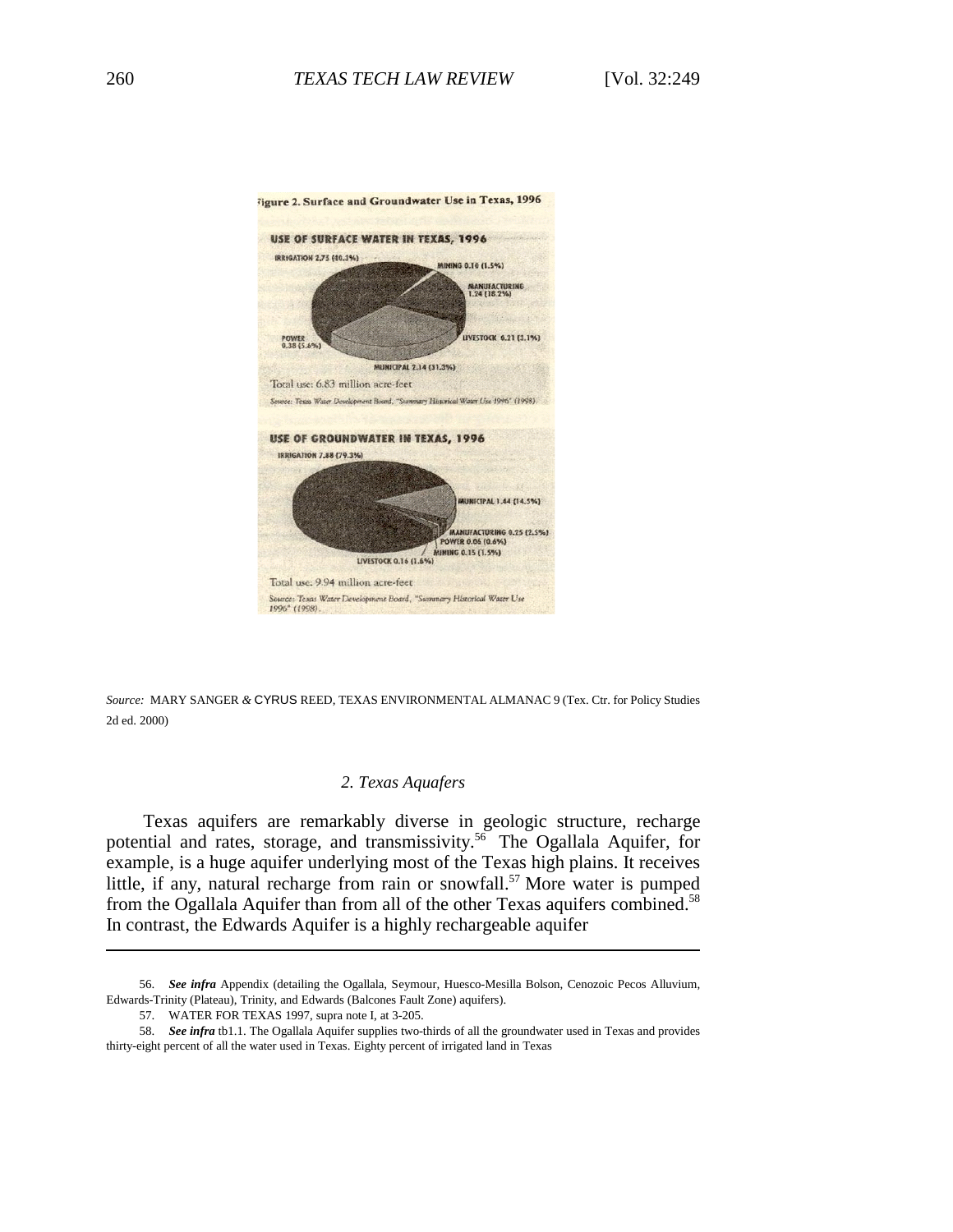subject to rapid draw down from pumping, especially during drought. The Edwards Aquifer can be quickly replenished by rainfall.<sup>59</sup>

Nine aquifers supply about ninety-seven percent of the groundwater used in Texas.60 The other three percent is drawn from twenty minor aquifers. Table I illustrates the annual pumping rates, recharge rates, and projected safe annual availability rates from the nine major aquifers. Information in this table illustrates that some aquifers are being mined; more water is pumped from the aquifer than will be replaced by the natural recharge process. The mining of aquifers has long term economic, environmental, and social implications for the regions served by the aquifers. These implications must be reflected in aquifer management practices.

|                    |      |      |                                                             | Projected         |
|--------------------|------|------|-------------------------------------------------------------|-------------------|
|                    |      |      | 1990 Pump Rates 1995 Pump Rates Annual Recharge             | <b>Safe Yield</b> |
|                    |      |      | (Million Acre-Feet) (Million Acre-Feet) (Million Acre-Feet) | Yield             |
| Ogallala           | 5.55 | 6.22 | 0.30                                                        | 3.81              |
| Edwards (Balcones) | 0.53 | 0.47 | 0.44                                                        | 0.44              |
| Edwards-Trinity    | 0.19 | 0.25 | 0.78                                                        | 0.78              |
| Carrizo-Wilcox     | 0.45 | 0.49 | 0.64                                                        | 0.85              |
| Trinity            | 0.19 | 0.19 | 0.10                                                        | 0.11              |
| GulfCoast          | 1.23 | 1.15 | 1.23                                                        | 1.23              |
| Bolsum & Alluvium  | 0.32 | 0.39 | 0.43                                                        | 0.97              |
| (Hueco, Cenozoic,  |      |      |                                                             |                   |
| Seymor)            |      |      |                                                             |                   |
| <b>TOTAL</b>       | 8.46 | 9.16 | 3.92                                                        | 8.19              |

#### **Table 1. Water Extraction and Recharge Rates from Nine Major** Aquifers in Texas\*

**Annual Recharge Rate** — amount of precipitation and infiltration of surface water added to the aquifer.

**Projected Annual Yield** = annual recharge plus additional stored water that can be pumped without

causing undue water quality and subsidence. Aquifers that have no storage can only provide annual recharge rate.

\* This table is derived from MARY SAGER & CYRUS REED, TEXAS ENVIRONMENTAL ALMANAC 11 (Tex. Ctr. for Policy Studies 2d ed. 2000).

#### III. STATE GROUNDWATER LAWS

This section of the report will analyze the allocation rules and management approaches used by a number of states to develop a set of

is devoted to five crops: cotton, wheat, corn, grain sorghum, and pasture grasses and forage. SANGER & *REED, supra note3, at* 10-11.

<sup>59.</sup> WATER FOR TEXAS 1997, *supra* note 1, at 3-214.

<sup>60.</sup>Total groundwater use in 1994 was 9.4 million acre-feet and the nine major aquifers supplied 9.15 million acre-feet. *See supra* fig.2; *infra* tbl.1.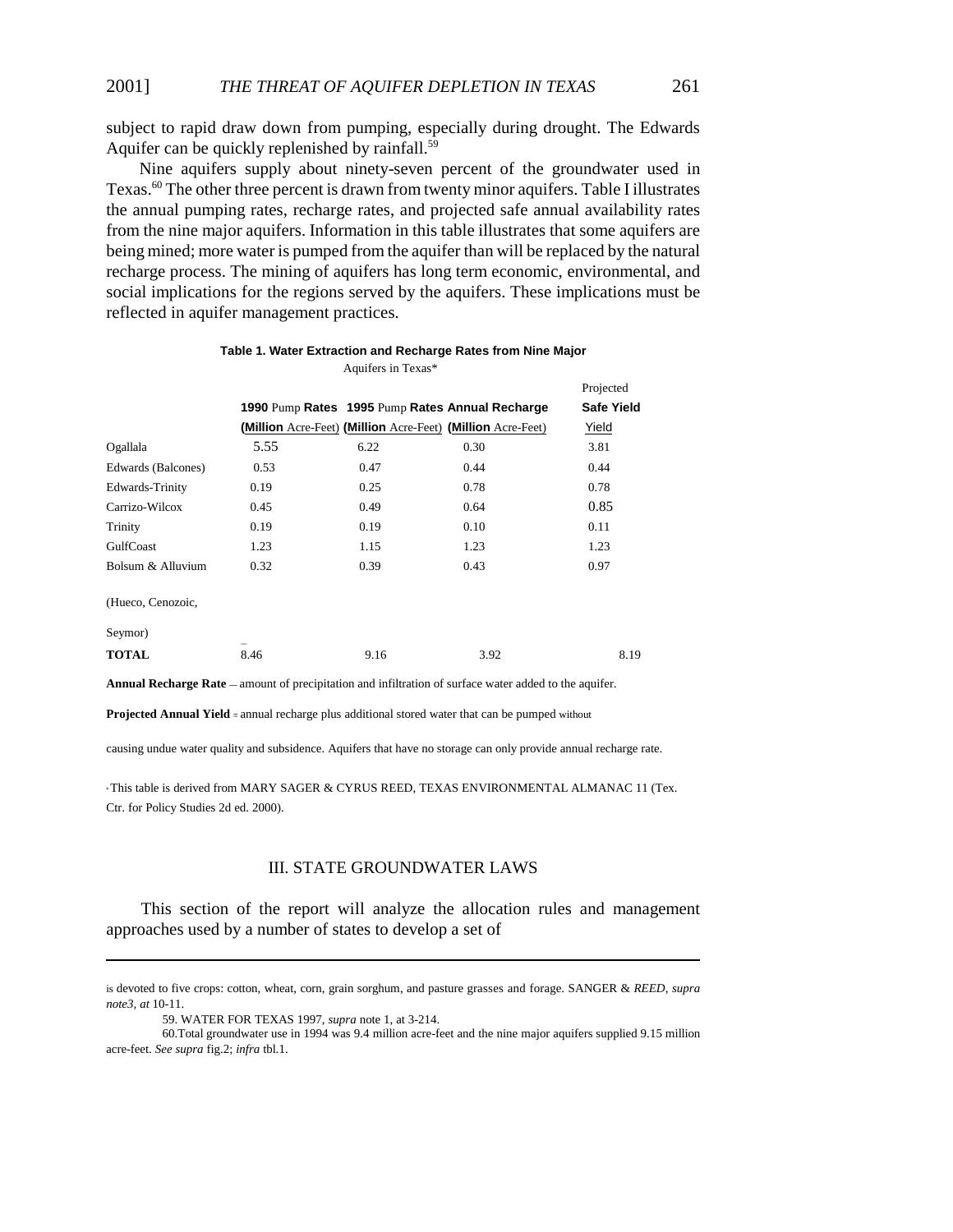options for dealing with (1) well interference, (2) overdrafting, and (3) mining problems in Texas. This trilogy of problems is not unique to Texas; rather, it is ubiquitous.<sup>61</sup> The impact is not restricted to aquifers; groundwater pumping can also result in a number of changes to ecological resources which include reduced river flows, lower lake levels and reduced discharges to wetlands and springs. These ecological changes raise concerns about drinking water supplies, endangered species, riparian habitats, and migratory species. $\overline{62}$  Greater attention is now given to the sustainable management of groundwater.<sup>63</sup> The concept of groundwater sustainability has universal appeal, but it has proven to be an elusive concept to implement. Several states have struggled with sustainability issues and have adopted different management strategies for dealing with the problem.<sup>64</sup>

#### A. State Groundwater Allocation Rules<sup>65</sup>

When groundwater becomes scarce and insufficient to satisfy all users, states apply a single, or a combination, of four rules to resolve disputes that arise. The four rules relied on for resolving groundwater disputes are: (1) capture, (2) reasonable use, (3) correlative rights, and (4) prior appropriation.<sup>66</sup> The rules all have two prongs, a rights prong and a liability prong. The rights prong of each rule governs the withdrawal and consumption of groundwater; specifically, who may use ground water, in what quantity, for what purpose, and in what location. The liabilities prong of each of the four rules deals with resolution of disputes that occur when there is an insufficient supply of groundwater to satisfy the needs of all rights holders. Problems that arise are the result of well interference, overdrafting, mining, shortages, ecosystem impacts, and contamination.

<sup>61.</sup> USGS CIRCULAR 1186, *supra* note 19, at 2, 7.

<sup>62.</sup> *Id.*

<sup>63.</sup> *Id.;* Marios Sophocleus & Robert Sawin, *Safe Yield and Sustainable Development of Water Resources in Kansas,* Kansas Geological Survey, Circular 9 *at* http://crude2.kgs.ukans.edu/Publications/ pic9/pic9\_l html (last visited Feb. 22, 2001).

<sup>64.</sup> *See* discussion infra Part III.D.

*<sup>65.</sup>* Research for this section was provided by Katarzyna Brozynski, Jason Byrd, Brian Croyle, and Russell Frost, Texas Tech University School of Law, Class of 2002.

<sup>66.</sup> For a treatise discussion of these rules, see A. DAN TARLOCK, LAW OF WATER RIGHTS AND RESOURCES (2000) [hereinafter TARLOCK, WATER RIGHTS AND RESOURCES] and 3 WATER AND WATER RIGHTS (Robert E. Beck ed., Michie 1991). For casebooks, see GEORGE GOULD & DOUGLAS GRANT, WATER LAW (5th ed. 1995); JOSEPH SAX ETAL., LEGAL CONTROL OF WATER RESOURCES (6th ed. 1991); and A. DAN TARLOCK ET AL., WATER RESOURCE MANAGEMENT (4th ed. 1993) [hereinafter TARLOCK, WATER RESOURCE MANAGEMENT].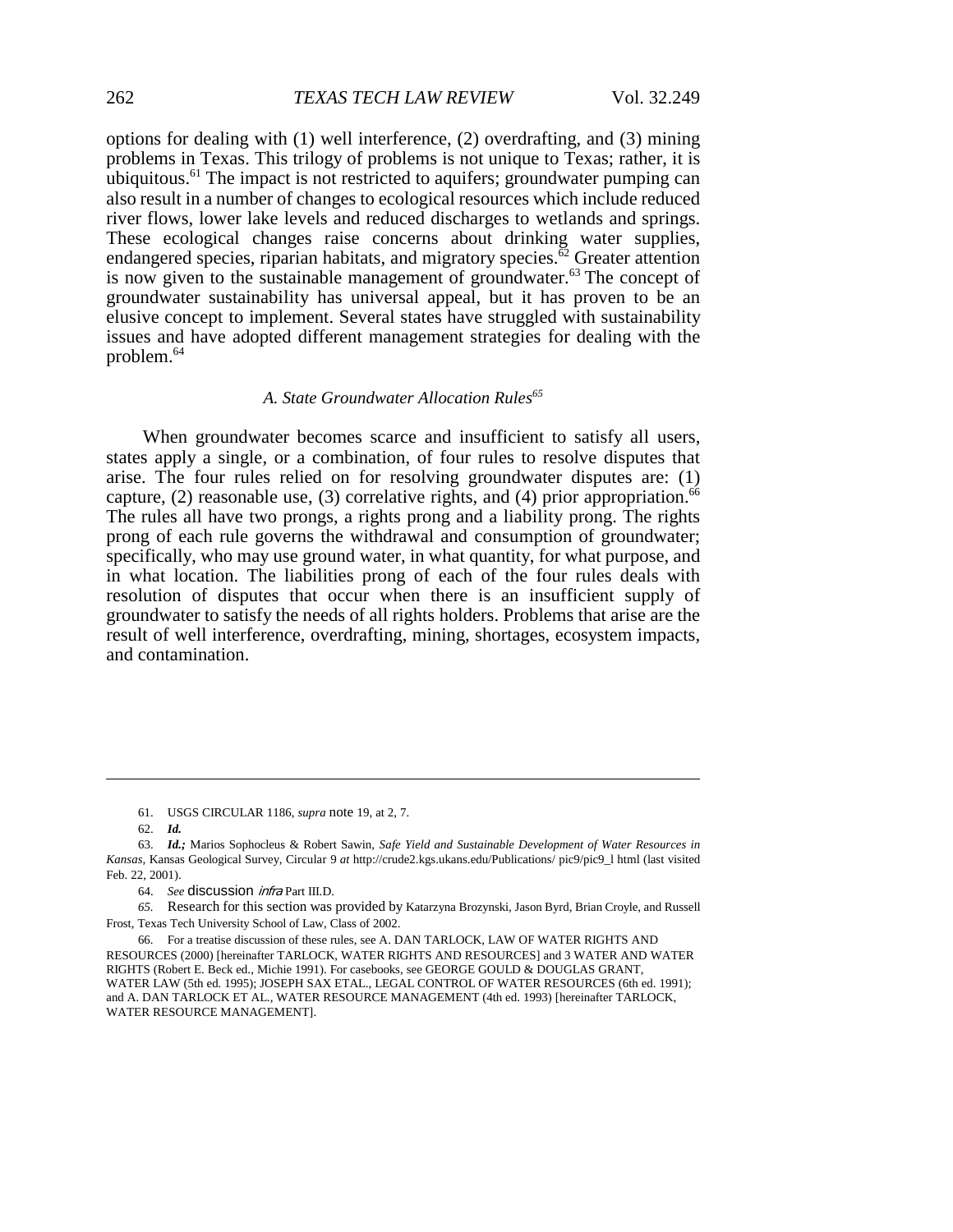#### *1. Capture Rule*

The rule of capture has its genesis in the doctrine of absolute ownership. The basis for absolute ownership has been traced to the 1843 English case of *Acton v. Blundell,* which established exclusive rights in a landowner to percolating groundwater beneath his land.<sup>67</sup> The English rule "is founded on the idea that a landowner should have dominion over the percolating ground water which underlies his land in much the same sense that he has dominion over the other elements in his subsoil.68 It derives from the common law maxim of property, *"cujus est solum, ejus est usque ad coelum et ad infernos"* or "[t]o whomever the soil belongs, he owns also to the sky and to the depths."<sup>69</sup> Absolute ownership is a rule of property law and inherent in the ownership interests to land.

The rule of capture is an unqualified right of a landowner to withdraw unlimited amounts of water found beneath his land. No liability is imposed on a landowner for harm caused to a neighbor for interference with or drying up of a neighbor\*s well. Under this rule the water extracted may be put to any use without a limitation on location *(i.e.,* the groundwater does not have to be used on the overlying land). A landowner is neither required to reduce groundwater pumping during drought or shortage, nor restricted to pumping "reasonable" amounts.

Historically, many states followed the English common-law rule, but presently Texas is the only major state to adhere to it in its traditional form.<sup>70</sup> The English common-law rule was first applied in Texas by the supreme court in 1904 in *Houston & Texas Central Railway Co. v. East.*<sup>71</sup> In *East,* the Houston & Texas Central Railway Company withdrew water from land it owned and used it in nearby maintenance shops and for its locomotives. The company's pumping dried up the wells of neighboring landowners, including East.

East first argued that a landowner's right was "correlative" or limited by a "doctrine of reasonable use."72 Second, East argued that the groundwater had to be used on the overlying lands. The Texas Supreme Court expressly rejected both of East's arguments. Instead, the court held that a landowner has the exclusive right to water beneath his soil and any harm resulting from an exercise of that right, such as harm to a neighbor, is *damnum abs que injuria,* "[a] loss which does not give rise to an action for damages."<sup>73</sup>

71. 98 Tex. 146, 81 SW. 279 (1904).

73. *Id.* at 151,81 S.W. at 282 (adopting the rule of capture as established *in Acton* v. *Blundell ). But see* Smith-Southwest Indus. v. Friendswood Dev. Co., 576 S.W.2d 21.30 (Tex 1978) (recognizing a

<sup>67. 152</sup> Eng. Rep. 1223 (1843).

<sup>68.</sup> JOSEPH L. SAX. WATER LAW PLANNING AND POLICY 460-6 1 (1968).

<sup>69.</sup> BLACK\*S LAW DICTIONARY 341 (5th ed. 1979).

<sup>70.</sup> TARLOCK, WATER RIGHTS AND RESOURCES, *supra* note 66. *§* 4:6.

<sup>72.</sup> *Id.* at 148, 81 S.W. at 280.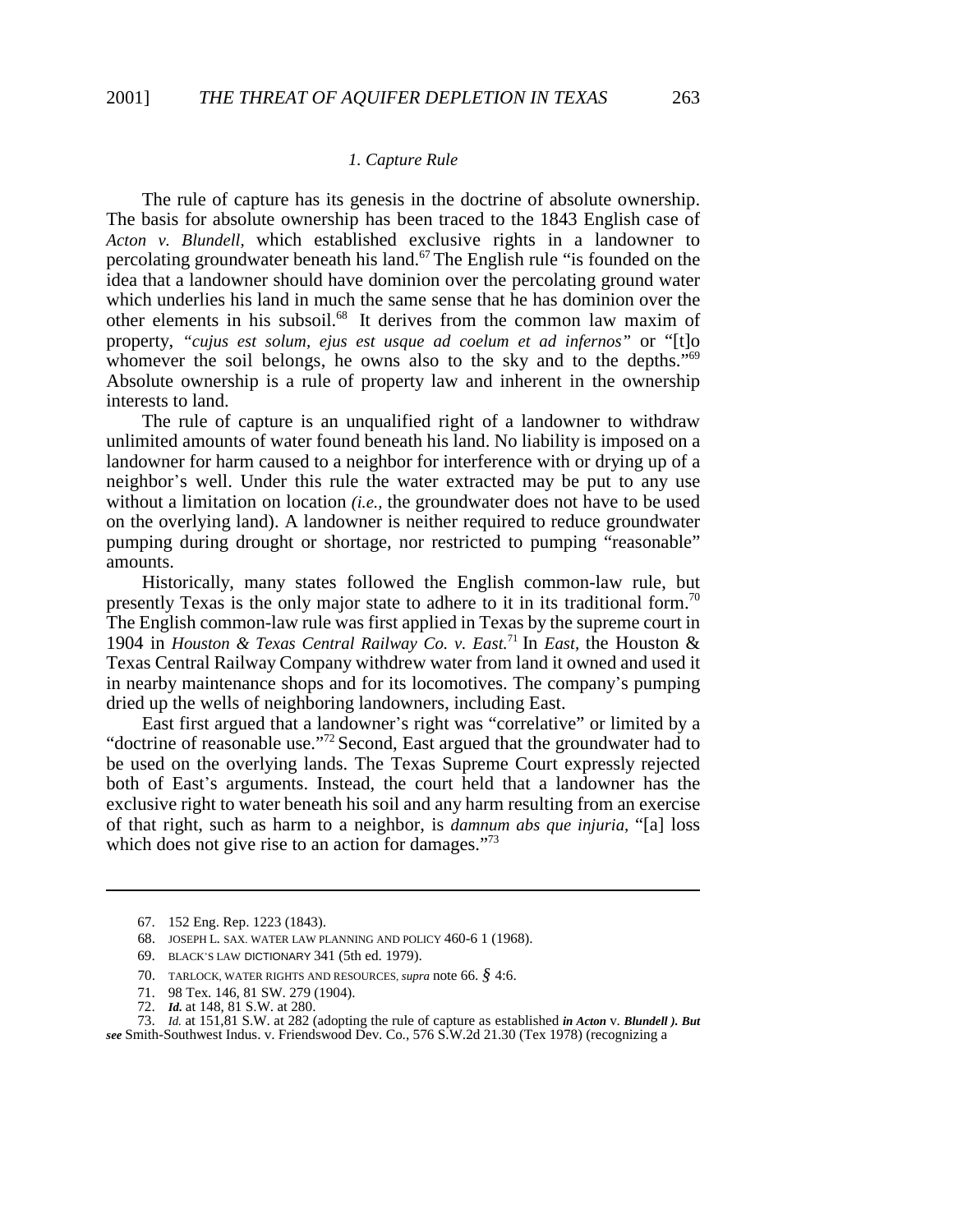The Texas Supreme Court refused to impose any monetary liability on the railway company for causing East's wells to dry up. Additionally, no limit was placed on the amount of water the company could withdraw in order to avoid injury to East's wells. With the exception of wasting groundwater, or groundwater withdrawals made to maliciously injure another, the court suggested no restrictions regarding the use of withdrawn water.<sup>74</sup>

Texas courts have consistently applied the capture rule, absolving landowners of liability for interference with a neighbor's well, excessive loss of withdrawn water due to evaporation during transit to a distant point of use, or drying up springs.75 In 1999, the Texas Supreme Court reiterated adherence to traditional application of the capture rule by unanimously reaffirming the rule in Sipriano v. Great Spring Waters of America, Inc.76 In *Sipriano,* the company was using larger wells to pump groundwater that was bottled and distributed for sale nationwide. Although the company's larger industrial wells caused the plaintiff's smaller domestic wells to dry up, under the rule of capture, no liability was imposed.<sup>77</sup>

### *2. Reasonable Use*

Most eastern and midwestern states modified the capture rule by adopting "reasonable use" criteria to resolve conflicts between competing well owners. The reasonable use rule developed out of a series of conflicts between cities that sunk high capacity wells in rural areas to extract groundwater for use in the city. To protect farmers and rural landowners from what the courts considered unfair competition and disparate economic power bases, courts modified the capture rule by imposing a reasonableness restriction on all pumpers.<sup>78</sup>

Two variations of the rule have evolved based on the location of the water's ultimate use. First, the American Rule creates a preference for using water exclusively on the overlying land or land within the basin. The second rule, the Restatement Rule, allows water, under limited circumstances, to be taken outside the confines of the basin.<sup>79</sup> Both rules grant rights to the overlying landowner, but they differ on criteria used to measure reasonableness for offproperty uses.

As with the capture rule, overlying landowners have a legal right to pump water from beneath their land and use it for a beneficial purpose.<sup>80</sup>

rarely applied exception for negligent pumping resulting in subsidence).

<sup>74.</sup> East, 98 Tex. at 149,81 SW. at 280.

<sup>75.</sup> *See* sources cited *supra* notes 10-12.

<sup>76. 1</sup> S.W.3d 75, 80 (Tex. 1999).

<sup>77.</sup> Id.

<sup>78.</sup> TARLOCK, WATER RIGHTS AND RESOURCES, *supra* note 66. § 4:8.

<sup>79.</sup> RESTATEMENT (SECOND) OF TORTS § 858 cmt. a (1979).

<sup>80.</sup> J.W. Looney. *Modification of Arkansas Water Law: Issues and Alternatives,* 38 ARK. L. REV.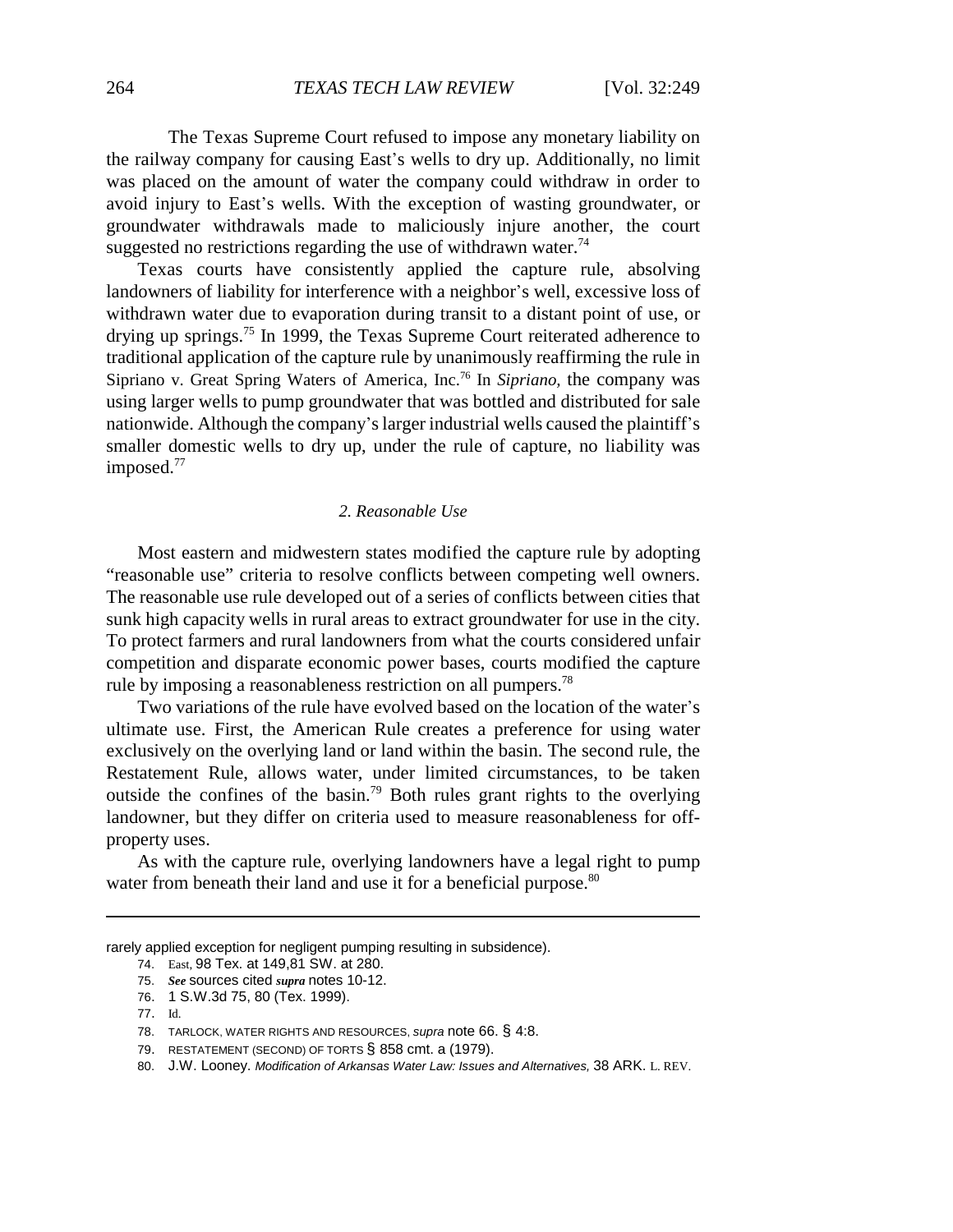Under the reasonable use rule, an owner of overlying land can withdraw more than a reasonable amount of groundwater. $81$  Both on-site and off-site rules resolve conflicts between overlying landowner pumpers involving well interference and aquifer overdrafting by comparing pumping rates and uses against reasonableness criteria. If landowner A\*s use of water is reasonable, even if it causes harm to landowner B, landowner A can still pump without liability to B. If the requirements of the rule are met, a landowner may withdraw groundwater even if doing so deprives another landowner of the reasonable use of groundwater.<sup>82</sup>

Reasonableness of use is determined by factors such as well location, amount of water, and the proposed use and placement of the water.<sup>83</sup> The rule deters waste to the extent that it prohibits unreasonable use.<sup>84</sup> Reasonable use does not create a right in a senior pumper to the maintenance of groundwater pressure necessary to support the least expensive means of withdrawal.<sup>85</sup> Reasonable use provides no basis for adjustment or apportionment of rights to common groundwater supply when the supply is insufficient to satisfy all the demands or requirements of overlying landowners.

# a. *Reasonable Use-On-Site Limitation*

Groundwater use is a right incident to land ownership under the reasonable use rule provided that: (1) the use is reasonable, (2) the use is for the benefit of the overlying land, and (3) the use on non-overlying land is per se unreasonable.<sup>86</sup> Several states that have faced the issue of on-site use have not strictly adhered to the on-site rule but have allowed the transportation of groundwater off the land or outside the aquifer boundaries, so long as the use does not unreasonably interfere with neighboring landowners.<sup>87</sup> In some

<sup>221, 245 (1984).</sup>

<sup>81.</sup> See, e.g., Jarvis V, State Land Dep't, 479 P.2d 169, 172-73 (Ariz. 1970); Basset v. Salisbury Mfg. *Co.,* 43 N.H. *569, 574* (1862).

<sup>82.</sup> *See* TARLOCK, WATER RESOURCE MANAGEMENT, *supra* note 66, at 4-13.

<sup>83.</sup> T. Henderson, J. Trauberman, & T. Gallagaher, GROUNDWATER STRATEGIES FOR STATE ACTION 31(1984).

<sup>84.</sup> *See generally* Raphael J. Moses, *Basic Groundwater Problems,* 14 ROCKY MTN. MIN. L. INST. 501, 509(1969) (suggesting that a restriction against waste is inherent in the term "reasonable use," *(i.e.,* waste is unreasonable)).

<sup>85.</sup> See TARLOCK, WATER RESOURCE MANAGEMENT, *supra* note 66, at 6-14.

<sup>86.</sup> *See* FLA. STAT. ANN. § 373.016 (West 2000 & Supp. 2001); *see, e.g.,* Henderson v. Wade Sand & Gravel Co., 388 So.2d 900, 902 (Ala. 1980); Koch v. Wick, 87 So.2d 47,48 (Fla. 1956); Bridgman v.

Sanity Dist. of Decatur, 517 N.E.2d 309, 313-14 (Ill. App. Ct. 1987); United Fuel Gas Co. v. Sawyers, 259 S.W.2d 466, 468 (Ky. 1953); Finley v. Teeter Stone, Inc., 248 A.2d 106, 111-12 (Md. 1968); Forbell v. City of New York, 61 N.Y.S. 1005, 1007-08 (N.Y. App. Div.), *aff'd,* 58 N.E. 644 (N.Y. 1900); Rouse v. City of Kingston, 123 SE. 482,490 (N.C. 1924); Nashville, Chattanooga & St. Louis Ry. v. Rickert, 89 S.W.2d 889, 897 (Tenn. Ct. App. 1935).

<sup>87.</sup> Paloma Inv. Ltd. P\*ship v. Jenkins, 978 P.2d 110, 115 (Ariz. Ct. App. 1999); *see also* Springer v. Kuhns, 571 N.W.2d 323, 327 (Neb. Ct. App. 1997) ("[T]he owner of land is entitled to appropriate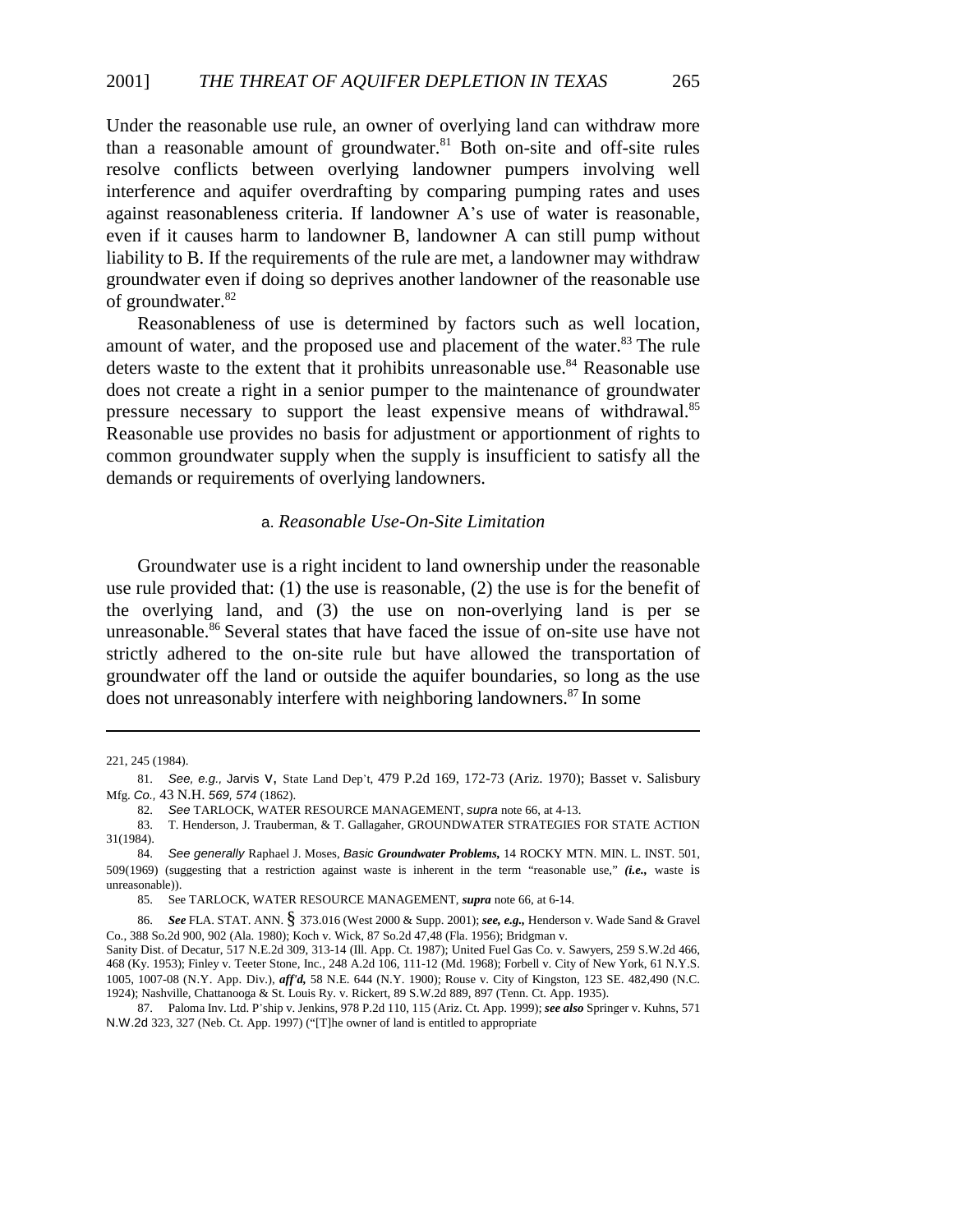jurisdictions, landowners may withdraw water for reasonable use on the overlying land without incurring liability, even if the withdrawal causes subsidence of surrounding land.<sup>88</sup> Waste in a reasonable use state, in most instances, will only be enjoined if there is a concurrent injury associated with the waste.<sup>89</sup>

#### *b. Reasonable Use-Off-Site Use Allowed*

Section 858 of the *Restatement (Second) of Torts* reflects aspects of both reasonable use and correlative rights rules. However, it significantly differs from both. The *Restatement* seeks to provide specific criteria for comparing reasonableness of competing uses of groundwater. Accordingly, a landowner is not liable for withdrawal of groundwater and use outside overlying land unless:

(1) the withdrawal unreasonably causes harm to a neighboring landowner by lowering the water table or reducing artesian pressure;

(2) the withdrawal exceeds a reasonable share of the annual supply or total store of groundwater; or

(3) the withdrawal has a direct and substantial effect upon watercourse or lake and unreasonably causes harm to a person entitled to the use of such water. $90$ 

While this rule protects against overdrafting, it does not prevent water from being used outside the confines of the aquifer. Commentators suggest that the Restatement rule functions like the rule of capture for large pumpers, but it gives a remedy to smaller pumpers who have been injured by the entry and actions of larger pumpers who are new to the basin.<sup>91</sup> For example, when an irrigation well becomes inadequate as new irrigation wells are drilled into the same aquifer, the harm to the original well is not unreasonable if the owner is merely forced to deepen his well to reach the level of the deeper wells and pay the same pumping costs. However, when a well is used only to supply a relatively small amount of water for domestic purposes—a use that does not ordinarily support the cost of deep wells and expensive pumps—the harm may be unreasonable when large withdrawals of water materially lower the water table. The reasonableness rule reflects the public policy decision

subterranean waters found under his land, but he cannot extract and appropriate them in excess of a reasonable and beneficial use upon the land which he owns....")

<sup>88.</sup> Finley v. Teeter Stone, Inc., 248 A.2d 106, 111-12 (Md. 1968).

<sup>89.</sup> Prohosky v. Prudential Ins. Co.. 767 F.2d 387, 394 (7th Cir. 1985), *rev* 'g, Prohosky v. Prudential Ins. Co., 584 F. Supp. 1337 (N.D. ind. 1984).

<sup>90.</sup> RESTATEMENT (SECOND) OF TORTS § 858 (1979).

<sup>91.</sup> TARLOCK, WATER RESOURCE MANAGEMENT, *supra* note 66, at 4-30.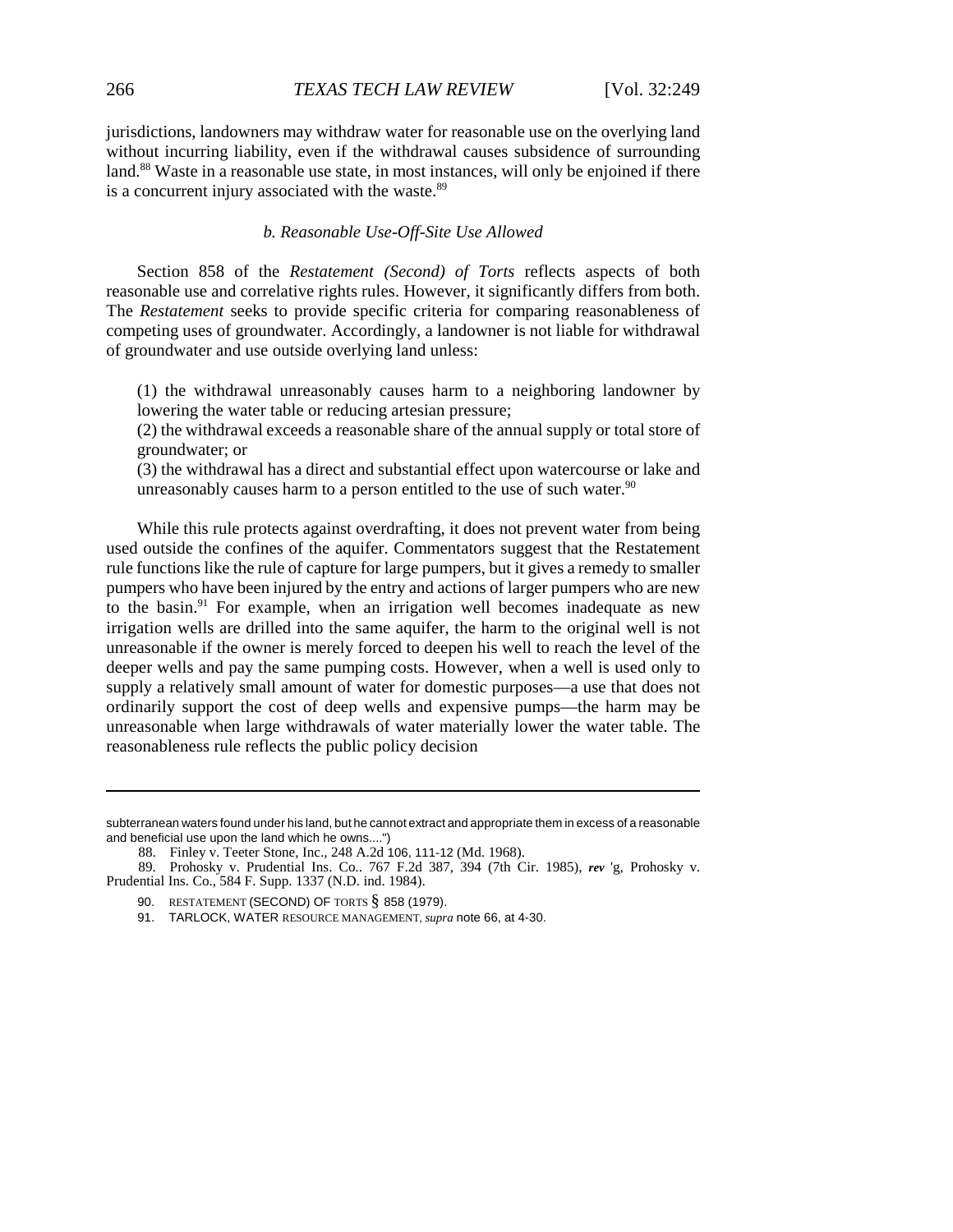that large irrigators should not be allowed to impose excessive economic costs upon smaller water users. $92$ 

A number of states follow the reasonable use rule, or some variation of it. They include: Alabama, Arizona, Florida, Iowa, Kentucky, Maryland, Michigan, Nebraska, New Hampshire, New York, North Carolina, Ohio, Pennsylvania, Tennessee, West Virginia, and Wisconsin.93 Notably, Illinois has, by statute, declared the rule of reasonable use applicable to groundwater withdrawals and defined reasonable use as "the use of water to meet natural wants and a fair share for artificial wants."<sup>94</sup>

### *3. Correlative Rights*

The correlative rights rule was developed by California courts at the turn of the century, just before Texas adopted absolute ownership.<sup>95</sup> Correlative rights allocate the use of groundwater based on ownership of land above a basin or aquifer. Owners of land over an aquifer or basin are entitled to a reasonable share of the total supply. Each landowner has an equal right of use that is not subject to a temporal priority. Of course, when supplies are sufficient, each landowner's withdrawals are unlimited. Further, groundwater in excess of the overlying landowners' needs may be appropriated and taken outside the basin.<sup>96</sup>

During drought, or if the aquifer is overdrafted, each landowner is entitled to a fair and just proportion of the common pool. The share is generally determined by the ratio of land owned overlying the basin.<sup>97</sup> In times of shortage, pumping is restricted to overlying landowners.<sup>98</sup>

Initially, as California developed and honed the correlative rights doctrine, the system received attention from commentators. Minnesota has applied the correlative rights rule for years; Arkansas, Delaware, Missouri, Nebraska, and New Jersey have also adopted it.<sup>99</sup>

### *4. Prior Appropriation*

A number of states have adopted appropriation or permit systems for groundwater that are similar, though not identical, to appropriation systems for surface water. Groundwater under this system is allocated based on a temporal principle called "first in time, first in right." A person develops a

<sup>92.</sup> *See* RESTATEMENT (SECOND) OF TORTS § 858A cmt. d (Tentative Draft No. 17, 1971).

<sup>93.</sup> *See* 3 WATERS AND WATER RIGHTS 291-391 (Robert E. Beck ed., Michie 1991).

<sup>94. 525</sup> ILL. COMP. STAT. ANN. 45/4 (West 2000).

<sup>95.</sup> Katz v. Walkinshaw, 74 P. 766, 771-73 (Cal. 1903).

<sup>96.</sup> Wright v. Goleta Water Dist., 219 Cal. Rptr. 740, 746-47 (Ct. App. 1985).

<sup>97.</sup> Tehachapi-Cummings Water Dist v. Armstrong, 122 Cal. Rptr. 918, 924-25 (Ct. App. *1975).*

<sup>98.</sup> *Id.*

<sup>99.</sup> TARLOCK, WATER RIGHTS AND RESOURCES, supra note 66, § 4.15.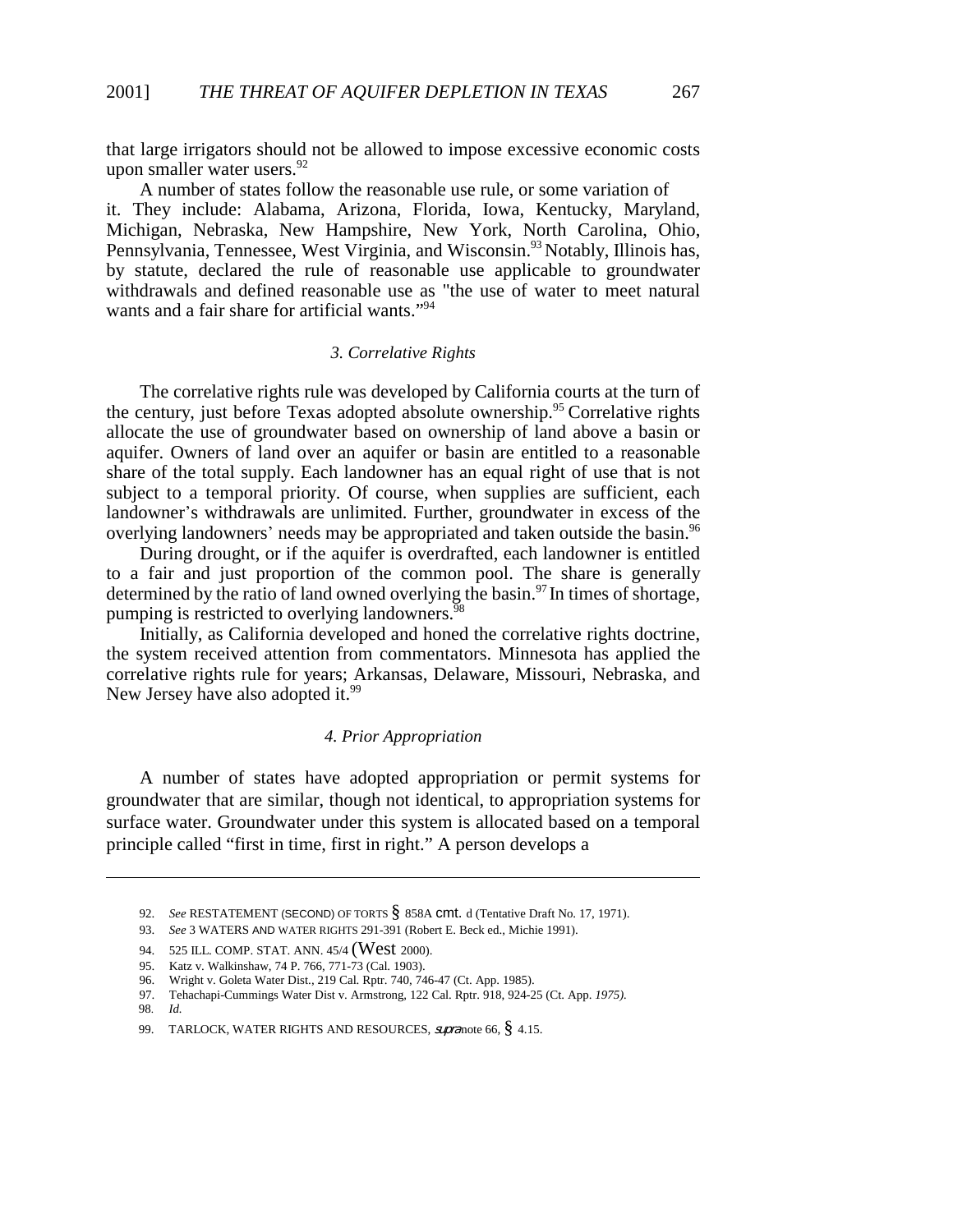right to use groundwater by appropriating it from a basin and putting it to a beneficial use. Typically, a groundwater appropriator is protected to a "reasonable pumping level," not necessarily the historical level, in cases of shallower wells.

Excluding Arizona, California, and Texas, western states follow the appropriation or permit system for groundwater allocation. Thus, Colorado, Idaho, Kansas, Montana, Nevada, New Mexico, North Dakota, Oregon, South Dakota, Utah, Washington, and Wyoming allocate groundwater based on prior appropriation.<sup>100</sup>

#### *B. Statutory Groundwater Management Approaches*

In some areas of the country, an increase in demand for groundwater has resulted in aquifer overdrafting and mining. In response, most states have found the basic allocation rules lacking and have instead established critical basin study areas and experimented with administrative regulations addressing the specialized problems. The following tables illustrate this. Table 2 outlines how allocation rules function to address well interference, overdrafting, and mining problems. Table 3 lists the rules followed by western states and the extent to which they use state or local districts to deal with the problems.

100. COL. REV. STAT. § 37-90-103 (West 1999); IDAHO CODE § 42-226 (Michie 1996); KAN. STAT. ANN. §§ 82a-1020 to -1035 (1997); MONT. CODE ANN. §§ 85-2.501 to -520(1999); NEv. REV. STAT. § 534.020(1999); N.M. STAT. *Ann.* §§ 72-12-1 to -28 (Michie 1997); N.D. CENT. CODE § 61-01-01 (1995); Or. REV. STAT. § 537.505(1999); S.D. CODIFIED LAWS § 46-6-3 (Michie 1999); UTAH CODE ANN. §§ 73- 1-1 to 4 (1989 & Supp. 1999); WASH. REV. CODE *ANN.* § 90.44.020 (West 1992); WYO. STAT. ANN. §§ 41-3-902 to -905 (Michie 1999).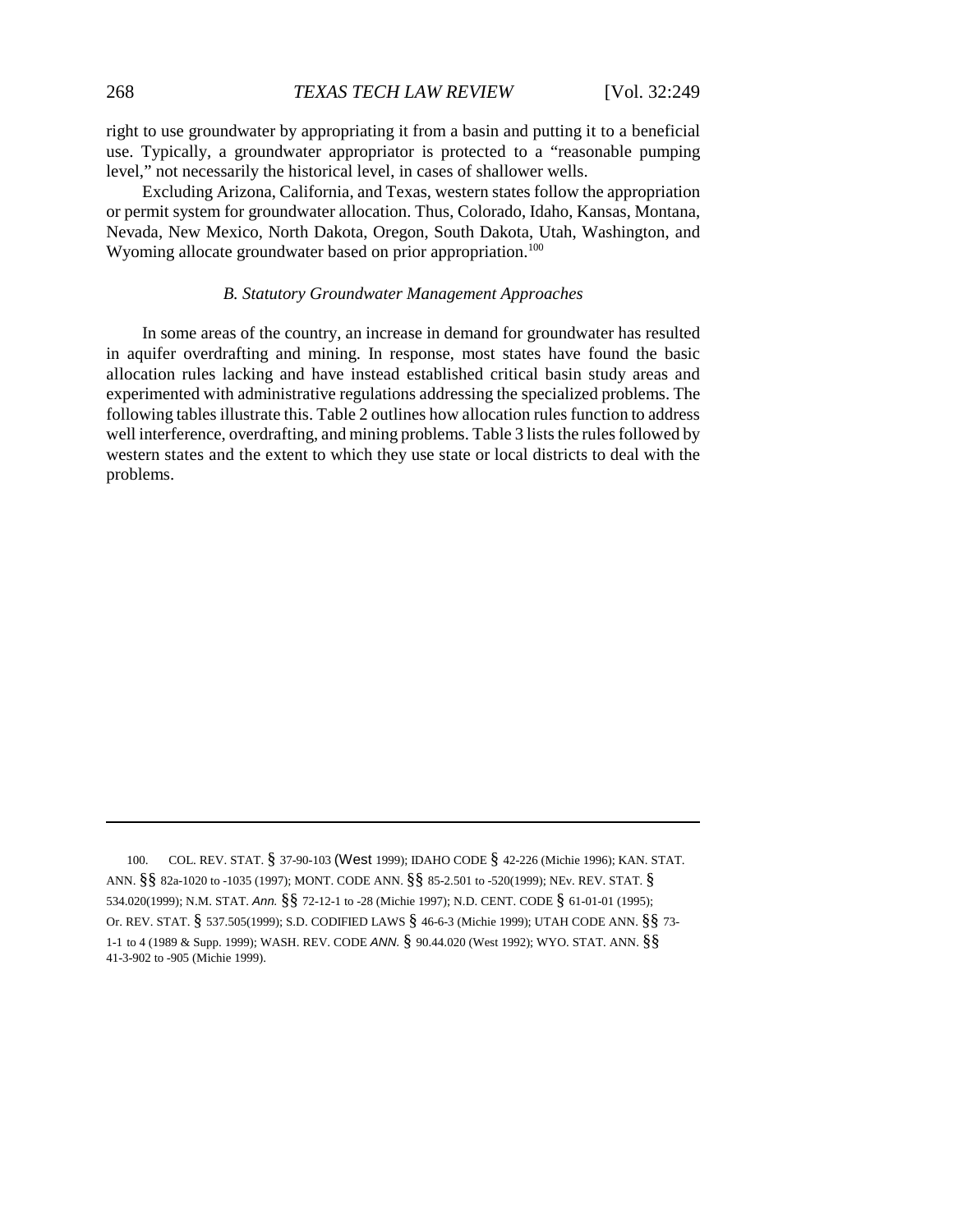| <b>GW Systems</b>                        | <b>Rights</b><br><b>Holders</b> | Amount of<br>Water                                          | <b>Liability for</b><br>Well<br>Interference                                       | Off-<br>tract<br><b>Use</b>                | Water<br><b>Transfer</b>                               | <b>Aquifer</b><br><b>Mining</b>                                     | Conjunctive<br><b>Management</b>                    |
|------------------------------------------|---------------------------------|-------------------------------------------------------------|------------------------------------------------------------------------------------|--------------------------------------------|--------------------------------------------------------|---------------------------------------------------------------------|-----------------------------------------------------|
| Rule of Capture                          | Overlying<br>Land-<br>owner     | Unlimited                                                   | NO, except for<br>malice, waste                                                    | <b>YES</b>                                 | <b>YES</b>                                             | <b>YES</b>                                                          | NO                                                  |
| American<br>Reasonable Use<br>Rule (ARU) | <b>SAME</b>                     | *Reason-<br>able* for<br>beneficial<br>use                  | YES, if<br>unreasonable<br>amount or<br>off-tract use                              | N <sub>O</sub>                             | YES,<br>within<br><b>basin</b>                         | N <sub>O</sub>                                                      | Possible                                            |
| Restatement<br>Reasonable Use<br>Rule    | <b>SAME</b>                     | Same as<br><b>ARU</b>                                       | YES, if<br>unreasonable<br>amount and<br>injurious                                 | YES, if<br>reason-<br>able $\&$<br>no harm | <b>YES</b>                                             | N <sub>O</sub>                                                      | Possible                                            |
| Correlative<br>Right                     | <b>SAME</b>                     | Proportional<br>share based<br>on ownership<br>of overlying | YES, if<br>exceed share<br>and injurious                                           | NO.<br>unless<br>surplus                   | YES.<br>within<br>basin and<br>surplus                 | NO.                                                                 | NO.                                                 |
| Prior<br>Appropriation<br>(PA)           | <b>SAME</b>                     | Specific<br>quantity for<br>beneficial<br>use               | No, unless<br>interfere with<br>"reasonable<br>pumping<br>level" of other<br>users | <b>YES</b>                                 | YES, if<br>no injury<br>is caused<br>to other<br>users | YES.<br>unless<br>public<br>policy or<br>admini-<br>strative<br>ban | YES, if PA<br>applies to<br>surface water<br>rights |

**TABLE 2 Features of Ground Water Allocation Systems**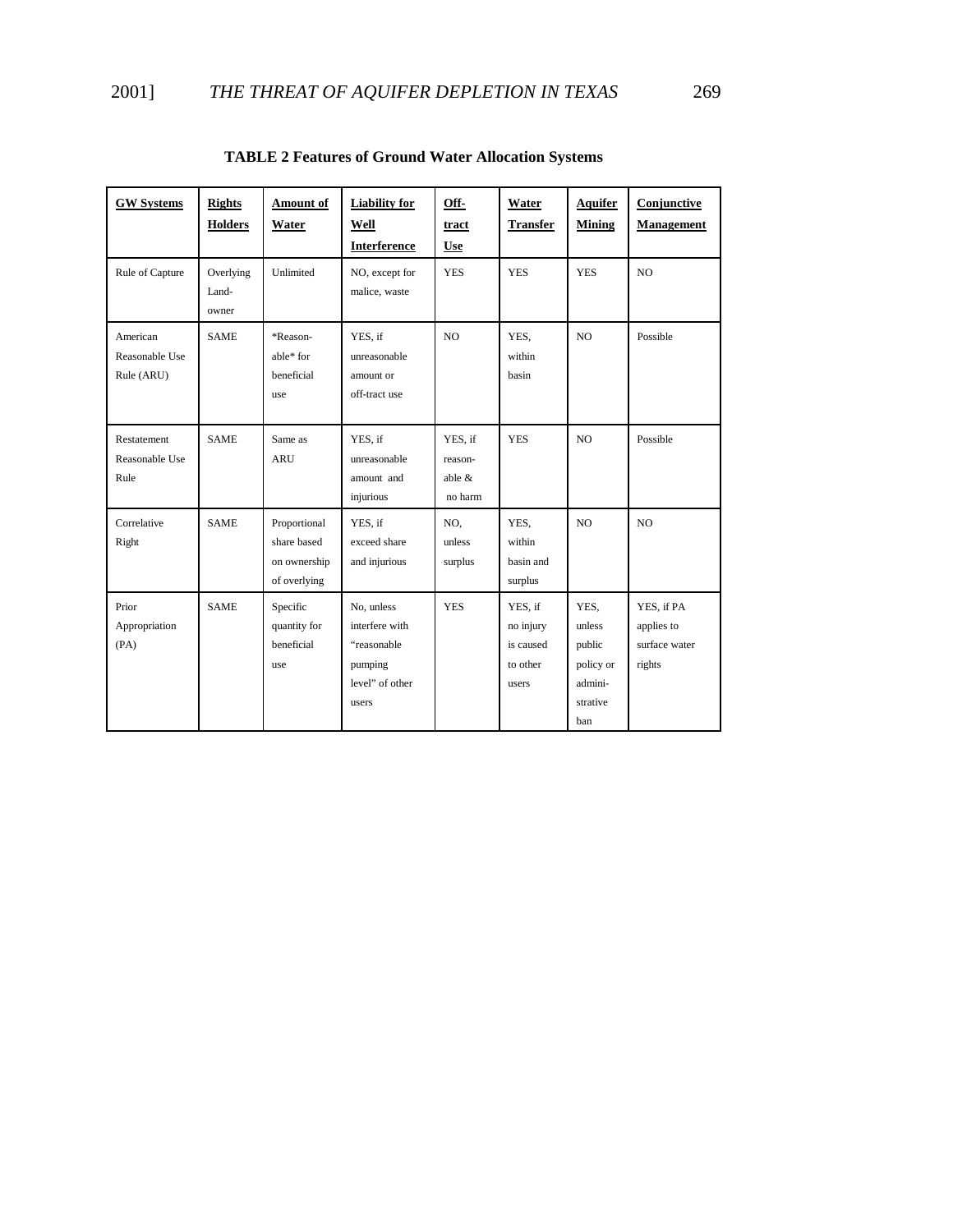Experiences from other states indicate that one or a combination of these four allocation rules cannot resolve all groundwater problems. Instead, states experiencing overdrafting, mining, or subsidence problems have adopted critical area legislation to supplement state allocation rules. Legislation of this type typically allows states to designate areas for study. When the amount of water available has been established and a determination is made that withdrawals exceed a numerical or conservation recharge rate, pumping can be controlled, limited, or suspended. New pumping can be prohibited in prior appropriation states. Arizona, California, Colorado, Idaho, Kansas, Nebraska, New Mexico, Nevada, Montana, Oregon, Texas, Washington, and Wyoming all have legislation allowing for critical area designation and regulation.<sup>101</sup> Designation, degree of control, and local input patterns vary extensively among the states.

| <b>STATE</b> |             | <b>Groundwater Rules</b><br><b>Reasonable Correlative</b> |        | Prior         | State Local     | <b>Critical Areas Programs</b><br><b>Groundwater Districts</b> |
|--------------|-------------|-----------------------------------------------------------|--------|---------------|-----------------|----------------------------------------------------------------|
|              | Capture     | Use                                                       | Rights | Appropriation | Control Control |                                                                |
| Arizona      |             | $\mathbf X$                                               |        |               | $\mathbf X$     |                                                                |
| Califomia    |             |                                                           | X      |               |                 | X                                                              |
| Colorado     |             |                                                           |        | $\mathbf X$   | X               |                                                                |
| Florida      | $\mathbf x$ |                                                           |        |               | X               | X                                                              |
| Idaho        |             |                                                           |        | X             | X               |                                                                |
| Kansas       |             |                                                           |        | $\mathbf{X}$  | $\mathbf{X}$    | $\mathbf X$                                                    |
| Nebraska     |             | X                                                         |        | X             |                 | X                                                              |
| Nevada       |             |                                                           |        | $\mathbf X$   | X               |                                                                |
| New Mexico   |             |                                                           |        | $\mathbf X$   | $\mathbf X$     |                                                                |
| North Dakota |             |                                                           |        | $\mathbf X$   |                 |                                                                |
| Montana      |             |                                                           |        | $\mathbf X$   | X               |                                                                |
| Oregon       |             |                                                           |        | X             | X               |                                                                |
| South Dakota |             |                                                           |        | X             |                 |                                                                |
| Texas        | $\mathbf x$ |                                                           |        |               |                 | $\mathbf X$                                                    |
| Utah         |             |                                                           |        | $\mathbf{X}$  |                 |                                                                |
| Washington   |             |                                                           |        | X             | X               |                                                                |
| Wyoming      |             |                                                           |        | $\mathbf X$   | X               |                                                                |
|              |             |                                                           |        |               |                 |                                                                |

#### **Table 3. Groundwater Allocation Rules & Systems ror Selected States**

States following the prior appropriation system vest most of the supervisory authority for critical groundwater areas in a state water official, usually a state engineer. Local input into district creation and a local

101. *See* discussion *infra* Part III.D.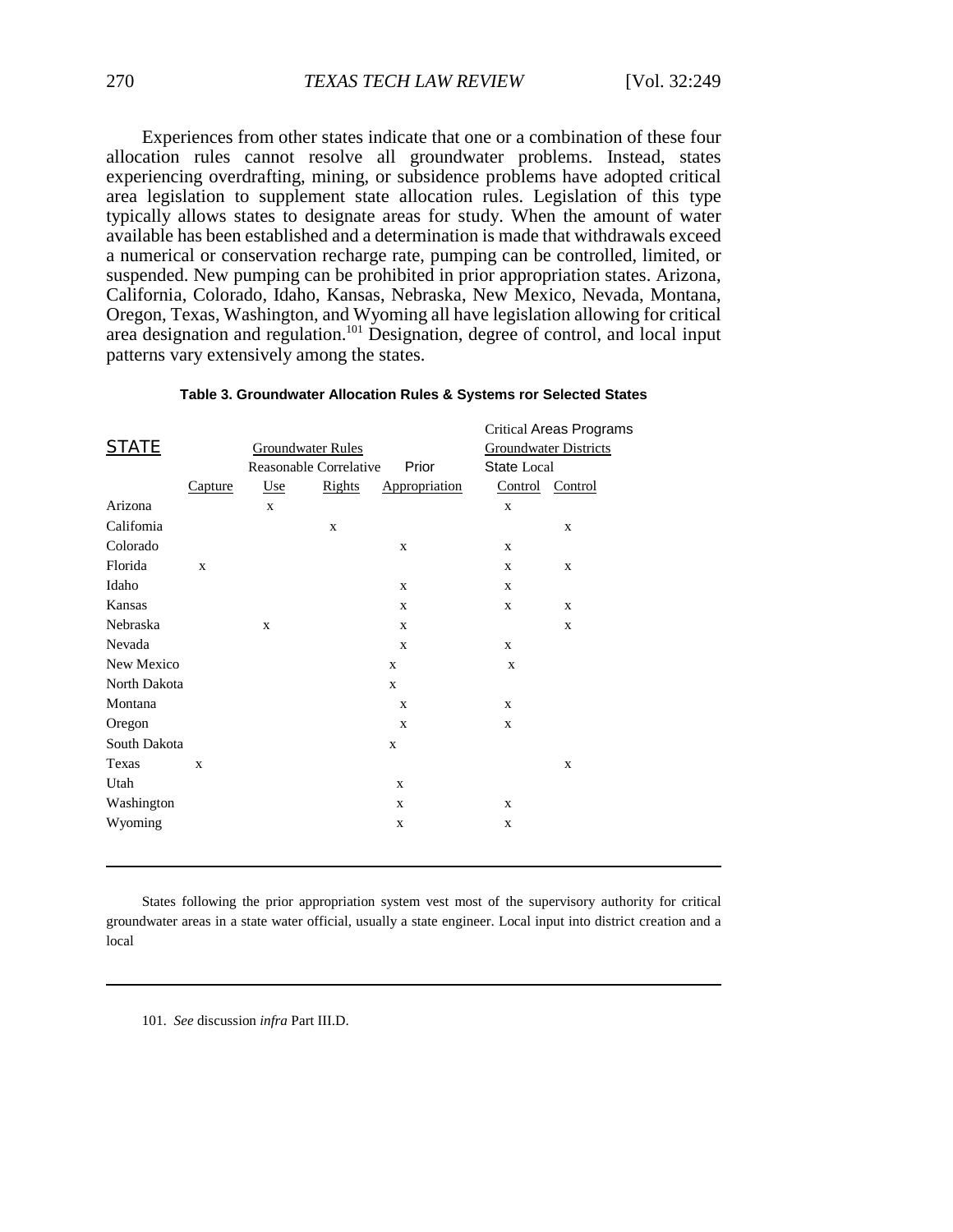governing board may be authorized, but these local boards generally act as an advisor to the state water official. Colorado, Florida, Idaho, Kansas, Montana, Nevada, Washington, and Wyoming exemplify this approach.<sup>102</sup> In states that do not follow the prior appropriation system (California, Nebraska, and Texas), local officials have greater autonomy in aquifer control, regulation, and management.<sup>103</sup> Typically, these districts address specific problems that are not adequately handled under the general allocation rules. Within a district, the rules adopted by the district\*s board apply to allocation and use of the groundwater. Texas generally applies the common law rule of capture to groundwater. Three exceptions to this general rule are areas located within the Edwards Aquifer Authority, a subsidence district, or a local groundwater conservation area.

Clearly, there is a varied approach among states in managing groundwater. A more detailed state-by-state description is provided in the next section. A review of approaches used in selected states reveals the following types of specialized rules:

- 1. Legislative "cap" on withdrawals (Texas-Edwards Aquifer Authority);
- 2. Conservation by waste reduction requirements and limitations on rights (Arizona);
- 3. Retiring existing rights to reach level of "safe yield" (Arizona);
- 4. Moratorium on new wells (Nebraska, Colorado);
- 5. "Pooling arrangement" with flexible application provisions (Nebraska);
- 6. "Critical township" districts' well spacing requirements limiting new wells (Nebraska);
- 7. Division into groundwater basins with different powers for management (Arizona, Florida);
- 8. Municipal preference during overdraft (Florida);
- 9. Aquifer management by State Engineer (New Mexico);
- 10. Conservancy districts based on artesian basins (New Mexico);
- 11. Critical groundwater districts based on overdraft conditions (Colorado, Kansas, Idaho, Nebraska).

Critical area legislation offers the advantage of faster response to problems. The legislature can set forth specific objectives to be attained and specific problems to be addressed by district management. This degree of specificity is not possible under the four allocation rules.

<sup>102.</sup> *See* discussion *infra* Part III.D.

<sup>103.</sup> *See* discussion *infra* Part III.D.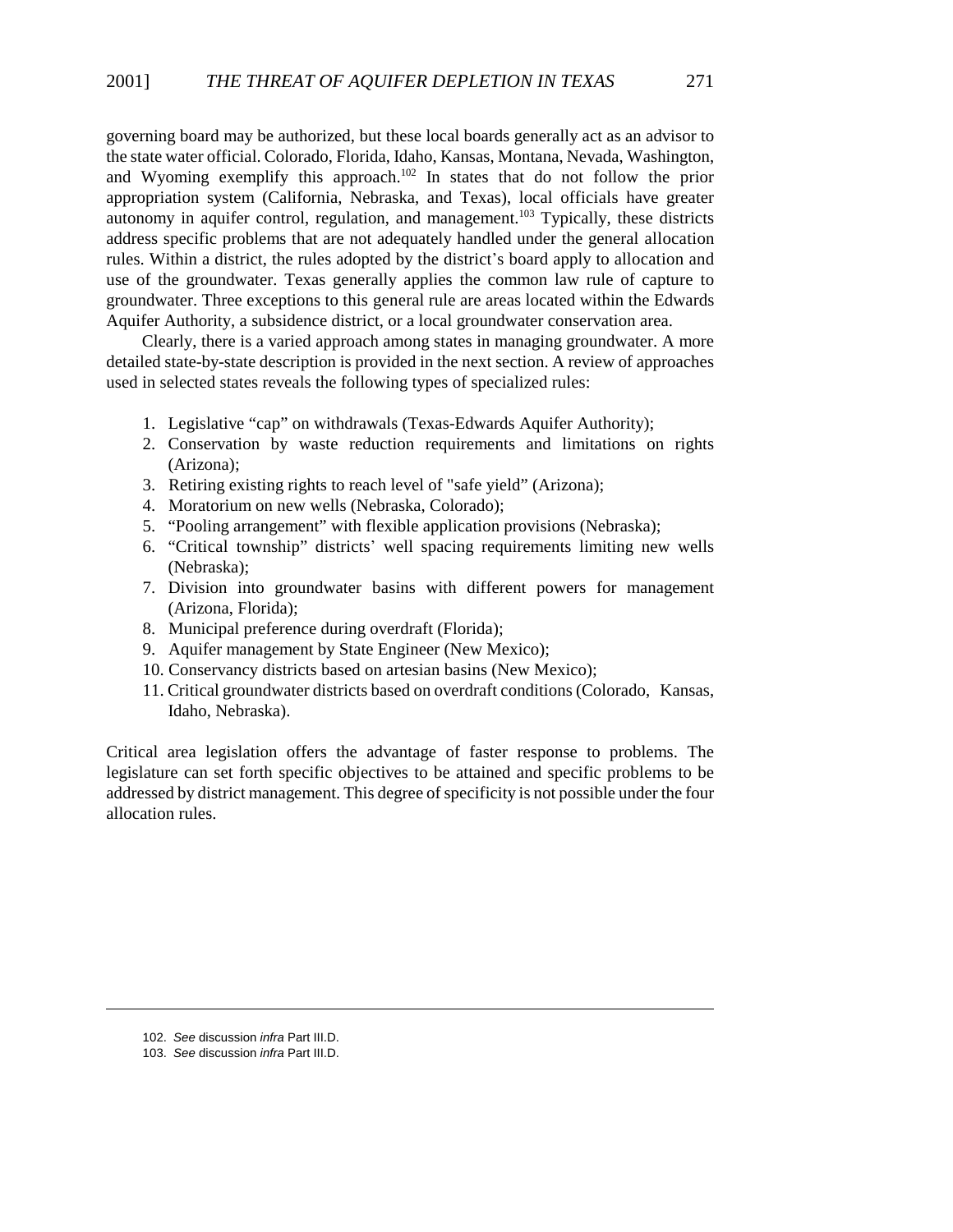### *C. Water Uses and Groundwater Water Uses—A Snapshot of Selected States*

The fifteen states, including Texas, reviewed in this section of the article provide a comparative snapshot of water use in the United States. These fifteen states consume about forty-five percent of total freshwater and seventy-five percent of fresh groundwater available for use in the country.104 Fourteen western states and Florida are included in this review. Florida is included for comparison because of its extensive reliance on groundwater for irrigation and public water supply. Data used for this analysis are derived from the United States Geological Survey.<sup>105</sup>

# *1. Water Uses*

Six of the states reviewed for this article rely on groundwater for about half of their water supply: Arkansas, Florida, Kansas, Nebraska, New Mexico, and Texas.106 The other nine states rely primarily on surface water to supply their water needs. When compared with other states, California consumes the greatest amount of groundwater of any state even though California's consumption of groundwater is only forty percent of the state's total water consumption. California\*s groundwater use, by volume, is nearly twice that of Texas, the second largest user of groundwater in the United States.<sup>107</sup>

Irrigation is the predominate use for water in these fifteen states except North Dakota.<sup>108</sup> This is surprisingly true of Florida, a state often associated with the humid east. Irrigation and public supply represent the majority of water used in the fifteen states reviewed in this report and nationwide.

<sup>104.</sup> W. SOLLEY ET AL.. *Estimated Use of Water in the United States in 1995:* U.S. GEOLOGICAL SURVEY CIRCULAR 1200, tbl.2 (1998) [hereinafter USGS CIRCULAR 1200].

<sup>105.</sup> USGS CIRCULAR 1200, *supra* note 104. tbls.2, 4, S (supplying data for this analysis).

<sup>106.</sup> *See infra* tbl.4.

<sup>107.</sup> *See infra* tbl.4 (illustrating that Texas uses 9.4 million acre-feet per year).

<sup>108.</sup> *See infra* tbl.5. The United States Geological Survey tracks eight different categories of extractive water use, including public supply, domestic, commercial, irrigation, livestock, industrial mining, and thermoelectric. For comparison purposes, these eight categories were aggregated into three: irrigation, public supply, and other.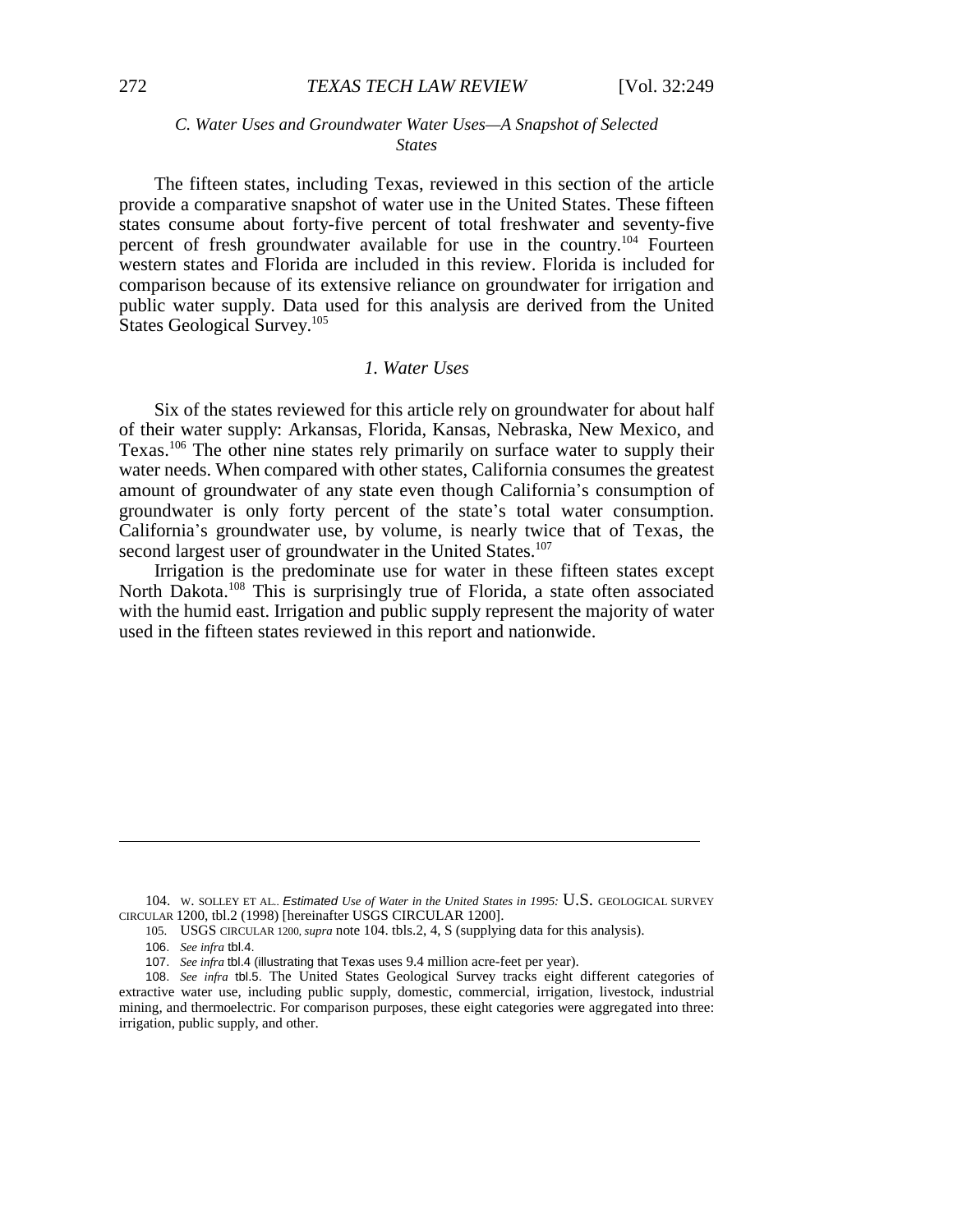|              | Groundwater |            | Surface Water |            | Amount in |
|--------------|-------------|------------|---------------|------------|-----------|
|              | Amount*     | Percentage | Amount*       | Percentage | Acre-Feet |
| Arizona      | 3.1         | 41         | 4.5           | 59         | 7.6       |
| California   | 16.2        | 40         | 24.4          | 60         | 40.6      |
| Colorado     | 2.5         | 16         | 13.0          | 84         | 15.5      |
| Florida      | 4.9         | 60         | 3.2           | 40         | 8.1       |
| Idaho        | 3.1         | 18         | 13.8          | 82         | 16.9      |
| Kansas       | 3.9         | 67         | 1.9           | 33         | 5.8       |
| Nebraska     | 7.0         | 59         | 4.9           | 41         | 11.9      |
| Nevada       | 1.0         | 38         | 1.6           | 62         | 2.6       |
| New Mexico   | 1.9         | 49         | 2.0           | 51         | 3.9       |
| North Dakota | $\cdot$ 1   | 8          | 1.1           | 92         | 1.2       |
| Oregon       | 1.1         | 13         | 7.7           | 87         | 8.8       |
| South Dakota | .2          | 40         | .3            | 60         | .5        |
| Texas        | 9.4         | 57         | 7.1           | 43         | 16.5      |
| Utah         | .9          | 18         | 4.0           | 82         | 4.9       |
| Washington   | 2.0         | 20         | 7.9           | 80         | 9.9       |

### **Table 4. A comparison of surface and groundwater sources by state, 1995**

\* Converted to million acre-feet per year.

# **Table 5. Categorical use of surface and groundwater by state, 1995**

|              | Percent    | Percent        | Percent | Percent | Amount in |
|--------------|------------|----------------|---------|---------|-----------|
| <b>STATE</b> | Irrigation | Public Supply  | Other   | Total   | Acre-Feet |
| Arizona      | 83         | 12             | 5       | 100     | 7.6       |
| California   | 80         | 16             | 4       | 100     | 40.6      |
| Colorado     | 92         | 5              | 3       | 100     | 15.5      |
| Florida      | 48         | 29             | 23      | 100     | 8.1       |
| Idaho        | 86         | $\overline{c}$ | 12      | 100     | 16.9      |
| Kansas       | 65         | 7              | 28*     | 100     | 5.8       |
| Nebraska     | 72         | 3              | $25*$   | 100     | 11.9      |
| Nevada       | 73         | 21             | 6       | 100     | 2.6       |
| New Mexico   | 85         | 9              | 6       | 100     | 3.9       |
| North Dakota | 11         | 1              | 88*     | 100     | 1.2       |
| Oregon       | 78         | 6              | 16      | 100     | 8.8       |
| South Dakota | 59         | $\overline{c}$ | 39      | 100     | .5        |
| Texas        | 67         | 22             | 11      | 100     | 16.5      |
| Utah         | 82         | 12             | 6       | 100     | 4.9       |
| Washington   | 73         | 13             | 14      | 100     | 9.9       |

\* Thermoelectric is major use. Data for this table is dervied from USGS Circular 1200, tbl.4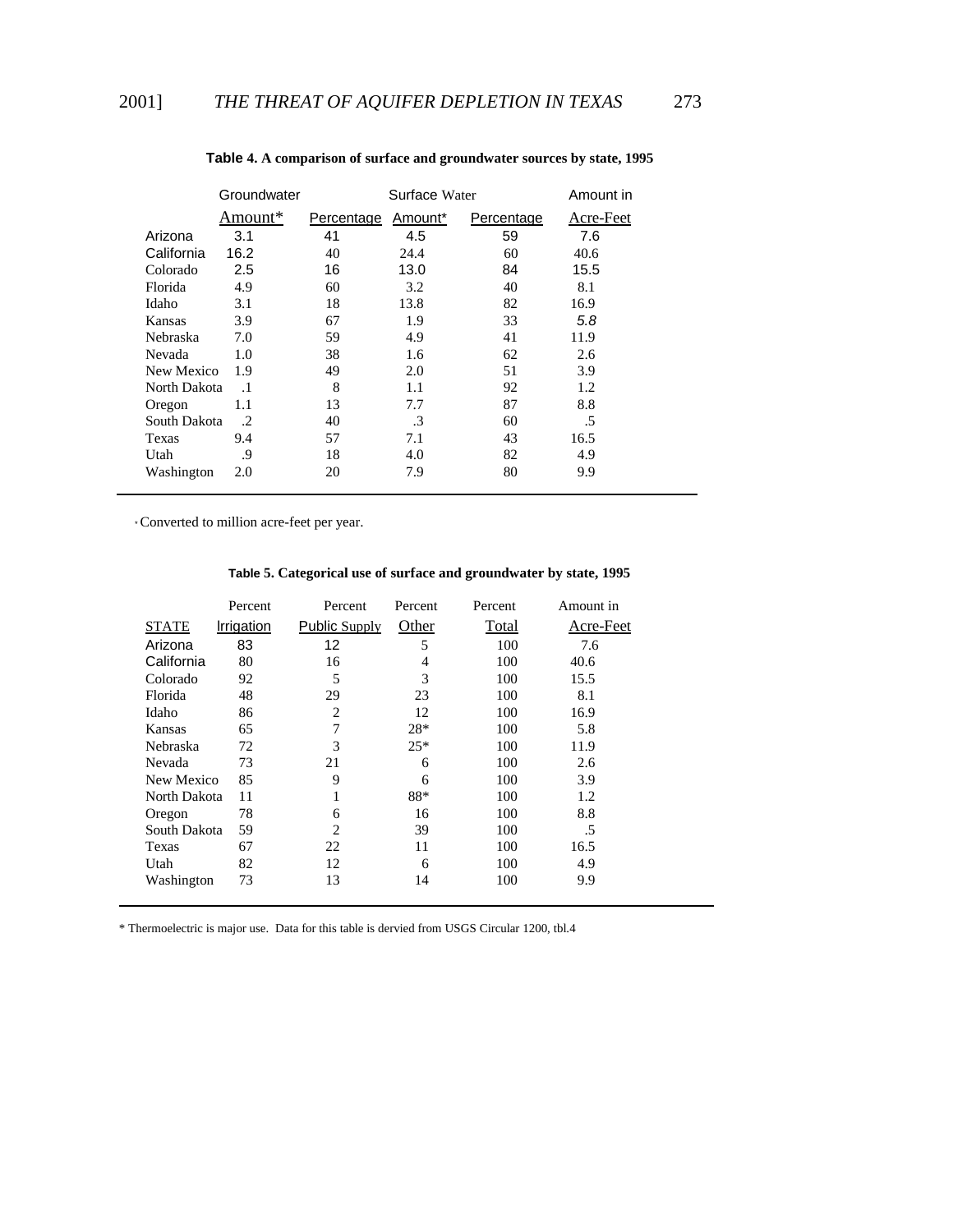# 274 *TEXAS TECH LAW REVIEW* [Vol. 32:249

#### *2. Groundwater Uses*

Groundwater is a significant source of water for irrigation purposes.<sup>109</sup> Except in Florida, North Dakota, and South Dakota, irrigation is the predominate use of groundwater in the fifteen sample states. Florida, a state with an estimated population of 14.1 million people in 1995, uses forty-three percent of its groundwater for public water supply purposes instead of irrigation.

|              |            |                      |       | Percent |
|--------------|------------|----------------------|-------|---------|
| STATE        | Irrigation | <b>Public Supply</b> | Other | Total   |
| Arizona      | 75         | 15                   | 10    | 100     |
| California   | 75         | 19                   | 6     | 100     |
| Colorado     | 89         | 5                    | 6     | 100     |
| Florida      | 38         | 43                   | 19    | 100     |
| Idaho        | 89         | 6                    | 5     | 100     |
| Kansas       | 90         | 4                    | 6     | 100     |
| Nebraska     | 93         | 4                    | 3     | 100     |
| Nevada       | 75         | 14                   | 11    | 100     |
| New Mexico   | 75         | 16                   | 9     | 100     |
| North Dakota | 48         | 25                   | 27    | 100     |
| Oregon       | 84         | 8                    | 8     | 100     |
| South Dakota | 45         | 28                   | 27    | 100     |
| Texas        | 79         | 14                   | 7     | 100     |
| Utah         | 51         | 38                   | 11    | 100     |
| Washington   | 47         | 36                   | 17    | 100     |
|              |            |                      |       |         |

Table 6. Percentage use of groundwater by category by State, 1995

Data for this table is derived from USGS CIRCULAR 1200, tbl.8

#### *D. Groundwater Management in Selected States*

#### *1. Arizona*

Arizona's 4.2 million people use about 7.5 million acre-feet of water per year.<sup>110</sup> Surface water provides about sixty percent of the water used, and groundwater makes up about forty percent of this water. Eighty-three percent of all water in Arizona is used in irrigation, and groundwater is a significant source of that water. About seventy-five percent of all groundwater is used for irrigation.

109. *See infra* tbl.6. 110. *See infra* tbls.4-6.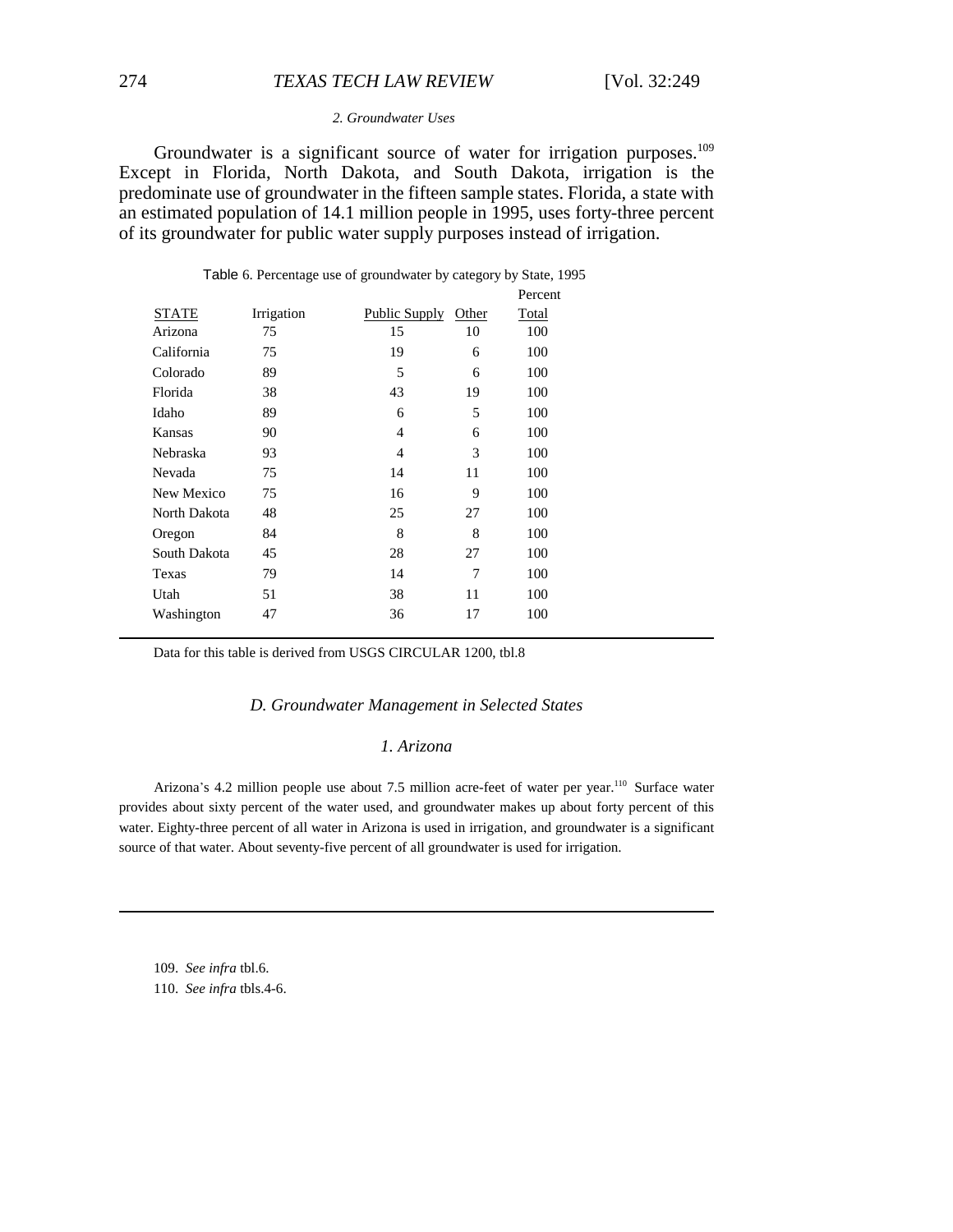Groundwater supplies are affected by overpumping and mining, contributing to problems in Arizona.111 Overdrafting has lowered water levels in Arizona by as much as 400 feet. The result of this mismanagement is evident in worsening groundwater water quality, land subsidence, and the creation of earth fissures which cause damage to roads, buildings, and underground utility lines.

Groundwater in Arizona has historically been treated as a private resource and governed by the reasonable use doctrine.<sup>112</sup> This is the standard today, except for the exceptions created by the 1980 Groundwater Management Act.<sup>113</sup> The Act created three categories of groundwater use in land designated as non-regulated, non-irrigation expansion, and active management areas (AMAs). In the nonregulated areas, groundwater continues to be the traditional use and is considered the property of the overlying landowner.<sup>114</sup>

Two cases have defined "reasonable" in Arizona. In the first case, Bristor v. Cheatham, the Arizona Supreme Court found that although both landowners had a proprietary right to their groundwater, Cheatham's use was unreasonable because he transferred the water to fields three miles away.<sup>115</sup> Thus, Bristor was found to have a valid cause of action, and the court enjoined Cheatham's transfer of groundwater. The court, however, reiterated that groundwater could be diverted to make beneficial use on the land from which it was taken without incurring liability.<sup>116</sup> In the second and more recent case, Farmer's Investment. Co. V. Bettwy, the Arizona Supreme Court held that a pecan farmer's water use on overlying land was reasonable, while water use for non-overlying mines, one and a half miles away, was unreasonable.<sup>117</sup>

The Arizona Groundwater Management Act (GMA), passed by the Arizona Legislature in 1980, was designed to provide comprehensive guidelines for management of groundwater.<sup>118</sup> The greatest impact of the GMA was to prohibit new uses of groundwater (i.e., land not previously

 <sup>111.</sup> *See, e.g.,* ZACHARY A. SMITH, GROUNDWATER IN THE WEST 54 (1989); Groundwater Protection Council, Groundwater Report to Congress: Summary of State Water Conditions (2000), at http:Ilgwpc.site.net/gwreportlstates.htm (last visited Feb. 22, 2001).

<sup>112.</sup> *See* Bristor v. Cheatham, 255 P.2d. 173, 178 (Ariz. 1953); Howard v Perrin, 76 P.460,462 (Ariz. 1904), aff\*d, 200 U.S. 71 (1906); see also Farmer\*s Inv. Co. v. Bettwy, 558 P.2d 14, 19 (Ariz. 1976) (explaining that in 1953 the Arizona Supreme Court "committed Arizona to the American doctrine of reasonable use").

<sup>113.</sup> *See* ARIZ. REV. STAT. ANN. §§ 45-401 to -637 (West 1994 & Supp. 2001); Philip R. Higdon & Terence W. Thompson, The 1980 Arizona Groundwater Management Code, 1980 ARIZ. ST. L.J. 621, 649 (1980).

<sup>114.</sup> Higdon & Thompson, *supra* note 113, at 649.

<sup>115.</sup> *Brastor,* 255 P.2d at 173-74.

<sup>116.</sup> *Id.*

<sup>117.</sup> *Bettwy,* 558 P.2d at 20-21.

<sup>118.</sup> ARIZ. REV. STAT. ANN. §§ 45401 to .637.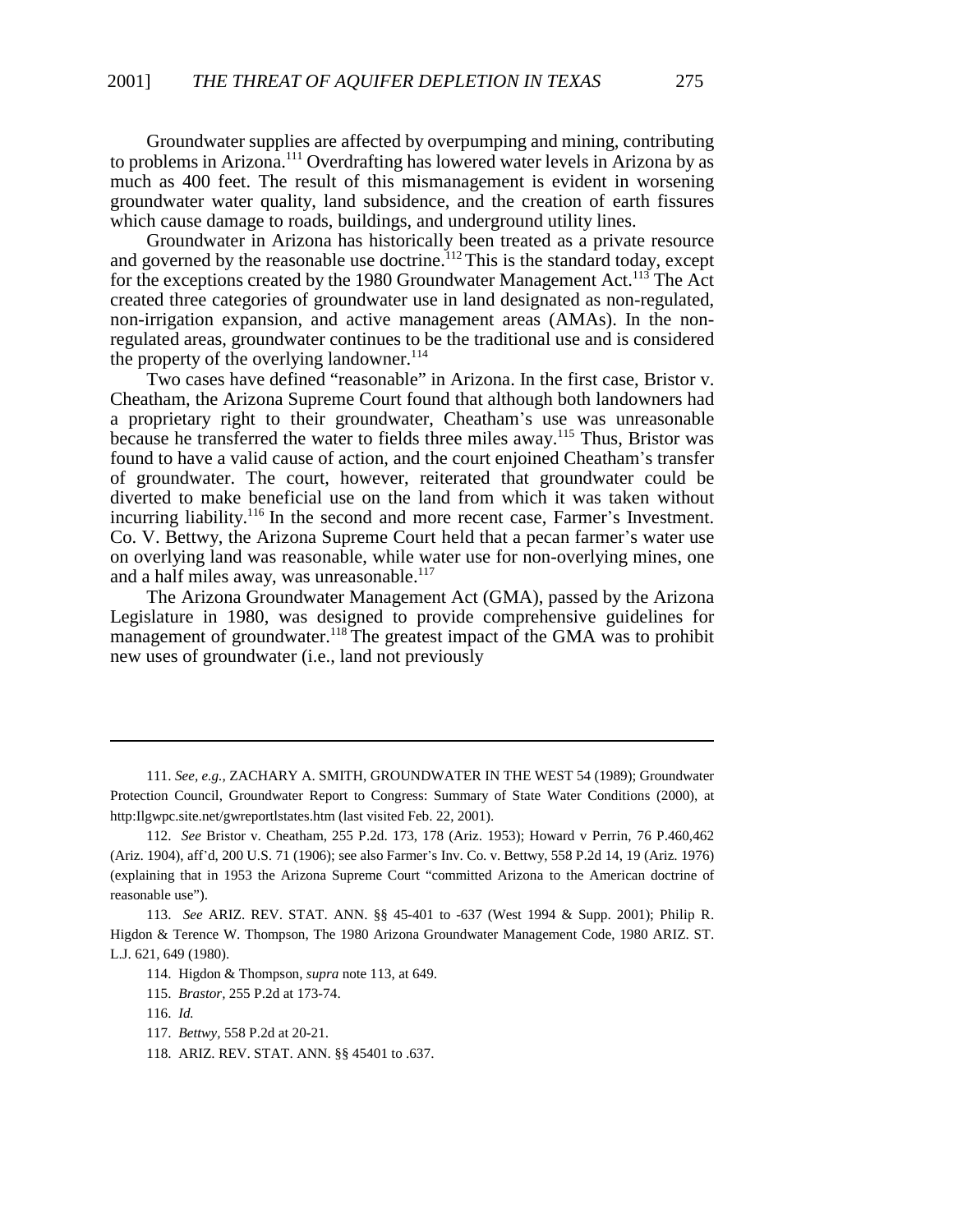irrigated may not be irrigated in the future) and to restrict established uses to amounts previously used in certain areas now called active management areas (AMA).<sup>119</sup> The 1980 legislation dramatically changed the reasonable use doctrine, creating for the first time restrictions on the amount of groundwater that could be used.<sup>120</sup>

Concurrently, the GMA created the Department of Water Resources (DWR).<sup>121</sup> This department is responsible for the management of all water resources in Arizona, including that provided for in the GMA.<sup>122</sup> The DWR is headed by a director empowered with the final authority in all department decisions.<sup>123</sup> The director's powers include creating new AMAs, defining basins and sub-basins, limiting per capita consumption in urban areas, and enforcing the GMA through the use of civil and criminal penalties.<sup>124</sup> Ultimate authority rests in the Superior Court of Arizona, to which decisions made by the director may be appealed. The disputes are heard by judges selected for their expertise in water  $law.<sup>125</sup>$ 

Five active groundwater management areas were created. Two are in Arizona's population centers of Phoenix and Tucson. The Phoenix AMA and the Tucson AMA were deemed critical because of existing overdraft situations and anticipated future population growth in both Phoenix and Tucson. The three other groundwater areas, Prescott, Pinal, and Santa Cruz AMAs, are in Arizona's major agricultural areas. These three areas were selected due to the continuous and significant overdraft status caused by crop irrigation. Other groundwater management areas can be designated as AMAs either by the director of the DWR (based upon specific criteria) or by the vote of the citizens living above an aquifer. $126$ 

Current users within an AMA were protected by grandfathered rights based on prior use in the five years before the enactment of the GMA.<sup>127</sup> Three types of grandfathered rights exist within an AMA.<sup>128</sup> The first, irrigation grandfathered rights, allows the user to pump the minimum amount necessary to irrigate his land. The second, Type 1 nonirrigation grandfathered rights, occurs when previously irrigated land is retired and put to another use. Type 1 landowners are limited to three acre-feet per acre. The third grandfathered right, Type 2 non-irrigation grandfathered rights, is based

123. *Id.*

- 125. *Id*. at 636.
- 126. *See id.* at 632.
- 127. ARIZ. REV. STAT. ANN. § 45-465(A) (West 1994 & Supp. 2001).
- 128. Higdon & Thompson, *supra* note 113, at 650-51.

<sup>119.</sup> Ellen K. Wheeler, *The Right to Use Groundwater in Arizona After Chino* Valley ll and Cherry V. Steiner, 25 *ARI Z.* L. REV. 473, 474 (1983).

<sup>120.</sup> *Id.*

<sup>121.</sup> Higdon & Thompson, *supra* note 113, at 635.

<sup>122.</sup> *Id.*

<sup>124.</sup> *Id.*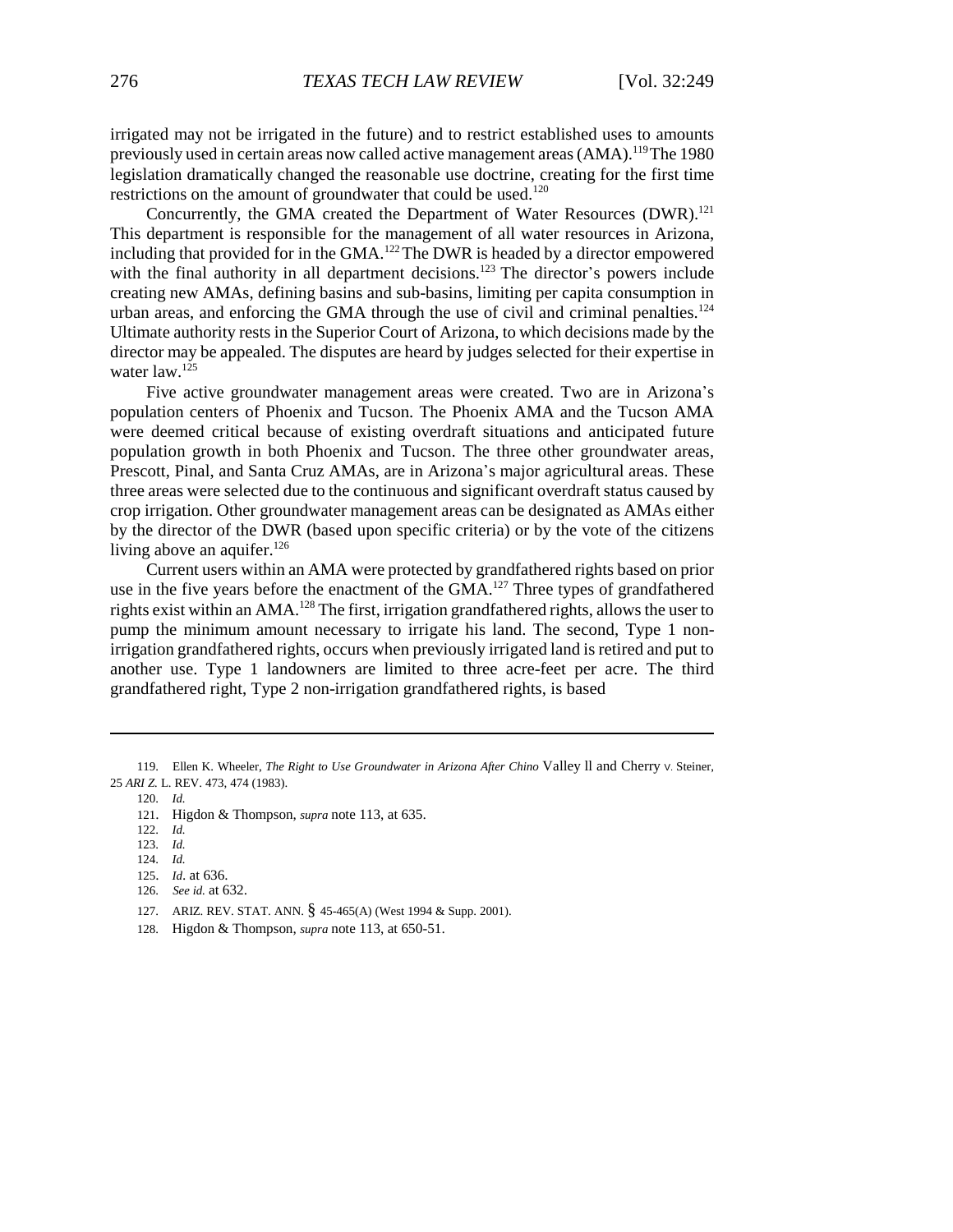upon historical withdrawals for non-irrigation purposes.<sup>129</sup> The net result is that irrigators are now limited to the average amount of water used during the five-year period from 1975-79.

Each type of grandfathered right is fully transferable with the sale of the property. If, however, the new owner wishes to put the water to another use, he will be limited to three acre-feet per acre, as a Type 1 non-irrigation right.<sup>130</sup> The Type 2 non-irrigation rights apply to users of groundwater for non-irrigation purposes who held rights when the law was enacted in 1980.<sup>131</sup> The GMA limits Type 2 rights holders to the average amount used during the prior five-year period.

Additionally, the GMA also created two irrigation non-expansion areas, which are areas covered by the reasonable use doctrine, except that no new land within a nonexpansion area may be irrigated.<sup>132</sup> There are two non-expansion areas in Arizona, the Douglas irrigation non-expansion area and the Joseph City irrigation non-expansion area.<sup>133</sup>

The GMA allows groundwater transportation within a sub-basin without liability or injunction, including sub-basins within the AMA\*s non-expansion and non-regulated areas.134 A sub-basin is defined as "a relatively hydrologically distinct body or related bodies of groundwater within a groundwater basin."135 A groundwater basin is defined by the director of the DWR as "a relatively hydrologically distinct body.., of groundwater."136 Provision is made for the transportation of water away from the subbasin in AMAs when done pursuant to a grandfathered irrigation right or a Type 1 nonirrigation right.<sup>137</sup> Qualified landowners are authorized to transport up to three acre-feet per acre per year.138 If more than the allowable amount is transported and another landowner is harmed, the injured landowner may recover monetary damages.<sup>139</sup> A landowner may be harmed when a well goes dry, pumping costs increase, water quality is impaired, or land subsides. $140$ 

The GMA created a number of strategies to conserve water within each AMA, including limiting pumping to the minimum amount necessary for crops historically grown in the area. $^{141}$  In addition, no new irrigation within

129. *Id. at 65l.* 130. *Id.* 131. *Id.* 132. *Id*. a 1637. 133. *Id.* 134. Ariz. REV. STAT. ANN. §§ 45-541 to -544 (West 1994 & Supp. 2001). 135. *Id.* § 45402(31). 136. *Id.* § 45-402(12). 137. *Id.* § 45465. 138. *Id.* § 45-542(C). 139. *Id*. 140. Mary Doyle. *The Transportation Provisions of Arizona's 1980 Groundwater Management Act: A*

*Proposed Definition of Compensable Injury,* 25 ARIZ. L. REV. 655, 663 (1983).

141. Ariz. REV. STAT. ANN. § 45-465(A).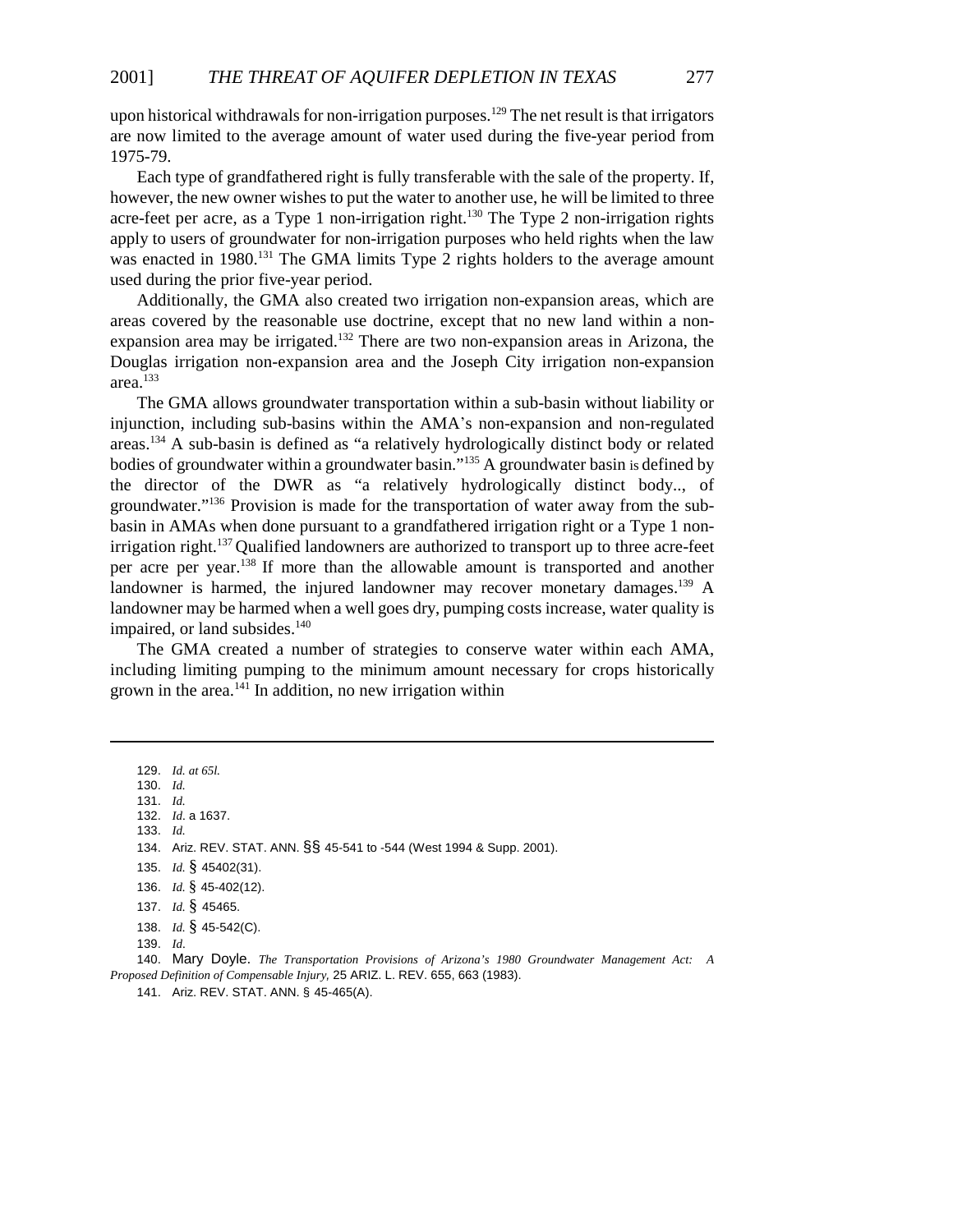an AMA will be permitted, and a program retiring current use was instituted.<sup>142</sup> Under the GMA, operators of mines and other industries are required to use the best available technology in extracting and using groundwater.<sup>143</sup> New developers must be able to assure a one-hundred-year water supply in order to develop within an AMA.<sup>144</sup> The director of the Department of Water Management can limit per capita consumption in urban areas.<sup>145</sup>

In non-irrigation expansion areas, the only conservation measures are prohibitions on the expansion of irrigated land and those measures imposed by the reasonable use doctrine. These provisions are a direct response to the serious groundwater overdraft situation that has existed in Arizona for decades. In 1977 the approximate overdraft from state aquifers was 2.5 million acre-feet.<sup>146</sup> In the last fifty years, eighty million acre-feet have been mined from Phoenix area aquifers alone and, although estimates vary, this rate of overdraft could lead to total depletion of the aquifer in as little as one hundred years.<sup>147</sup> All changes were made to reduce and eventually eliminate overdraft, particularly by retiring existing water rights.

# *2. California*

Thirty-two million Californians use about forty million acre-feet of water each year.<sup>148</sup> In California, about forty percent of the water comes from aquifers and sixty percent from surface water sources. California is an agricultural state that uses a significant amount of water for irrigation. Eighty percent of the forty million acre-feet of water used each year is for irrigation. Groundwater is important for California agriculture as seventy-five percent of it is used for irrigation.

California is a big state with plenty of water, people, and problems.<sup>149</sup> The state is bipolar, with the water located in the north and the majority of the population located in the south. The entire state is susceptible to drought which affects every use, from irrigation to municipal and industrial water supply. There are some four hundred groundwater basins in the state. Groundwater overdrafting occurs in many basins. Statewide average annual groundwater extractions have exceeded average annual replenishment by two

<sup>142.</sup> *Id.* §§ *45452,* -566(A)(6).

<sup>143</sup>**.** *Id.* § 45-564(A)(2).

<sup>144.</sup> *Id.* § 45-576.

<sup>145</sup>**.** *Id.* §§ *45-564* to **-**568.

<sup>146</sup>**.** Higdon & Thompson, *supra* note 113**,** at 632.34.

<sup>147</sup>**.** Robert Jerome Glennon, *Because That*\**s Where the Water Is: Retiring Current Water Uses to Achieve the Safe-yield Objective of the Arizona Groundwater Management Act,* 33 ARIZ. L. REV. 89, 91(1991).

<sup>148</sup>**.** *See supra* tbls.4-6.

<sup>149.</sup> ZACHARY A. SMITH, GROUNDWATER IN THE WEST 54 (1989).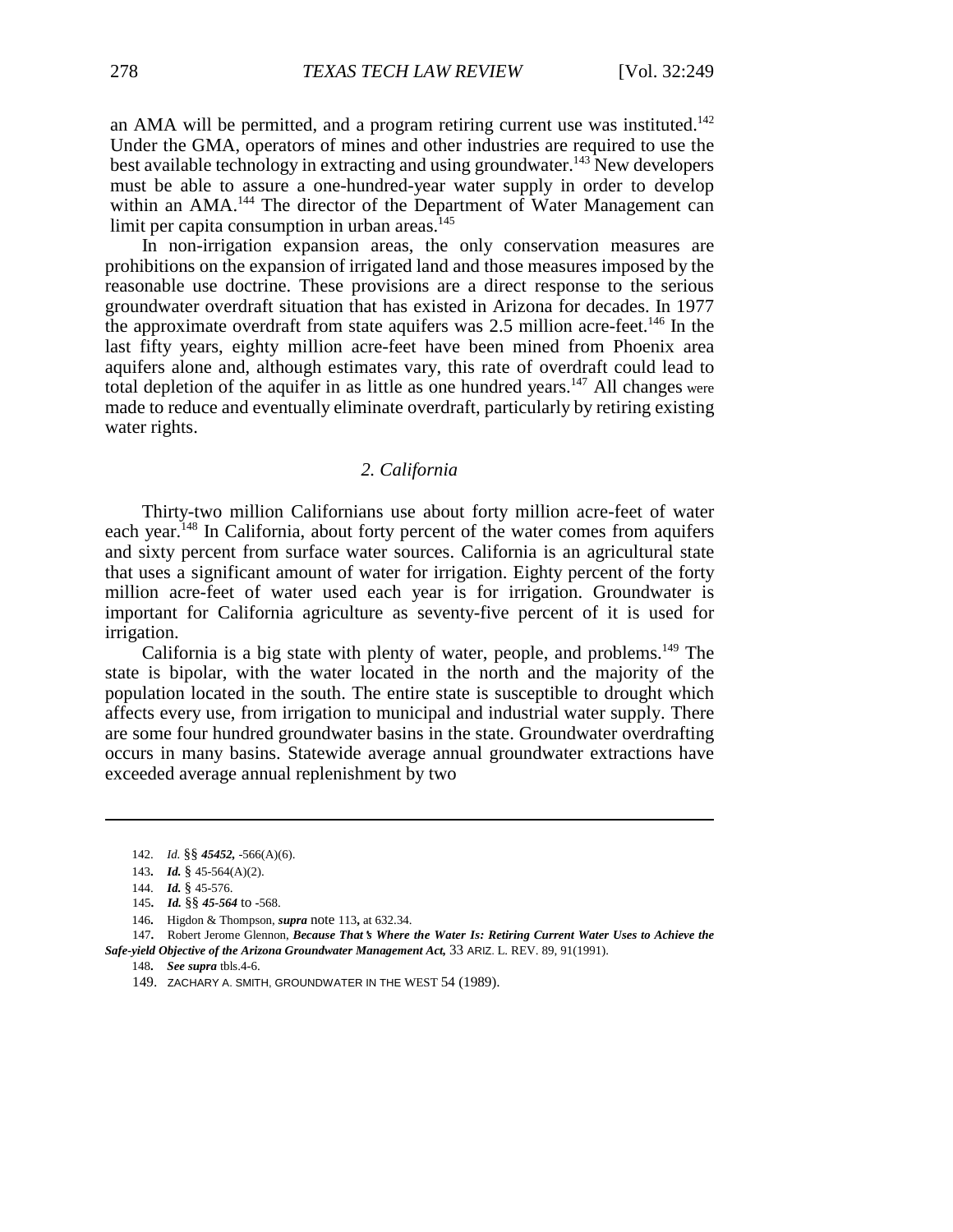million acre-feet per year.<sup>150</sup> The overdrafting rate has been reduced by fifty percent from a 1960 rate of four million acre-feet per year.

California has identified eleven critically overdrafted basins.151 In addition to these eleven basins, the state has identified at least forty-two basins where overdraft is occurring, but not at critical levels.<sup>152</sup> Many of these overdrafted aquifers are in the San Joaquin Valley portion of the Central Valley and in the Los Angeles Basin. A declining water table is causing increased pumping lifts and consequently higher energy costs. Water quality problems include sea water intrusion, increased salinity, and subsidence.

California has a confusing groundwater management program. Six methods of groundwater management have evolved in California. Two of the methods relate to allocating water under the correlative rights doctrine, and the other four methods are institutional forms of management.<sup>153</sup>

Overlying property rights allow anyone in California to drill a well and extract their correlative share of groundwater, which is not defined until a basin is adjudicated. The correlative rights doctrine was developed judicially and offers guidance in outlining the basic rights of landowners.154 Owners of tracts that overlie a common supply of percolating water have correlative rights in the common supply.

Under California correlative rights, overlying landowners are entitled to a "fair and just portion" of the common groundwater, but they have no right to the maintenance of the natural water table.<sup>155</sup> A landowner was held liable when the amount of groundwater withdrawn caused damage to neighboring lands.<sup>156</sup> The correlative rights doctrine is also applied as a method of apportioning groundwater among competing users on the basis of a pro rata sharing of the available supply among all users.<sup>157</sup>

In basins where extensive overdrafting or mining is taking place, landowners have resorted to the courts to adjudicate the basin. As part of the adjudication, the court determines: (1) the eligible well owners (pumpers), (2) how much water well owners can pump, and (3) the water master to monitor and ensure that the basin is managed in accordance with the court's decree.<sup>158</sup>

<sup>150.</sup> *Id.*

<sup>151.</sup> CALIFORNIA DEPARTMENT OF WATER RESOURCES, BULLETIN 118-80, GROUNDWATER BASINS IN CALIFORNIA 4(1980).

<sup>152.</sup> *Id.*

<sup>153</sup>*. Id.*

<sup>154.</sup> Katz v. Walkinshaw, 74 P. 766, 771-73 (Cal. 1903).

<sup>155.</sup> Hillside Water Co. v. City of Los Angeles, 76 P.2d 681,686-87 (Cal. 1938).

<sup>156.</sup> *See* O\*Leary v. Herbert, 55 P.2d 834, 838 (Cal. 1936).

<sup>157.</sup> J. David Aiken & Raymond J. Suppalla, *Ground Water Mining and Western Water Rights Law: The Nebraska Experience,* 24 S.D. L. REV. 607, 614 (1979).

<sup>158.</sup> *See* CALIFORNIA DEPARTMENT OF WATER RESOURCES, GROUNDWATER MANAGEMENT IN CALIFORNIA: A REPORT TO THE LEGISLATURE 17-18(1999) [hereinafter GROUNDWATER MANAGEMENT IN CALIFORNIA].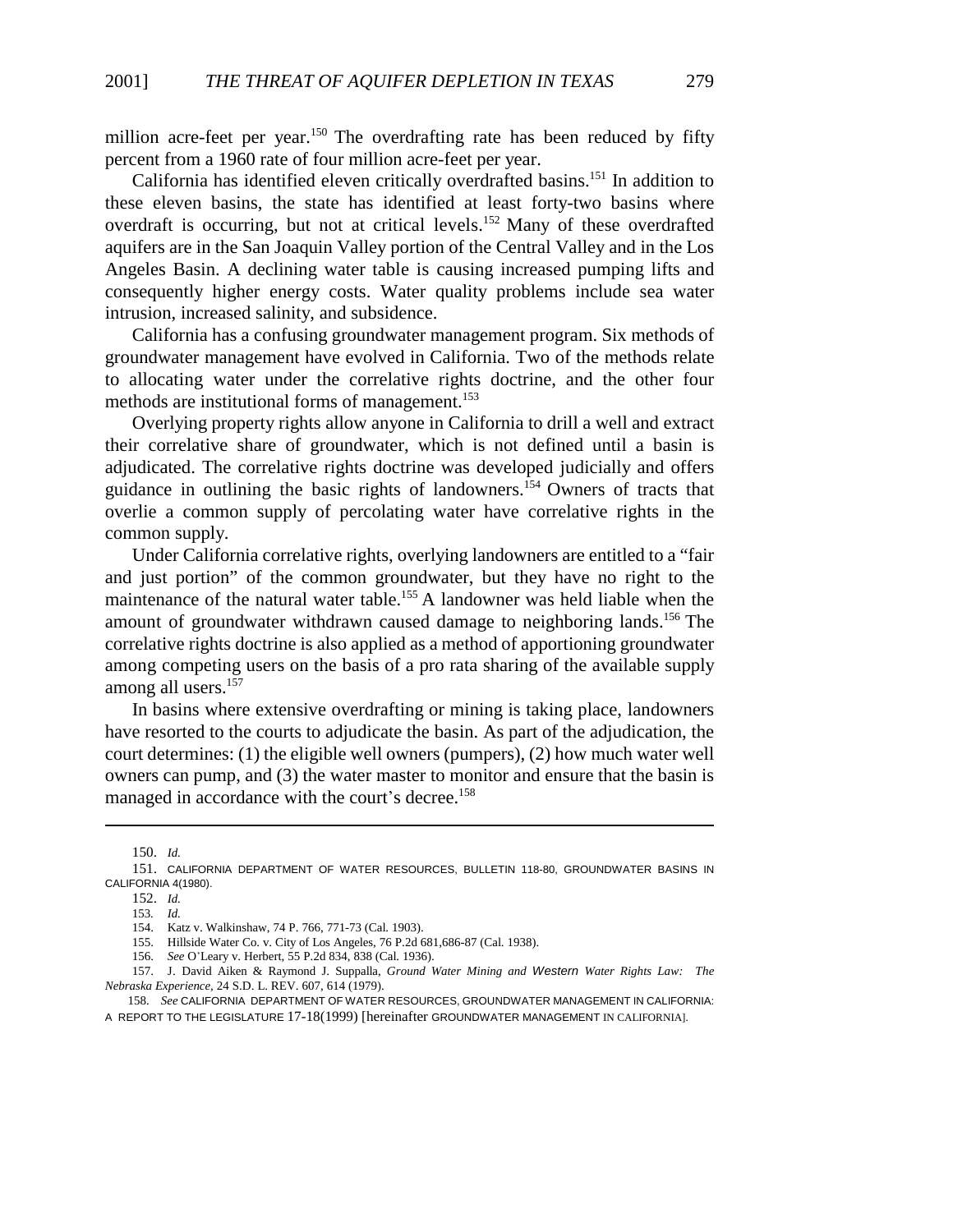Sixteen basins, all located in southern California, have been adjudicated.<sup>159</sup> In these basins, during water shortages, all overlying owners are entitled to a fair and just proportion of the available waters. Correlative rights to groundwater do not depend on use and such rights are not lost by nonuse.<sup>160</sup> When adjudicating competing claims to groundwater, a trial court cannot subordinate an unexercised overlying right to a present appropriative use.<sup>161</sup> All overlying landowners have correlative rights in the basin whether they are withdrawing groundwater or not.

In California, a person having a legal right to groundwater is limited to an amount that is reasonably necessary for beneficial purposes.<sup>162</sup> Public interest requires the greatest number of beneficial uses that the supply can yield, and water may be appropriated for beneficial uses subject to the rights of those who have a lawful priority. Any part of the safe yield of a basin that is not needed for the reasonable beneficial uses of the overlying landowners is excess or "surplus water." This water may rightfully be appropriated on privately owned land for non-overlying uses, such as devotion to a public use or exportation beyond the basin or watershed.<sup>163</sup>

If there is surplus water, non-overlying landowners may obtain appropriation rights to use it outside the basin. Surplus waters are the part of the safe annual yield that is not needed for use by overlying landowners.164 If the basin is overdrawn by withdrawals exceeding the safe annual yield, use is restricted to overlying landowners.<sup>165</sup> Only surplus water may be transported for use on lands outside the basin.

An overlying landowner has no right to enjoin the appropriation of surplus waters.<sup>166</sup> Proper overlying use, however, is paramount, and the right of an appropriation, limited to the amount of the surplus, must yield to that of the overlying owner in the event of a shortage. Rights are correlative between overlying owners and are referred to as belonging to all in common.

160. Wright v. Goleta Water Dist., 219 Cal. Rptr. 740,749 (Ct. App. 1985).

161. *Id.*

<sup>159.</sup> *Id.* These basins, in the order of the date of the court decision are: 1944 Raymond Basin; 1958 Cucamonga Basin; 1961 West Coast Basin; 1965 Central Basin; 1966 Santa Margarita River Watershed; 1969 San Bernadina Basin; 1972 Cummings Basin; 1973 Tehachapi Basin; 1973 Main San Gabriel Basin; 1977 Warren Valley Basin; 1978 Chino Basin; 1979 Upper Los Angles River Area; 1980 Scott River System; 1985 Puente; 1996 Santa Paula Basin; and 1996 Mojave Basin.

<sup>162.</sup> Peabody v. City of Vallejo, 40 P.2d 486,493 (Cal. 1935); Katz v. Walkinshaw, 74 P. 766, 772 (Cal. 1903); *see also* CAL. CONST. art. X, § 10 ("It is hereby declared that... the general welfare requires that the water resources of the State be put to beneficial use . . . and that the conservation of such waters is to be exercised with a view to the reasonable and beneficial use thereof...

<sup>163.</sup> *Peabody,* 40 P.2d at 488; City of San Bernardino v. City of Riverside, 198 P. 784, 788 (Cal. 1921); Burr v. Maclay Rancho Water Co., 98 P. 260, 264 (Cal. 1908); *Katz,* 74 P. at 772.

<sup>164.</sup> *Wright,* 219 Cal. Rptr. at 752.53.

<sup>165.</sup> Tehachapi-Cummings County Water Dist. v. Armstrong, 122 Cal. Rptr. 918, 924-25 (Ct. App. 1975).

<sup>166.</sup> *Peabody,* 40 P.2d. at 492.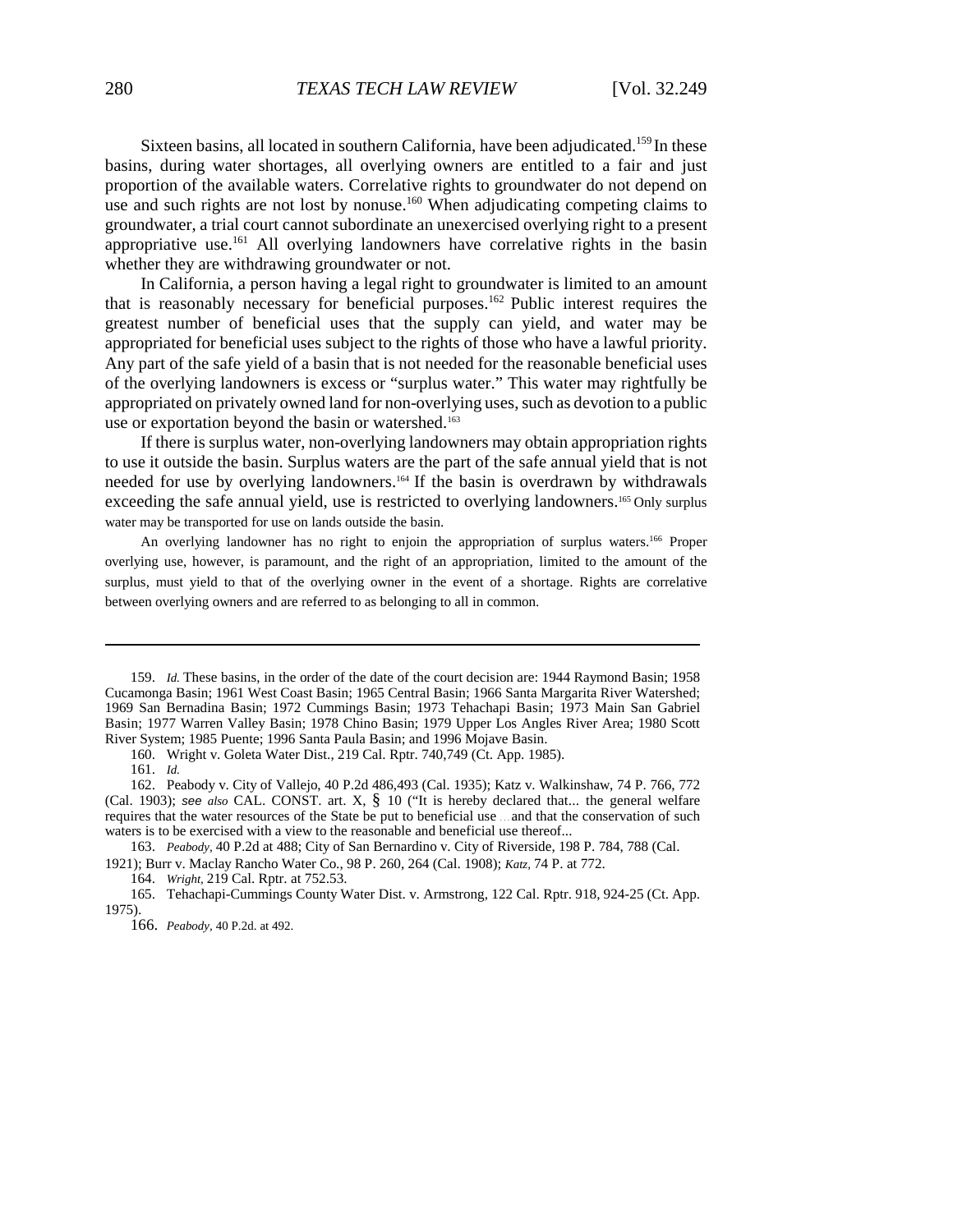Each user may claim only his reasonable share when water is insufficient to meet the needs of all. $167$ 

In groundwater basins and aquifers with high use and overdrafting, California is experimenting with decentralized groundwater management to supplement the adjudication process. Groundwater may be managed by special legislation districts and by city and county ordinances.<sup>168</sup> Further, California has authorized local agencies to develop groundwater management plans.<sup>169</sup> Under the planning provision of the California Water Code, agencies with the powers of a water replenishment district may impose pumping fees to raise revenues to pay for facilities to manage the basin.<sup>170</sup> One hundred and forty-nine agencies in California have adopted groundwater management plans.<sup>171</sup>

Special legislation has been enacted to allow some parts of the state to form groundwater management districts. Twelve districts have been created to regulate the extraction of groundwater. These districts are located in the northern mountains and along the coast.<sup>172</sup> The legislation allows these districts to enact ordinances to limit or regulate pumping and exporting of water.

California\*s persistent refusal to institute state groundwater management has prompted local efforts to control and manage groundwater. A California intermediate court of appeals ruled that the state has not preempted groundwater management and, as a result of legislative silence, cities and counties can control and manage groundwater.<sup>173</sup> The California Supreme Court declined to review the lower court decision. As a result of this ruling, ten counties have now enacted groundwater management ordinances.<sup>174</sup> Some of the ordinances require a permit from the local Board of Supervisors before any groundwater can be exported.

- 169. CAL. WATER CODE §§ 10750.56 (West 1992 & Supp. 2000).
- 170. *Id.* § 10754.3.
- 171. GROUNDWATER MANAGEMENT IN CALIFORNIA, *supra* note 158, at 7-13.
- 172. *Id.at6.*
- 173. Baldwin v. County of Tehama, 36 Cal. Rptr. 2d 886, 893 (Ct. App. 1994).

174. The following counties have adopted groundwater management ordinances: Butte, Imperial, lnyo, Kern, Lake, San Diego, San Joaquin, Shasta, Tehama, and Yolo. *See* GROUNDWATER MANAGEMENT in CALIFORNIA, *supra* note 158, at 21.

<sup>167.</sup> *Katz,* 74 P. at 771. More recently, the California Supreme Court held that overlying correlative rights are not subject to "equitable apportionment" or sharing with appropriators as part of a"physical solution" for an overdrafted basin. City of Barstow v. Mojave Water Agency, 5 P.3d 853, 858 (Cal. 2000).

<sup>168.</sup> For a discussion of this approach, see Gregory Weber, *Twenty Years of Local Groundwater Export Legislation in California: Lessons Learned From a Patchwork Quilt,* 34 NAT. RESOURCES J. *656,* 661 (1994).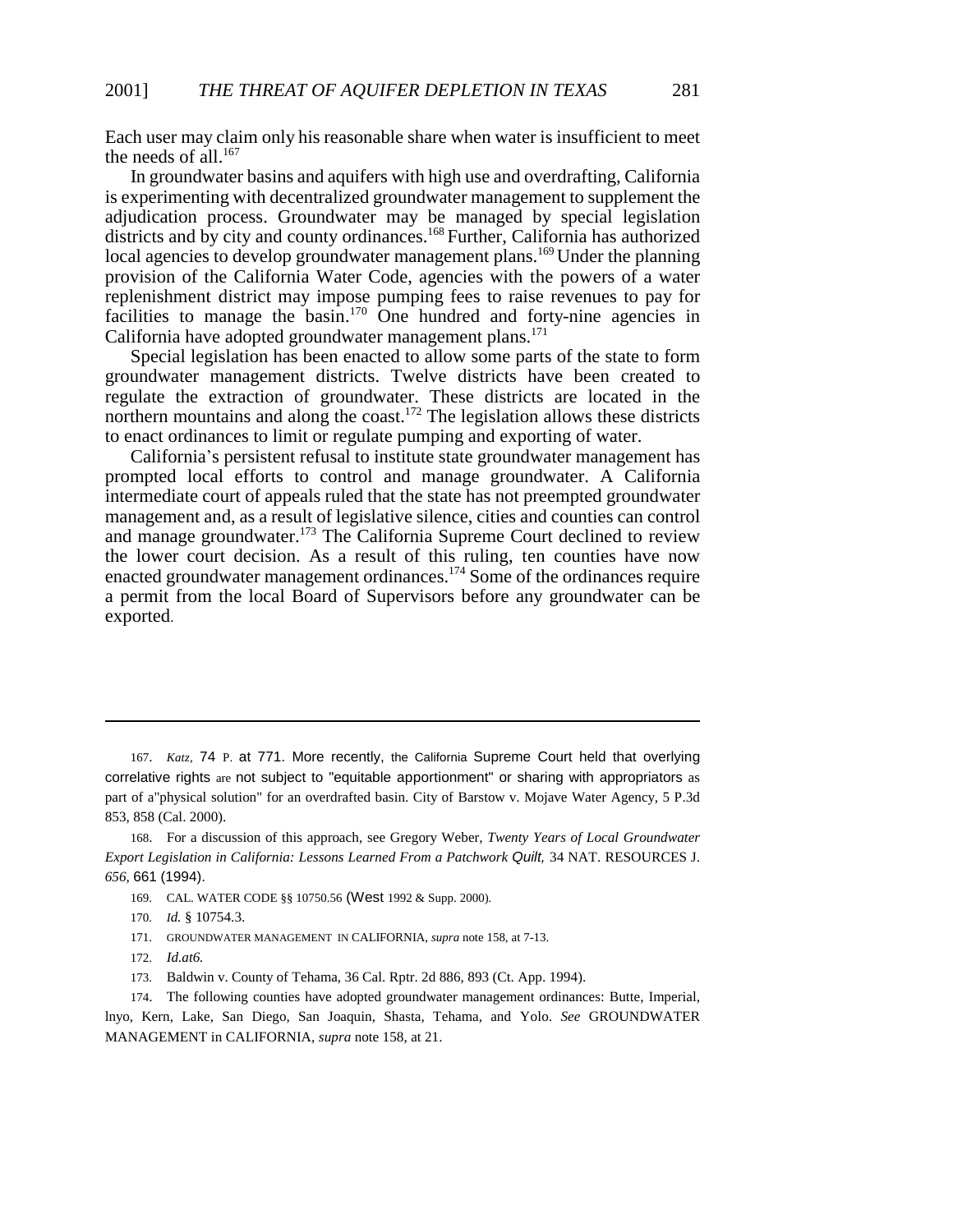#### *3. Colorado*

Colorado has a population of 3.7 million and uses fifteen million acre-feet of water each year.<sup>175</sup> Most of this water, eighty-four percent, comes from surface sources. Ninety percent of all the water used in Colorado is consumed by irrigation.<sup>176</sup>

Colorado is rapidly approaching maximum utilization of its available water resources.177 Rapid population growth in cities along the front range has led to increasing conflicts among urban, agricultural, recreational and environmental uses of water, especially during drought. Additionally, a number of downstream states claim rights to water originating in Colorado. Groundwater overdraft problems occur in the arid part of eastern Colorado.

Colorado classifies its groundwater as (1) tributary, (2) non-tributary, and (3) non-designated, non-tributary groundwater. This classification scheme determines the allocational rule of law and management program. Tributary groundwater is defined as that water in an unconsolidated alluvial aquifer which can influence the rate or direction of water in a natural stream.<sup>178</sup> A groundwater tributary to a natural stream is administered according to the state\*s surface water prior appropriation rules. The other two classes of groundwater are administered under a different set of rules.

In 1965, Colorado enacted the Ground Water Management Act, subjecting non-tributary groundwater to a modified doctrine of prior appropriation to prevent unreasonable aquifer depletion.<sup>179</sup> The Act created a statewide Groundwater Commission with authority to designate groundwater basins and subject them to state regulation.<sup>180</sup> Since most nontributary water is found in deep nonalluvial basins, the Act has been applied to eight basins in the eastern plains of Colorado. It affects mostly deep agricultural wells.

To allow full economic development of water resources in these basins, the Groundwater Commission allows up to forty percent mining of

175. Groundwater Protection Council, *Groundwater Report to Congress: Summary of State Water Conditions* (2000), *at* http://gwpc.site.netIgwreportIstates.htm (last visited Feb. 22. 2001).

176. *See supra* tbls.5, 6.

177. Groundwater Protection Council, *Groundwater Report* to *Congress: Summary of State Water Conditions* (2000), *at* http://gwpc.site.netIgwreport/states.htm (last visited Feb. 22, 2001).

178. COLO. REV. STAT. § 37-92-103(11) (1999).

179. *Id. §* 37-90.102. Nontributary groundwater is found in alluvial aquifers and is defined as "groundwater,.. . the withdrawal of which will not, within one hundred years, deplete the flow of a natural stream.., at an annual rate greater than one-tenth of one percent of the annual rate of withdrawal." *Id. §* 37-90-103(10.5); *see also* Colo. Ground Water Comm\*n *v.* Dreiling, 606 P.2d 836, 839 (Colo. 1980) (explaining that the appropriation doctrine is modified when applied to designated ground waters to allow only "appropriation to the point of reasonable depletion").

180. COLO. REV. STAT. § 37-90-106. The Act allows the Commission to determine reasonable pumping levels in those aquifers. *Id. §* 37-90-111(b).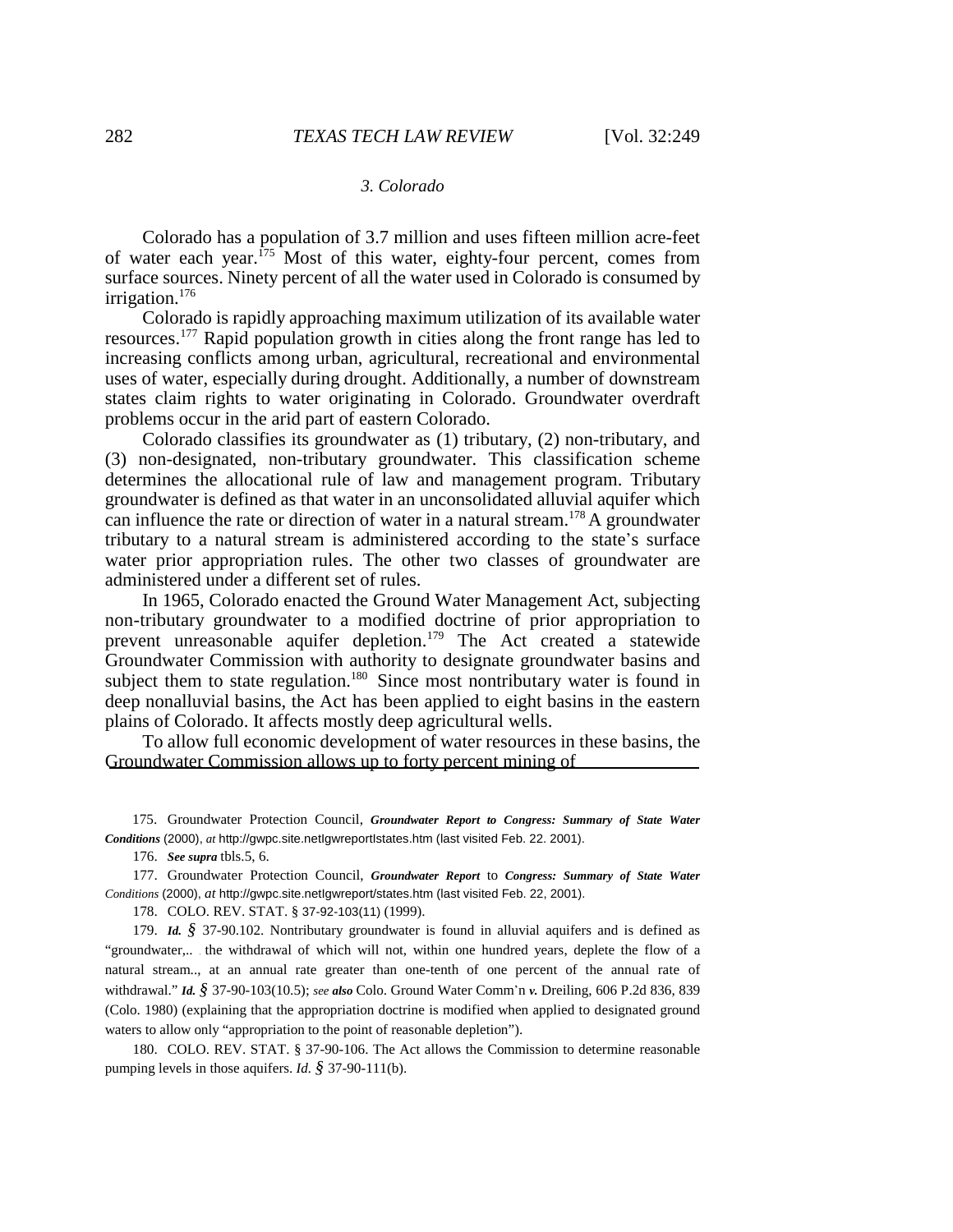groundwater over a twenty-five year period.<sup>181</sup> In the northern basins, the depletion rule is forty percent over a one hundred year period.<sup>182</sup>

Local groundwater districts can be established within each basin, and thirteen districts have been created in the eight basins. These districts are subject to, and must operate under, the rules promulgated by the Groundwater Commission. Non-tributary groundwater within these basins is regulated by the Groundwater Commission using a modified appropriation doctrine.

The third class of groundwater is "non-designated, non-tributary groundwater," which is not tributary to a stream and is outside the boundaries of any designated basin.<sup>183</sup> This water is allocated on the basis of land own ership and not on the appropriation doctrine.<sup>184</sup> Colorado water courts have jurisdiction to determine the amount of water that can be withdrawn based on the amount of water underlying the land.<sup>185</sup>

# *4. Florida*

Fourteen million Floridians use about eight million acre-feet of water annually. About sixty percent of all water used in the state comes from groundwater.<sup>186</sup> Nearly forty percent of the state's groundwater is used for irrigation with the remaining sixty percent used for public water supply and manufacturing uses. Groundwater supplies more than ninety percent of Florida's residents with drinking water.

Florida has a bifurcated permit and reasonable use system for allocating groundwater. In order to acquire a right to use groundwater, the governing board may require a potential user to apply for a permit.<sup>187</sup> All waters in the state are subject to regulation unless they are otherwise exempted, and one such exemption is water consumption by domestic users.<sup>188</sup> The state applies the reasonable use rule in awarding state permits to use groundwater under the guidance of the Florida Water Resources Act.<sup>189</sup>

A permit applicant must provide assurances that the proposed use is reasonable and beneficial, that the proposed use will not interfere with any previously existing right, and that the proposed use is consistent with the public interest.190 The reasonable use requirement requires that the applicant

182. *Id.*

185*. Id.* § 37-92-203(1).

189. *Id.* § 373.219*.*

190. *Id.* § 373.219(1); *see also* Middlebrooks v. St. Johns River Water Mgmt. Dist., 529 So.2d 1167, 1168 (Fla. Dist. Ct. App. 1988) (applying the statute).

<sup>181.</sup> *Colorado Groundwater Law and Regulation,* COLO. WATER 19 (1992).

<sup>183.</sup> COLO. REV. STAT. § 37-90-103(10.5).

<sup>184.</sup> *Id.* § 37-90-137(4)(b)(I1*).*

<sup>186.</sup> *See supra* tbls.4-6.

<sup>187.</sup> FLA. STAT. ANN. § 373.2 19 (West 2000).

<sup>188.</sup> *Id.* § 373.023(1)*.*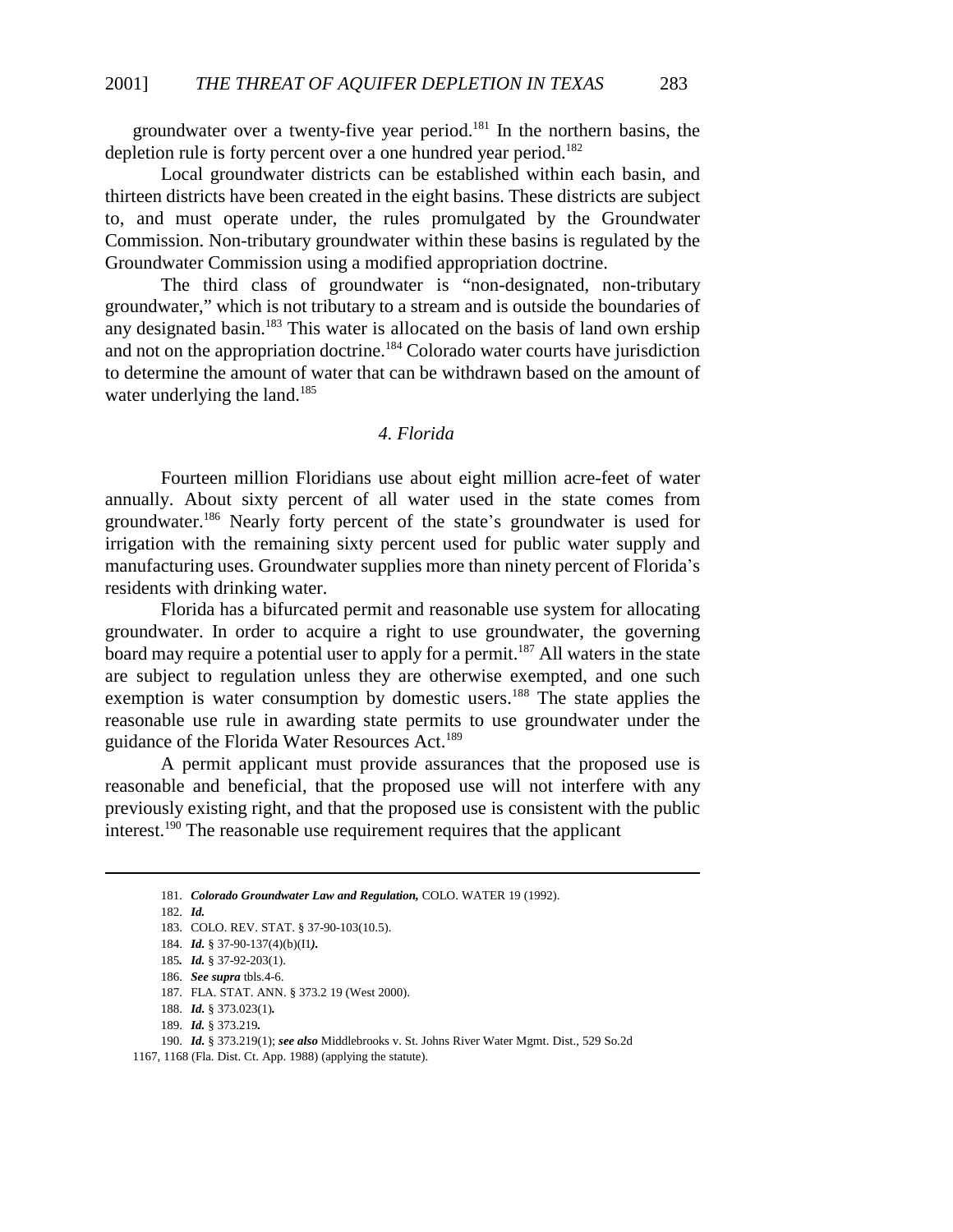provide assurances that the use will not cause quality or quantity changes in the groundwater resource, that the use will not cause salt water intrusion, and that the use will not waste the groundwater resource.<sup>191</sup> The requirement that the proposed use must not interfere with any previously existing water right is a proactive step aimed at eliminating well interference problems. This requirement reduces the chance that a new well will interfere with existing legal water rights.

Once a permit is issued, it is conditioned on a permitee continuing to satisfy the statutory requirements.<sup>192</sup> Moreover, if these requirements are violated, a groundwater permit may be revoked.<sup>193</sup>

In 1972 the Florida Legislature passed the Florida Water Resources Act which divided the state into five different water management districts.<sup>194</sup> These water management districts, along with the Department of Environmental Protection, are responsible for regulating and controlling groundwater use in their respective regions<sup>195</sup> Since these districts are divided geographically, each particular district can deal with specific groundwater issues in its region.

These water management districts control groundwater use through a permit system. Generally, permits are given for a specific number of years, and a water management district may require a compliance report every five years.<sup>196</sup> If there are competing applications for a groundwater right, preference should be given to the application which best serves the public interest.<sup>197</sup> When both applications serve the public interest, preference is given to a renewal application.198

Districts have the power to limit use in times of shortage and may apportion groundwater, rotate use, or even limit or prohibit use altogether.<sup>199</sup> This power allows water management districts to give preferences to cities or governmental agencies during overdraft periods.

Water management districts also take proactive measures to conserve groundwater resources. Each district is required to develop a "groundwater basin resource availability inventory."200 The district uses this inventory to develop comprehensive plans dealing with groundwater conservation.<sup>201</sup>

- 191. FLA. ADMIN. CODE ANN. r. 40d-2.301 (1996).
- 192. *Id.* r. 40d-2.381.
- 193. *Id.* r. 40d.2.341.
- 194. FLA. STAT. ANN. § 373.219(1).
- 195. *See Id.* § 373.016(3).
- 196. *Id*. § 373.236.
- 197. *Id*. § 373.233(1).
- 198. *Id.* § 373 .233(2).
- 199. *Id*. § 373.175.
- 200. *Id*
- 201. *Id.*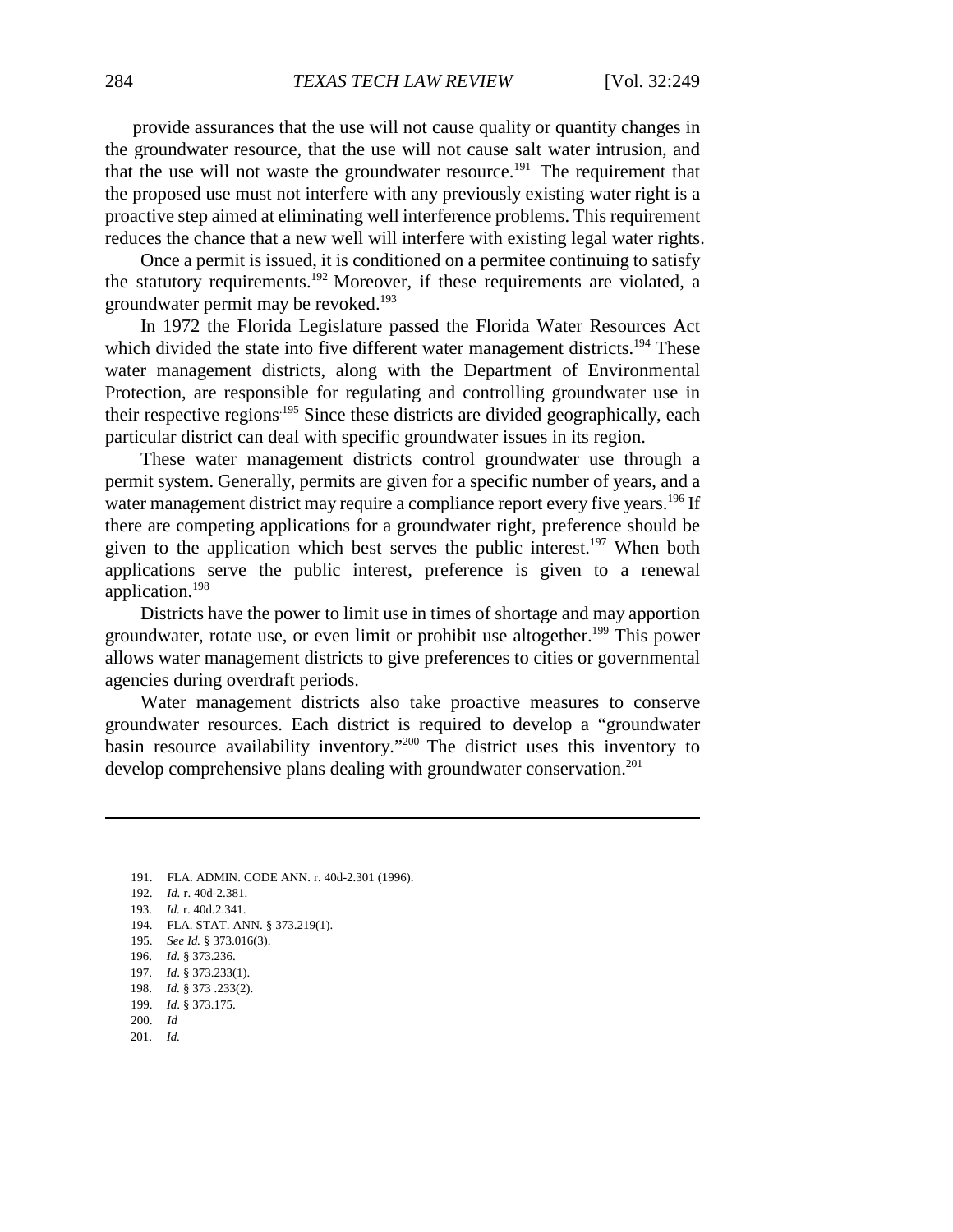Appropriators who wish to transfer groundwater must obtain a permit.<sup>202</sup> One permit requirement stipulates that the transfer must not interfere with the current or future population needs for groundwater in the area of the proposed extraction.<sup>203</sup> Cities in the area of the proposed extraction are allowed to present evidence on the future needs of the population, and if the proposed transfer will compromise these needs, the district may refuse to allow a permit for the transfer.<sup>204</sup>

# *S. Idaho*

For a state with only one million people, Idaho uses a large amount of water. About eighty-six percent of Idaho's water is used for irrigation, two percent for public water supplies, and the remainder for electric power.<sup>205</sup> Most of Idaho\*s water comes from surface water supplies. Only eighteen percent of the water used comes from groundwater. However, about ninety percent of the groundwater is used for irrigation.

Groundwater in Idaho is a public resource allocated under prior appropriation rules.206 All groundwater users must obtain a permit from the Idaho Department of Water Resources (IDWR).<sup>207</sup> "First in time—first in right" governs conflicts, provided the water is used for a beneficial purpose.208

Additionally, pumping levels of groundwater must also be reasonable. A prior appropriator may have a historic right to a certain amount of groundwater, but if this level is found to be unreasonable, the historic pumping level will not be protected.<sup>209</sup> Domestic wells are exempt from these groundwater permit requirements.<sup>210</sup>

The IDWR can establish groundwater management areas and critical groundwater areas.211 Designation of a critical groundwater area gives the director of the agency enhanced power to regulate groundwater in the designated area. The agency may cease groundwater extraction or limit extraction on a prior appropriation basis.<sup>212</sup> This designation also allows the agency to refuse applications for new users.<sup>213</sup> In addition, the agency may

213. *Id.*

<sup>202.</sup> *Id.* § 373.2295. 203. *Id.* 204. *Id.* 205. *See supra* tbls.4-6. 206. IDAHO CODE § 42.226 (Michie 1996). 207. *Id. §* 42.217. 208. *Id.* § 42-106. 209. Baker v. Ore-Ida Foods. Inc., 513 P.2d 627, 636 (Idaho 1973). 210. IDAHO CODE § 42-227. 211. *Id.* §§ 42-233a, -233b.

<sup>212.</sup> *Id.* § 42-233a.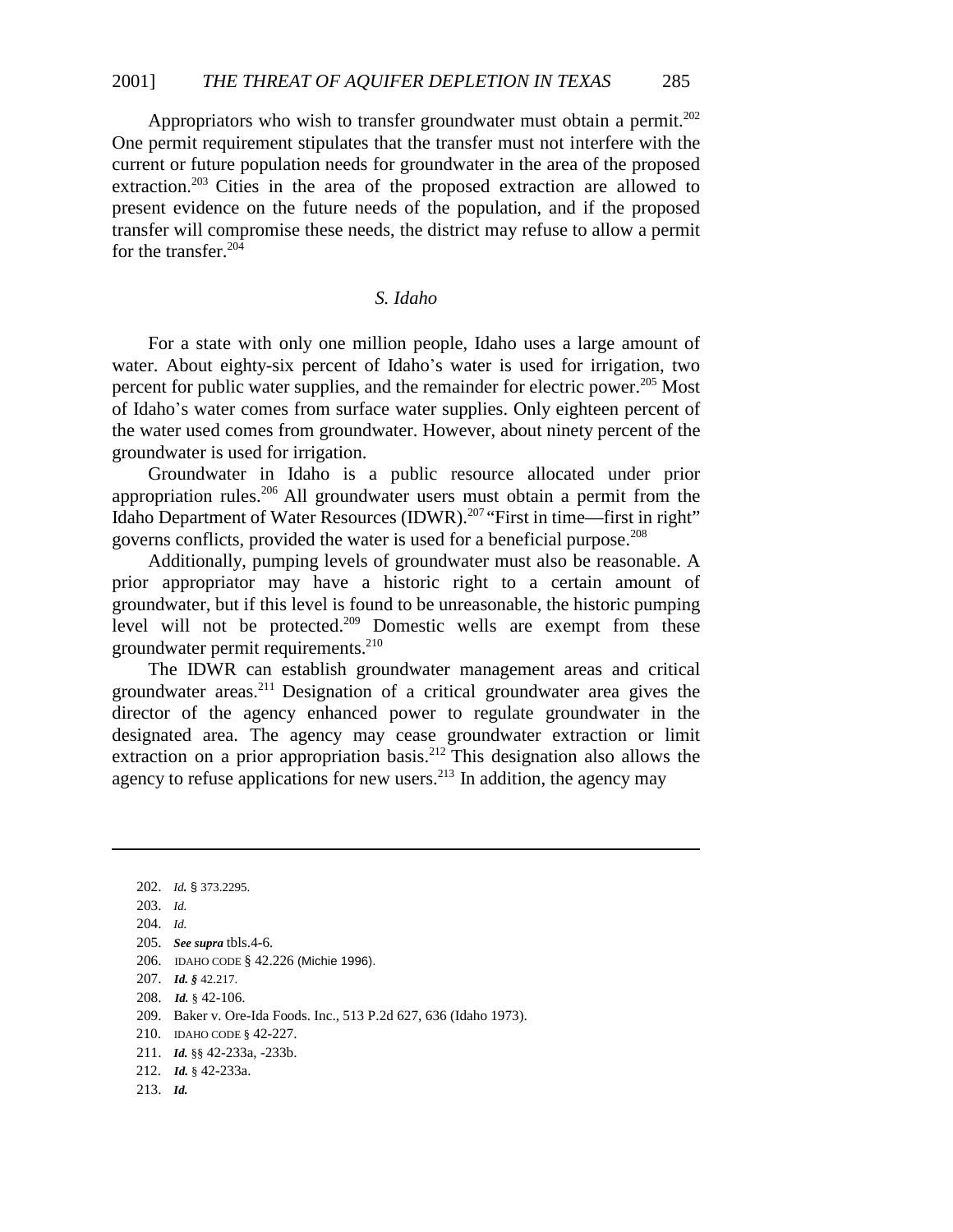reduce withdrawals from a critical groundwater area as well as require groundwater users to report their withdrawal rates.<sup>214</sup>

The IDWR does not have the same power to stop withdrawals of ground water in a groundwater management area.<sup>215</sup> Any curtailments or reductions in a management area are based on priority, a junior/senior basis, with older appropriators having their groundwater needs met first. These conservation districts are generally created on an ad hoc basis for individual groundwater basins in the state. Although they are created for specific locales, the districts are not managed locally. The IDWR, a statewide agency, is responsible for district creation and management. $216$ 

# *6. Kansas*

Kansas has a population of 2.5 million people and uses nearly six million acre-feet of water each year. Nearly seventy percent of the water comes from aquifers and thirty percent from surface water sources.<sup>217</sup> Kansas is an agricultural state that uses a significant amount of water for irrigation. Sixtyfive percent of all the state's water is used for irrigation. Groundwater is important for Kansas agriculture as ninety percent of it is used for irrigation, nearly all in the western part of the state.

Water is unevenly distributed throughout the state. Surface water resources are found mostly in the east and groundwater in the west. Groundwater overdraft has occurred and many areas are closed to further appropriation.218 Adverse water-quality impacts due to irrigation, petroleum production, agrochemicals, waste sites, and agricultural droughts are fairly routine.

In 1978, Kansas converted to a prior appropriation permit system to allocate and manage groundwater.<sup>219</sup> Pre-existing rights were vested and permits granted based on that vesting.220 Rights to pump groundwater after 1978 require a permit from the state?<sup>221</sup> The right to use water is based on the first in time—first in right seniority system. $222$ 

218. Groundwater Protection Council, *Groundwater Report to Congress: Summary of State Water Conditions* (2000), *at* http:Ilgwpc.site.net/gwreport/states.btm (last visited Feb. 22,2001).

222. *Id.* § 82a-707.

<sup>214.</sup> *Id.* § 42-223b.

<sup>215.</sup> *Id.*

<sup>216.</sup> The IDWR recently announced plans to develop "conjunctive management" rules for the East Snake Plain Aquifer. *Idaho: State Tackles Administration of Groundwater and Surface Water,* 5 w.

WATER L. & POL'Y REP. 106, 107 (Feb. 2001).

<sup>217.</sup> *See supra* tbls.4-6.

<sup>219.</sup> *See* KAN. STAT. ANN. §§ 82a-702 to .710 (1997).

<sup>220.</sup> *Id.* § 82a-703.

<sup>221.</sup> *Id.* §§ 82a-708, -709.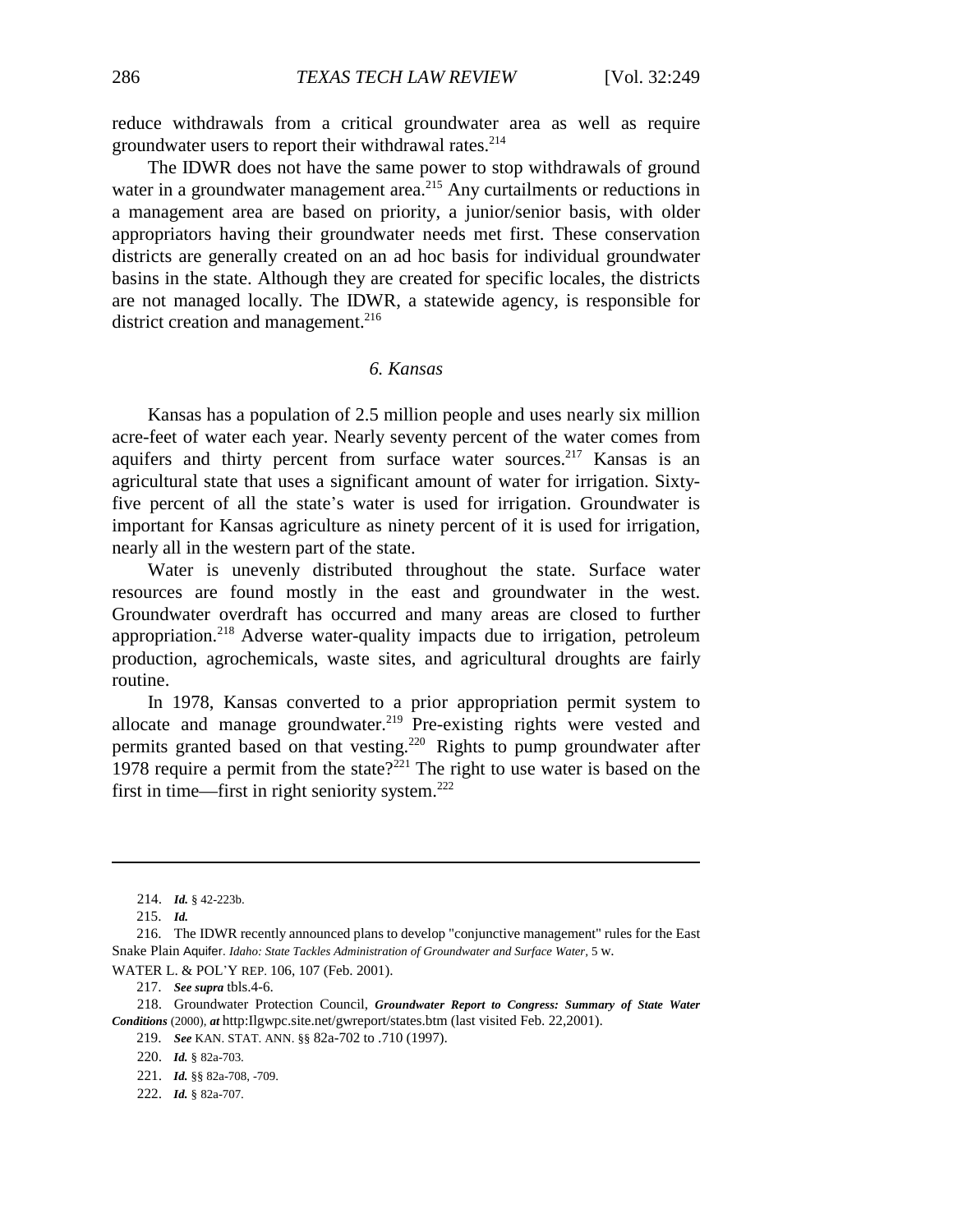Groundwater is managed at the state level with advisory input from local groundwater management districts.223 The Kansas Department of Agriculture administers and enforces the permit system.224

Special groundwater management districts, with limited management and regulatory responsibilities, can be established by a local vote.<sup>225</sup> Districts can prepare a management plan, acquire and own property, conduct research, monitor well pumping, develop demonstration projects, recommend designation of intensive groundwater use control areas, and levy water user charges.<sup>226</sup> All significant regulatory responsibilities, however, must be submitted to and approved by the state water engineer. $227$ 

Five local districts have been established in Kansas.<sup>228</sup> Three of the five are in the western portion of the state and are closed to new appropriations.<sup>229</sup>

# *7. Nebraska*

As in Texas, sixty percent of Nebraska's water comes from aquifers. Irrigation is a major consumer of water as seventy-two percent of the nearly twelve million acre-feet of water is allocated to this use.<sup>230</sup> Ninety-three percent of all groundwater is used for irrigation.

Nebraska generally has an abundant water supply for its 1.6 million residents, although quantity varies seasonally and annually. There is localized groundwater overdraft, especially in the western portion of the state. $^{231}$ Drought has a significant impact on agriculture, on small communities, and on older water supplies. Salinity problems exist in the South Platte River and in the canal systems originating in Colorado.

Prior to 1975, Nebraska groundwater law was governed almost exclusively by piecemeal judicial and legislative adjustments to the reasonable use doctrine.<sup>232</sup> Reasonable use has been replaced in special groundwater management areas by a permit system.<sup>233</sup> In other parts of the state the reasonable use rule remains.

Under the reasonable use rule, a landowner is entitled to appropriate waters found under his land. He cannot, however, extract and appropriate

228. Telephone Interview with Jim Bagley, Kansas State Engineer. Division of Water Resources, Kansas Department of Agriculture (Sept. 12, 2000).

<sup>223.</sup> *Id.* § 82a.1028(o).

<sup>224.</sup> *Id.* §§ 82a-612,-706.

<sup>225.</sup> *Id*. §§ 82a-1020,-1025.

<sup>226.</sup> *Id.* § 82a-102S(o).

<sup>227.</sup> *Id.* § 82a-1028.

<sup>229.</sup> *Id.*

<sup>230.</sup> *See supra* tbls.4.6.

<sup>231.</sup> Groundwater Protection Council, *Groundwater Report* to *Congress: Summary of State Water Conditions* (2000), *at* http://gwpc.site.net/gwreport/states.htm (last visited Feb. 22. 2001).

<sup>232.</sup> *See* Aiken & Supalla, *supra* note 157, at 618.

<sup>233.</sup> NEB. REV. STAT. ANN. §§ 46-656 to -674 (Michie 1995 & Supp. 2000).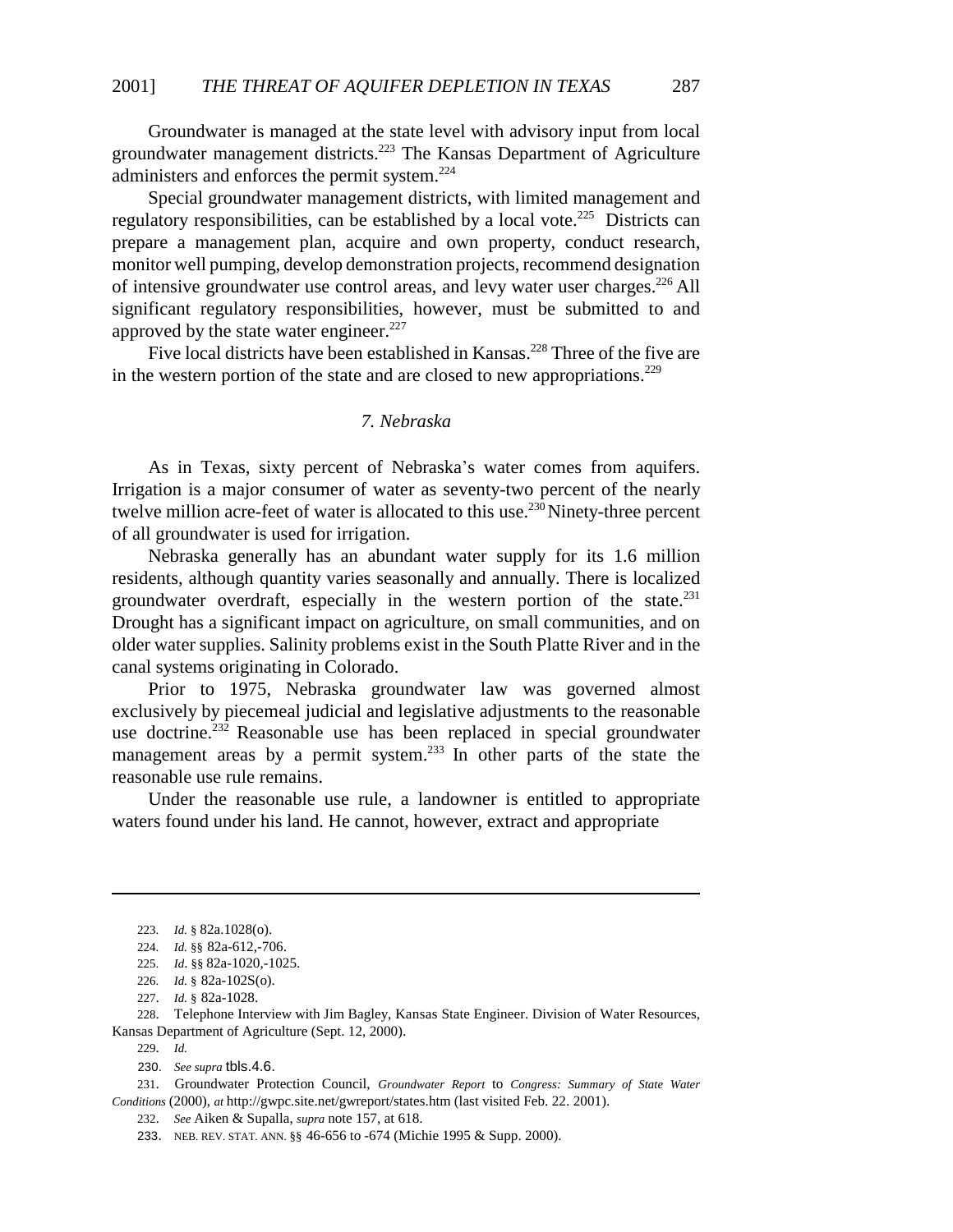subterranean water in excess of "a reasonable and beneficial use upon the land which he owns, especially if such use is injurious to others who have substantial rights to the waters. If the natural underground supply is insufficient for all owners, each is entitled to a reasonable proportion of the whole... $n_{234}$  In Nebraska, water rights are appurtenant to the land, and a change in land ownership automatically results in a transfer of the water rights to the new landowner. Only limited transfers of water rights are permitted apart from the sale of land.<sup>235</sup>

In 1975 Nebraska passed the Ground Water Management Act (NGMA).<sup>236</sup> The NGMA requires that (1) all wells (except domestic wells) be registered with the state, (2) well-spacing rules be followed, and (3) groundwater control areas be established in regions with aquifer overdrafting and mining.<sup>237</sup> Except in control areas, a landowner need only check that no well-spacing laws are being violated and that a well registration form is filed with the state Department of Water Resources.<sup>238</sup> Well registration, but no water right, is required. Permits for water withdrawals are required only for certain industrial and geothermal wells, and for wells in groundwater control areas.

In areas of declining water tables, groundwater use can be significantly restricted by the NGMA.<sup>239</sup>About fifty percent of the state is included within a special groundwater management area.<sup>240</sup> Primary responsibility for regulating groundwater in these areas is given to the local Natural Resource Districts (NRDs). Twenty-three NRDs blanket the state. $^{241}$ 

Unlike groundwater districts in other states, Nebraska's NRDs are multipurpose resource districts that have a wide range of natural resource management responsibilities including soil and water conservation, flood and soil erosion control, drainage, rural water supply, recreation, forestry and range management, and wildlife habitat management.<sup> $242$ </sup> The districts are governed by a locally elected board of directors and day-to-day operations are run by a manager and a full-time professional staff.

Subject to approval of the state board, NRDs establish groundwater "control areas" and have authority to limit access to the aquifer and, as a last

235. NEB. REV. STAT. ANN. §§ 46-122, 46-290 to -294.

237. *Id.*

238. Kurt Stephenson, Governing the Commons: History and Evaluation of Local Democratic Groundwater Management in the Nebraska Upper Republican Natural Resource District 109-111 (1994) (unpublished Ph.D. dissertation, University of Nebraska) (on file with the Texas Tech Law Review).

239. NEB. REV. STAT. ANN. §§ 46-656 to -674.

240. Telephone Interview with Steve Gall, Water Engineer, Nebraska Department of Water Resources (Sept. 12, 2000).

- 241. *Id*.
- 242. NEB. REV. STAT. ANN. § 2-3229.

<sup>234.</sup> See Olson v. City of Wahoo, 248 N.W. 304, 308 (Neb. 1933).

<sup>236.</sup> *Id*. §§ 46-656 to -674.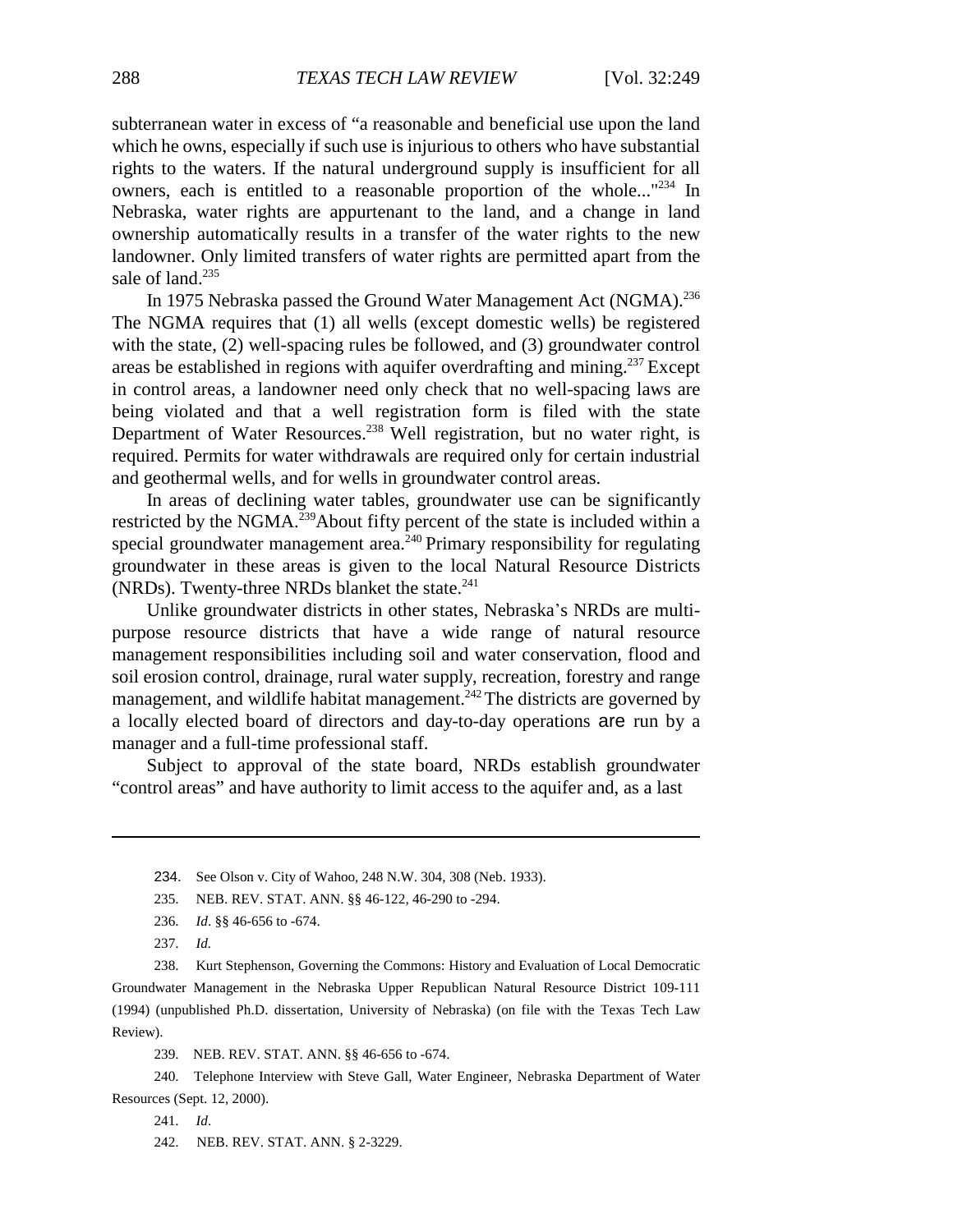resort, declare a well-drilling moratorium.<sup>243</sup> They may impose more restrictive well-spacing requirements than those required by state law, may require systems of rotational pumping, may limit withdrawals by different groundwater users, and may require installation of water meters on wells to measure total withdrawals.<sup>244</sup> The drilling of new wells has also been curtailed by some NRDs in areas experiencing an annual decline in the aquifer water table, designated as "critical townships." The state spacing requirement of 1000 feet was increased to 3300 feet in 1978 and to one mile in 1992.<sup>245</sup> This approach ensures that groundwater depletion will not accelerate in the most critical areas.

# *8. Nevada*

Nevada's 1.5 million people use about 2.6 million acre-feet of water per year. About forty percent of this water comes from groundwater sources. As in other western states, Nevada uses a significant portion of its water for irrigation. About three quarters of all the state's surface and groundwater is used for irrigation. The remaining portion is used for municipal and  $246$  manufacturing purposes.

Municipal water supplies are insufficient in some cities, such as Las Vegas, Reno-Sparks, Lovelock, Wendover, Dayton. and Incline Village.<sup>247</sup> There is intense competition among urban, agricultural, municipal, tribal, and environmental users for the state's limited surface and groundwater supplies. Widespread groundwater overdraft exists due to municipal and agricultural use and some localized aquifer contamination.

Rights to groundwater use can only be acquired through a statutory permit appropriation process administered by a state engineer.<sup>248</sup> In approving or rejecting a groundwater permit application, the state engineer must determine if: (1) there is unappropriated water in the proposed source, (2) the proposed use will impair existing rights, (3) the proposed use is not detrimental to the public interest, and (4) the project is feasible and not filed for speculative purposes.249 All groundwater rights are considered real property and can be bought, sold, traded, and leased. Like all prior appropriation states, first in time—first in right guides the use of groundwater. $250$ 

<sup>243.</sup> *Id.* § 46-666(5).

<sup>244.</sup> *Id.* § 46-666(1)(a)-(d).

<sup>245.</sup> *See Id.* §§ 46-651 to -655*.*

<sup>246.</sup> *See supra* tbls.4-6.

<sup>247.</sup> Groundwater Protection Council, *Groundwater Report to Congress: Summary of State Water Conditions* (2000). *at* http:Ilgwpc.site.net/gwreport/states.htm (last visited Feb. 22, 2001).

<sup>248.</sup> NEV. REV. STAT. § 534.050 (1999).

<sup>249.</sup> *Id.* §§ 534.110-120.

<sup>250.</sup> *Id.* § 534.100.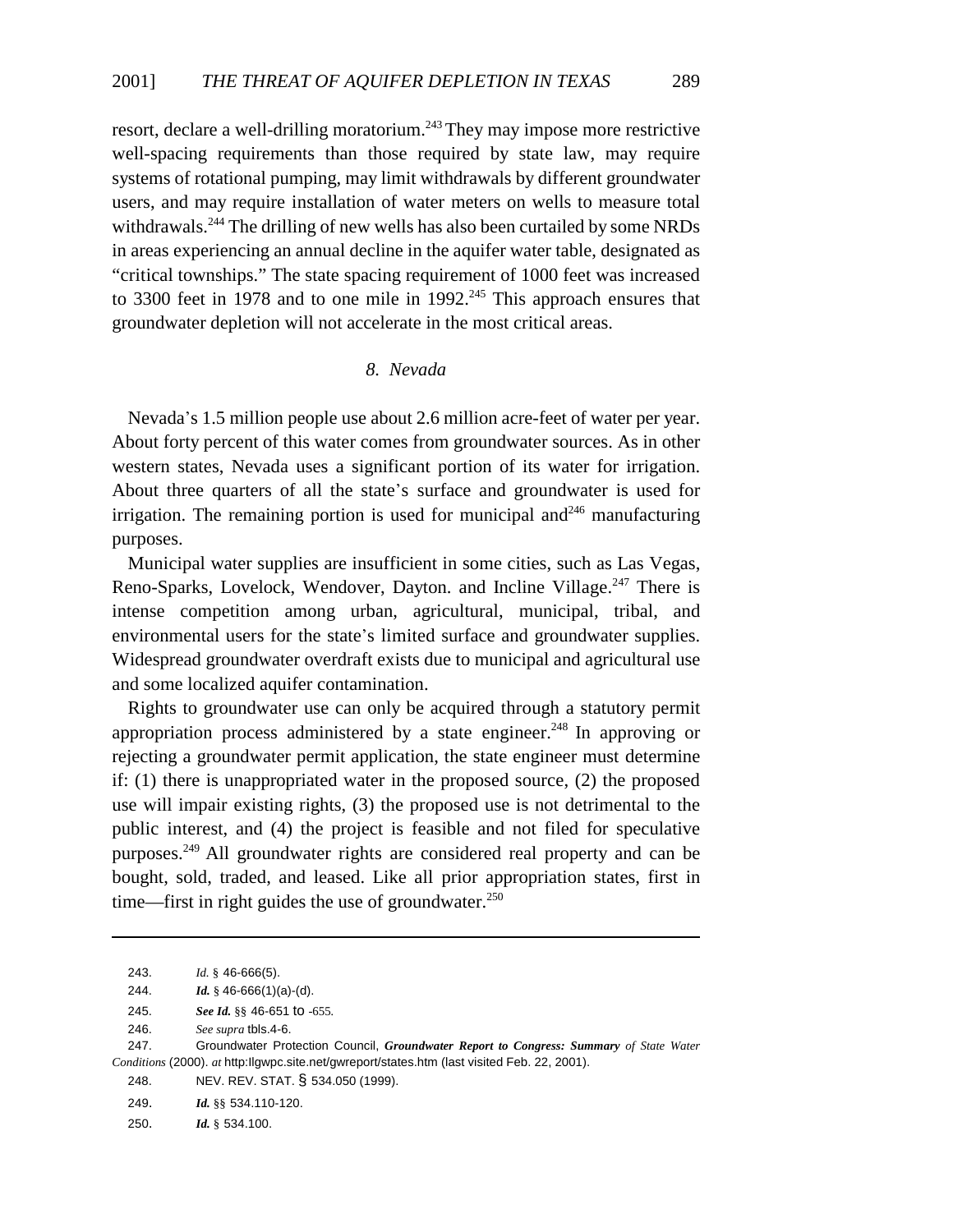There are 256 groundwater basins in Nevada, and the state engineer, on his own motion or by petition of well owners in a basin, may designate any one of them for added protection and control.251 Whether or not a basin is designated dictates the procedure to be followed in obtaining a groundwater permit. In undesignated basins, a person, at their own risk, can drill a well prior to filing an application for a permit. A permit must be sought before drilling a well in a designated basin.

Local advisory boards can be established in designated basins to advise the state engineer in managing the designated basin<sup>252</sup> Legislative intent suggests that the state engineer and local board be in agreement whenever possible, but if there is any disagreement the views of the state engineer prevail.<sup>253</sup> Since a written report of such disagreement must be made to the governor, the power of the local board is probably more political than legal.<sup>254</sup> In designated basins, the state engineer may limit pumping to prevent the unreasonable lowering of the water table.<sup>255</sup>

Groundwater mining is not statutorily defined, but the state engineer has the authority to restrict use in order of priority when the average annual recharge is not adequate to satisfy all rights.<sup>256</sup> The engineer may restrict drilling and pumping to prevent depletion, and in some basins irrigation use has been denied altogether.<sup>257</sup>

### *9. New Mexico*

With about 1.6 million people, New Mexico uses nearly four million acre-feet of water annually, about half coming from groundwater. Like most of the West, New Mexico uses its water largely for irrigation.<sup>258</sup> Groundwater provides about three quarters of all the irrigation water used in the state.

Water is scarce in this arid state. Surface water is completely appropriated and any supply reduction brings shortages. Groundwater overdrafting is occurring, and the problem is particularly acute in the urbanized portions of the state.<sup>259</sup> Agriculture is particularly vulnerable to drought. Other problems include water quality degradation by

259. Groundwater Protection Council, *Groundwater Report to Congress: Summary of State Water Conditions* (2000), *at* http://gwpc.site.net/gwreport/states.htm (Last visited Feb. 22, 2001).

<sup>251</sup>*. Id.* § 534.030.

<sup>252</sup>. *Id.* § *534.030(5).*

<sup>253.</sup> *Id.* § 534.035(8).

<sup>254</sup>*. Id.*

<sup>255.</sup> *Id.* § 534.l20.

<sup>256.</sup> *Id.*

<sup>257</sup>. NEVADA DEPARTMENT OF CONSERVATION & NATURE. RESOURCES, STATE WATER PLAN 3.15 (2000).

<sup>258.</sup> Approximately eighty-five percent of the state\*s water is used for irrigation. *See supra* tbls.4--6.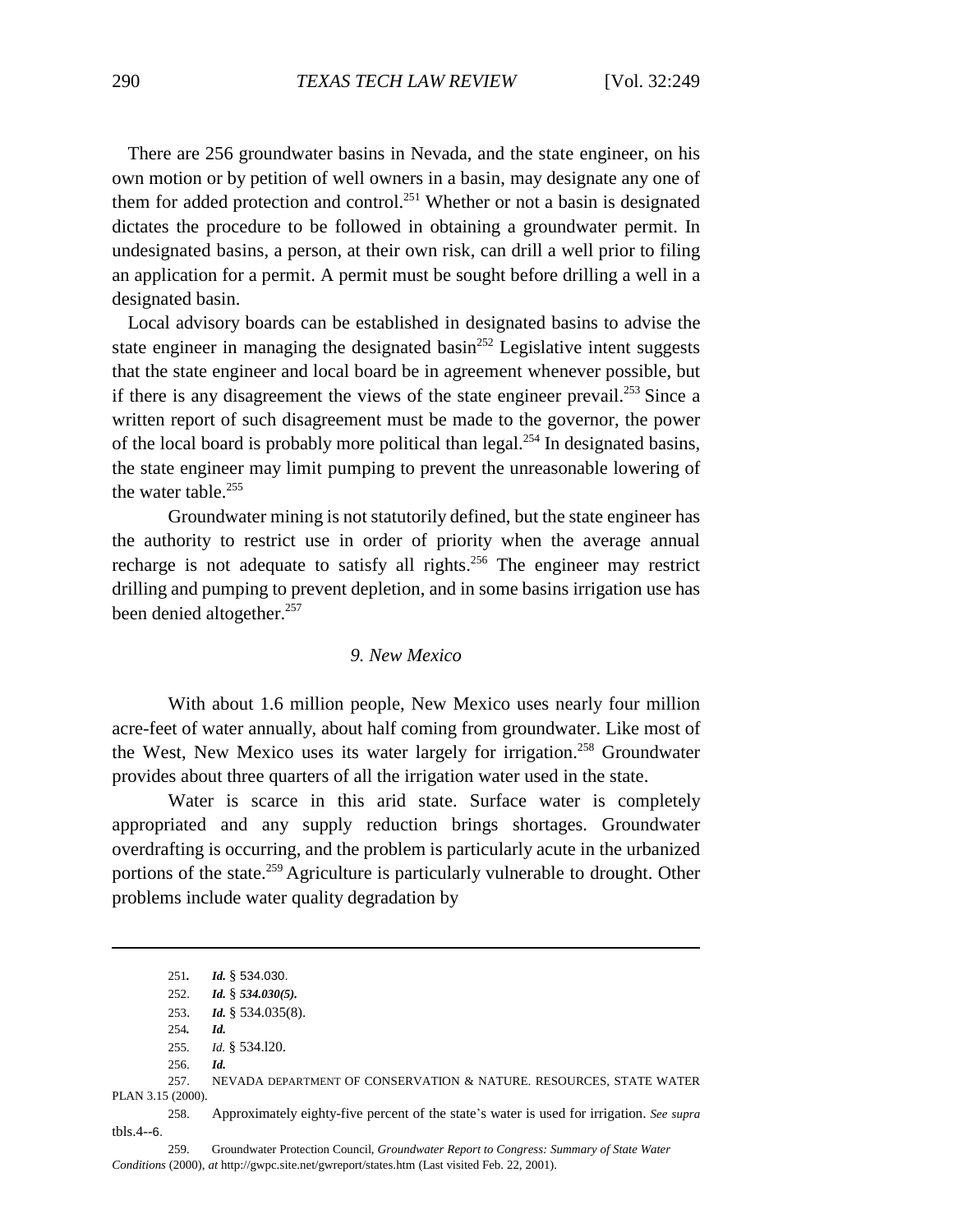municipal/industrial discharge into the Rio Grande River, saline, contaminated agricultural runoff, and urban contamination of some ground water.

Groundwater is property of the state and is allocated by prior appropriation.260 First in time—first in right governs, provided water is put to beneficial use.261 A water right, although a vested property interest, is only a privilege of use of the resource. $262$ 

Groundwater and prior appropriation systems are managed by the state engineer. All permits, transfers, or changes in location or purpose of use must be approved by the engineer. $^{263}$ 

# IV. LESSONS LEARNED FROM OTHER STATES: GROUNDWATER MANAGEMENT OPTIONS FOR TEXAS

This tour through Texas groundwater laws and problems, and the sojourn through the maze of approaches used by other states, leads to three conclusions about options for Texas groundwater issues. First, like other western states, groundwater has been and will continue to be an important water source for Texas farms and cities. The locations, sources, uses, and users of groundwater are generally well known but the trends are less certain. The future is difficult to predict, but assessing long term impact is essential. What is known is that Texas cannot sustain its current approach to groundwater management without some fundamental changes. What is not well known are the long term positive and negative impacts on farms and cities as aquifers are mined or overpumped.

Second, the increasingly balkanized conflict over urban uses of groundwater drawn from rural areas, and the entanglement of local groundwater management districts in this conflict, creates strong arguments for greater state legislative guidance over important water allocation issues with statewide import. The issue is not whether Texas will continue to defer to local groundwater districts to solve regional or state problems, because it is a foregone conclusion that the state has started down that slippery slope and will not change. The issue is whether the state will provide aquifer-sustainable use standards for local groundwater management districts to follow. Overdrafting and mining of groundwater are aquifer-wide issues that must be addressed accordingly.

Third, the rule of capture has contributed to and exacerbated well interference, aquifer overdrafting, and mining problems. If left untreated, these problems will lead to short and long-range negative economic,

<sup>260.</sup> *See* N.M. CONST. art. XVI, § 2.

<sup>261.</sup> *Id.*

<sup>262.</sup> N.M. Prods. Co. v. N.M. Power Co., 77 P.2d 634, 640-41 (N.M. 1937).

<sup>263.</sup> N.M. STAT. ANN. § 72-2-1 (Michie 1999).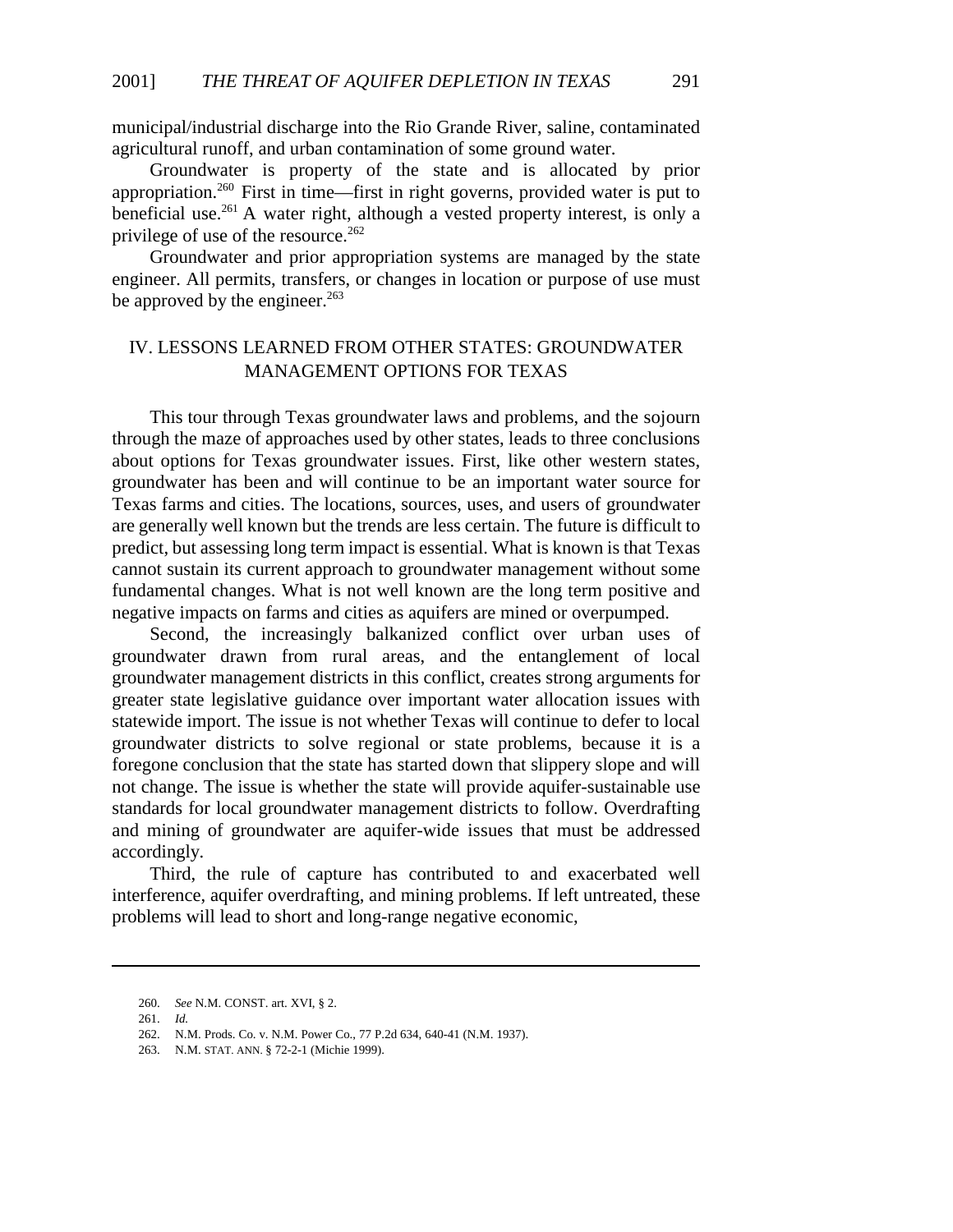hydrologic, and social consequences. The Texas Supreme Court will not, in the near future, change the rule of capture. The court believes that the legislature has the constitutional authority to abolish, modify, or change the rule and replace it with state or local regulations in order to conserve, develop, and preserve groundwater resources.<sup>264</sup>

Several legislative alternatives are available that would protect and conserve groundwater resources by easing the negative consequences of the capture rule. The alternatives discussed below focus on (1) well interference, (2) aquifer overdrafting, and (3) aquifer mining problems. The alternatives are not listed in any order of priority or preference.

# *A. Well Interference*

Well interference is caused by the pumping of high-capacity wells near shallower low-capacity wells. This pumping generally lowers the water level in the smaller well. The interference may be a temporary or permanent hydraulic phenomenon. If the well interference is caused by a cone of depression created by the intermittent operation of the high-capacity well, the condition may be temporary.265 However, if the high-capacity well is operated more frequently, the cone of depression may be longer lasting. The overall lowering of the water table in an aquifer by pumping which exceeds recharge is a third and perhaps permanent cause of well interference.

Most of the well interference problems arise when high-capacity commercial, irrigation, or municipal wells are located near small-capacity domestic wells. The interference is more often a result of the cone of depression rather than an overall lowering of the water table. However, in smaller aquifers, well interference may be a result of the cone of depression and a lowering of the water table.

In Texas, the capture rule imposes a particular hardship on small domestic well owners. These well interference conflicts are usually imposed on rural landowners who have limited access to public water systems. They bear the economic brunt and familial hardship of having their wells go dry.

### *1. Protection of Domestic Wells*

The private property rights of pre-existing domestic well owners could be protected, alleviating the economic hardship and inequity to smaller domestic well users. Protection from unreasonable interference by higher capacity wells could extend to pre-existing domestic wells capable of producing up to 10,000 gallons per day.

<sup>264.</sup> *See* Sipriano v. Great Spring Waters of Am., Inc., 1 S.W.3d 75, 77-80 (rex. 1999); Barshop v. Medina County Underground Water Conservation Dist. 925 5.W.2d 618, 633 (Tex. 1996).

<sup>265.</sup> *See supra fig* 1.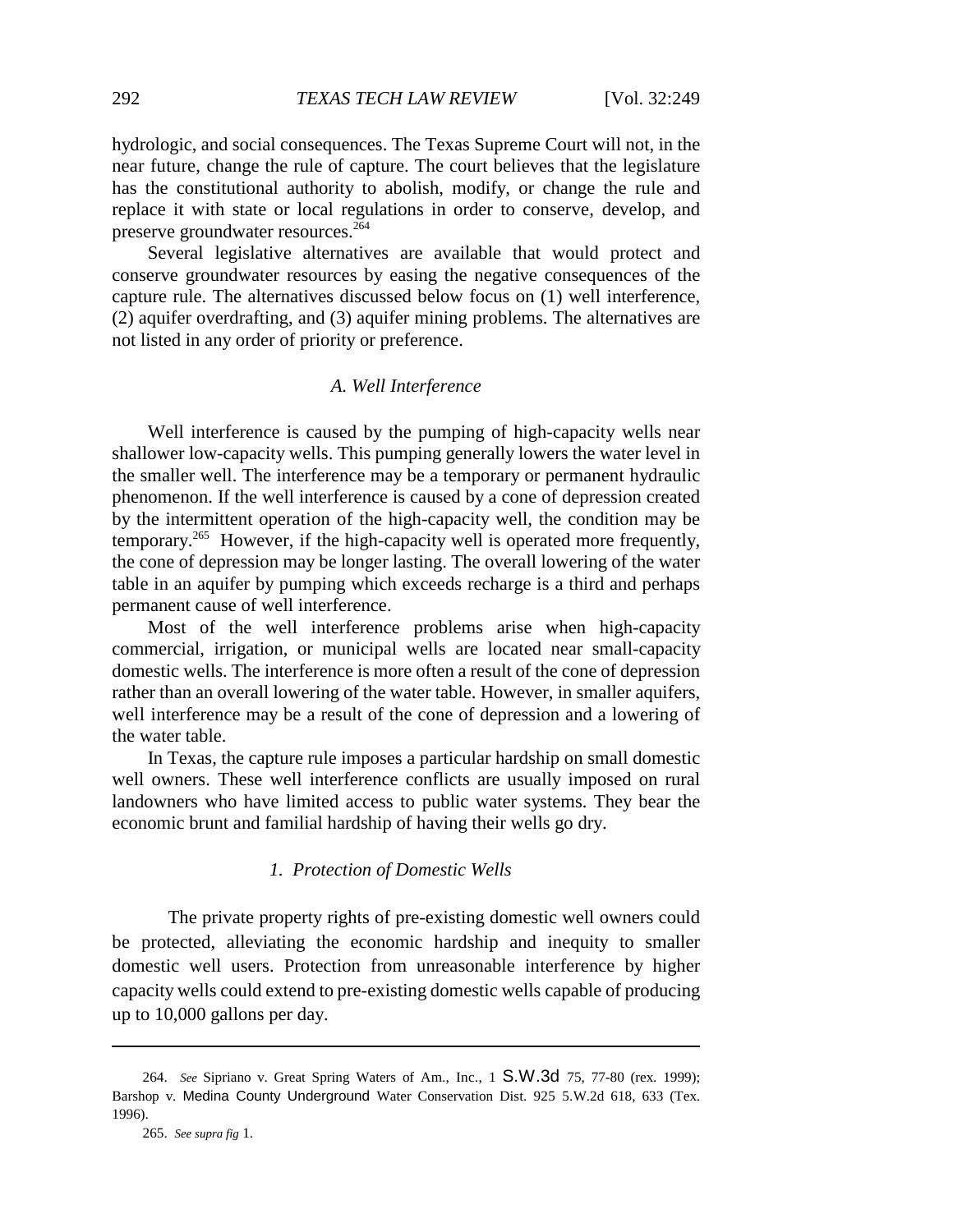This domestic well protection rule could apply to well interference caused by any high capacity non-domestic well capable of producing more than 25,000 gallons per day. The protection rule could provide the domestic well owner with a cause of action for damages or injunctive relief against non-domestic well owners. This protection could apply in one of several ways: to all aquifers and areas of Texas, only to aquifer areas not included within the boundaries of a local groundwater district, or only to selected aquifers or portions of aquifers.

# *a. Options*

In order to protect pre-existing small domestic wells from unreasonable interference, the legislature could adopt any one, or a combination of options.

Option 1) Adopt statutorily defined criteria of reasonable use to assess whether the domestic well interference is caused by the unreasonable use of the non-domestic higher capacity well. If the high-capacity well unreasonably interferes with the domestic well, the high-capacity well owner would have to compensate the domestic well owner or provide him with a source of water;

Option 2) Adopt well spacing standards to insure that high-capacity well sites are not located near pre-existing domestic wells;

Option 3) Adopt a preference schedule for the use of groundwater similar to the schedule found in Texas Water Code § 11.024 that could be used as a ranking order for preferred uses in resolving well interference disputes.<sup>266</sup>

### *b. Rationale*

From a legal perspective, protecting pre-existing domestic wells from unreasonable interference protects private property rights and home ownership values. Domestic well owners are protected from competition with highcapacity well owners, while reasonable water use is allowed.

This approach encourages a low cost, negotiation-based framework for resolving conflicts and disputes between domestic well owners and other users. By providing the parties with the criteria to measure reasonableness, disputes are transformed from rights and techno-economic power-based frameworks to fact and interest-based frameworks. The approach provides

<sup>266.</sup> Reasonable use criteria could be taken from the *Restatement (Second) of Torts. See supra* note 79 and accompanying text. Other reasonable use criteria could include: (1) purpose of use, (2) economic and social value of each use, (3) the extent and amount of harm caused, (4) the practicality of adjusting the quantity of water used by each well owner, and (5) the protection of existing uses and investment backed expectations of the parties.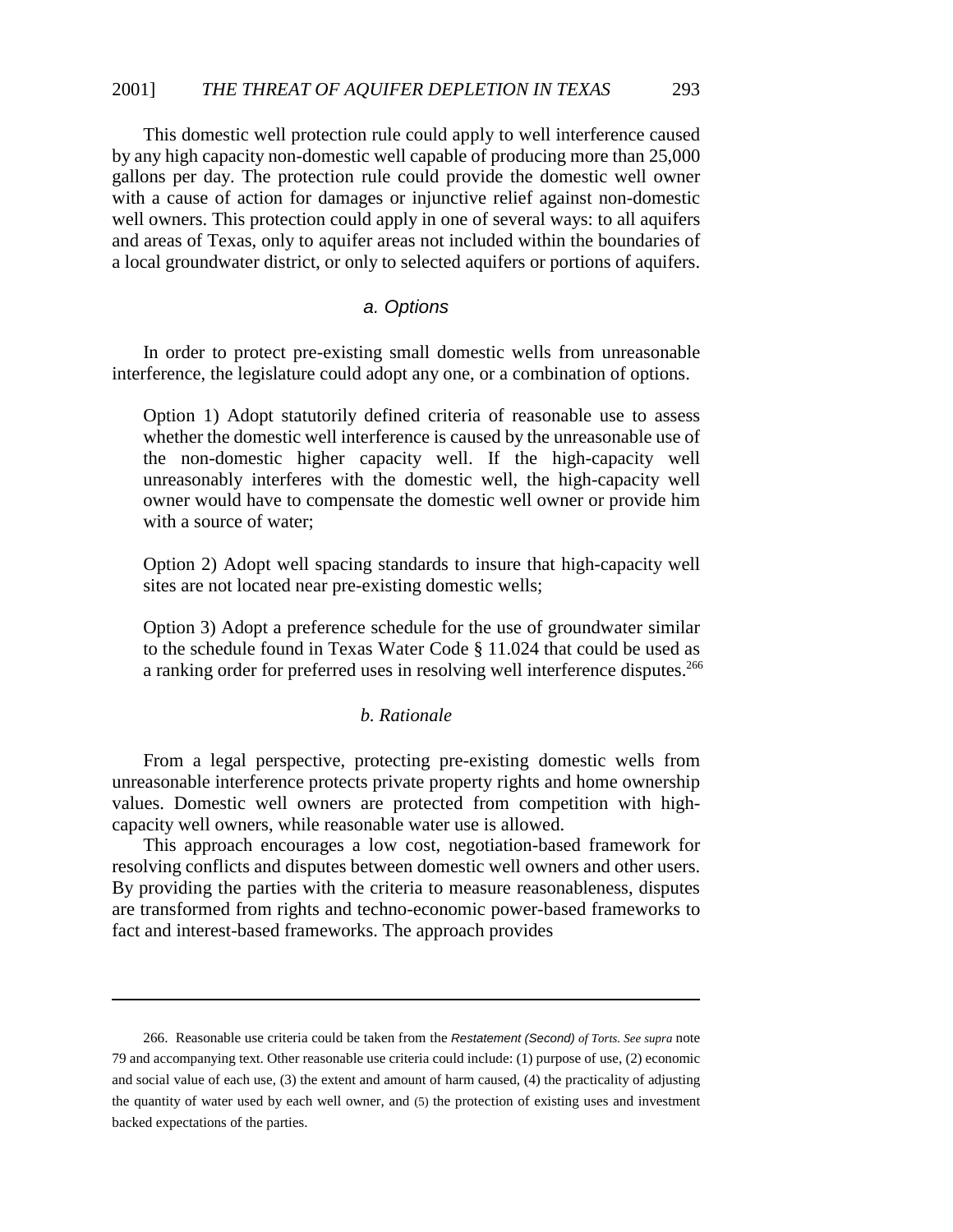strong incentives for the parties to work out negotiated solutions that will provide domestic users with water for their homes while allowing for other economic uses of water.

This approach promotes economic efficiency and equity by requiring the offending parties to internalize the external cost of well interference. Under the present system, when the pumping of a high-capacity well causes interference with a smaller domestic well, the homeowner incurs all of the cost of well interference and the offending party incurs none of the costs. These options require high-capacity pumpers to internalize some of the external costs that are now imposed on the domestic well owner. These options still allow the high-capacity well to operate, but only after the pumper mitigates the economic harm to the domestic well user.

#### *2. Non-Domestic Well Interference Issues*

If well interference occurs between high capacity non-domestic wells, such as between irrigators or industrial users, at least four options exist to address such problems.

Option 1) Retain the capture "no liability" rule for these disputes because these pumpers are generally equal in economic and bargaining power;

Option 2) Adopt another allocational rule such as correlative rights or

reasonable use;

Option 3) Adopt well-spacing requirements for high-capacity wells; or

Option 4) In areas covered by local groundwater districts, grant the districts

powers necessary to resolve disputes under their rules.<sup>267</sup>

### *B. Aquifer Overdraft and Safe Yield-Options*

Two interrelated concepts—aquifer overdraft and safe yield—are at the core of regulatory schemes for managing water use when aquifer pumping levels exceed natural or artificial recharge. "Overdrafting" is generally defined as a temporary condition in an aquifer, or segment of an aquifer, where the amount of water withdrawn by pumping exceeds the rate of natural and/or artificial recharge overtime. "Safe yield" refers to the optimal quantity of water that can be continuously withdrawn from the aquifer without adverse

<sup>267.</sup> The regulatory power of groundwater conservation districts may be limited under current laws. *See* 5. Plains Lamesa R.R., Ltd. v. High Plains Underground Water Conservation Dist. No. 1, No. 07-00-0089-CV, 2001 WL 62272 (Tex. App—Amarillo Jan. 25, 2001, no pet. h.)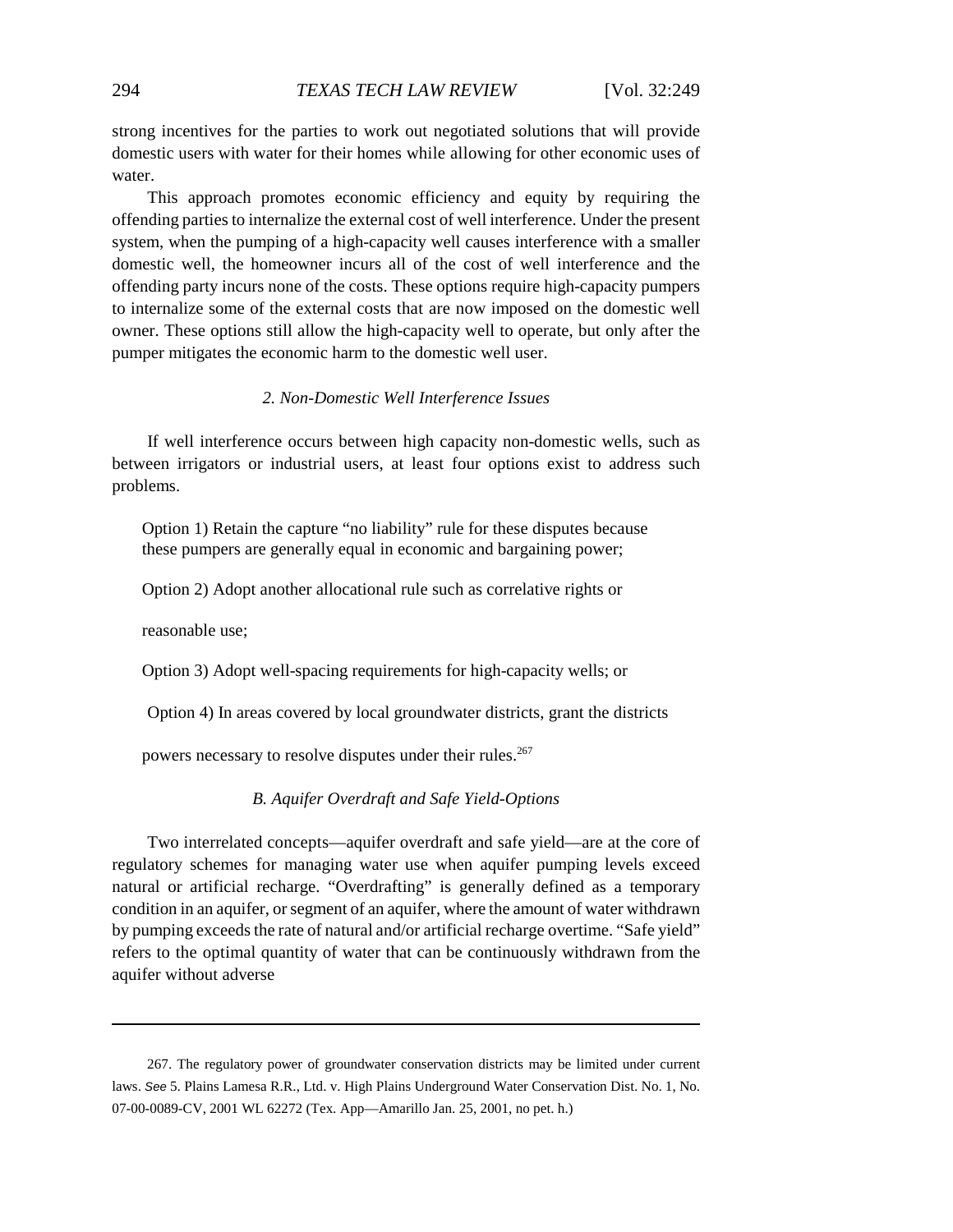economic, environmental, and aquifer impacts.<sup>268</sup> These two concepts connote a public policy choice between treating an aquifer as a renewable or a nonrenewable resource.

Aquifer overdrafting has been long recognized as a problem in Texas.<sup>269</sup> The legislature empowered local groundwater districts to respond to the problem. With the passage of Senate Bill 1, the Texas Legislature expressly recognized groundwater conservation districts as the preferred method of groundwater management.270 As of January 1, 2000, Texas had fifty confirmed districts plus thirteen provisional districts created by Senate Bill 1911.<sup>271</sup> Generally, the districts are organized around political boundaries and do not encompass aquifer boundaries. The four tools that districts have to manage groundwater include the power to (1) prevent waste, (2) issue permits for wells, (3) control well spacing, and (4) prepare, adopt, and implement a management plan.

In 1985, the Texas Legislature recognized that certain parts of the state were experiencing declining water tables and authorized the Texas Water Commission, predecessor to the TNRCC, to institute a designation and study process. Accordingly, in 1986, the Texas Water Commission and the Texas Water Development Board identified possible critical areas and conducted further studies to determine the severity of overdraft and contamination problems.<sup>272</sup>

In 1997, Senate Bill I reconfirmed the critical areas concept and added provisions for state initiated groundwater conservation districts in critical areas that were renamed priority groundwater management areas (PGMA).<sup>273</sup> The process requires a detailed study before an area is designated as a PGMA. To date, sixteen studies have been completed. Four areas have been designated as PGMAs. The PGMAs include: (1) Hill County; (2) Upton, Midland, and Reagan Counties; (3) Hale, Swisher, and Briscoe Counties; and (4) Dallam County.

A local approach to groundwater management can be criticized as an inadequate response to a state-wide problem. Aquifers that have either statewide or regional economic, environmental, and social significance may not be effectively managed by locally controlled districts. This concern becomes particularly acute where multiple districts are located over a single regional aquifer and these districts are operated under competing and conflicting

<sup>268.</sup> *See* CALIFORNIA DEPARTMENT OF WATER RESOURCES, BULLETIN 118-75, CALIFORNIA\*S GROUNDWATER 31(1975); R ALLAN FREEZE & JOHN A. CHERRY, GROUNDWATER 364 (1975).

<sup>269.</sup> See *supra* tbl.1.

<sup>270.</sup> TEX. WATER CODE ANN. § 36.0015 (Vernon 2000).

<sup>271.</sup> Act of June 18, 1999,76thLeg.,R.S.,ch. 1331,§ 1, 1999 Tex. Gen. Laws 4536, 4536.

<sup>272.</sup> Texas Natural Resource Conservation Commission, *Overview of the Texas Natural Resource Conservation Commission, at* http://tnrcc.state.tx.us/permitting/waterperm/wwperm/c2fnl.pdf (last visited Feb. 22, 2001).

<sup>273.</sup> TEX. WATER CODE ANN. §§ 35.00l-.013.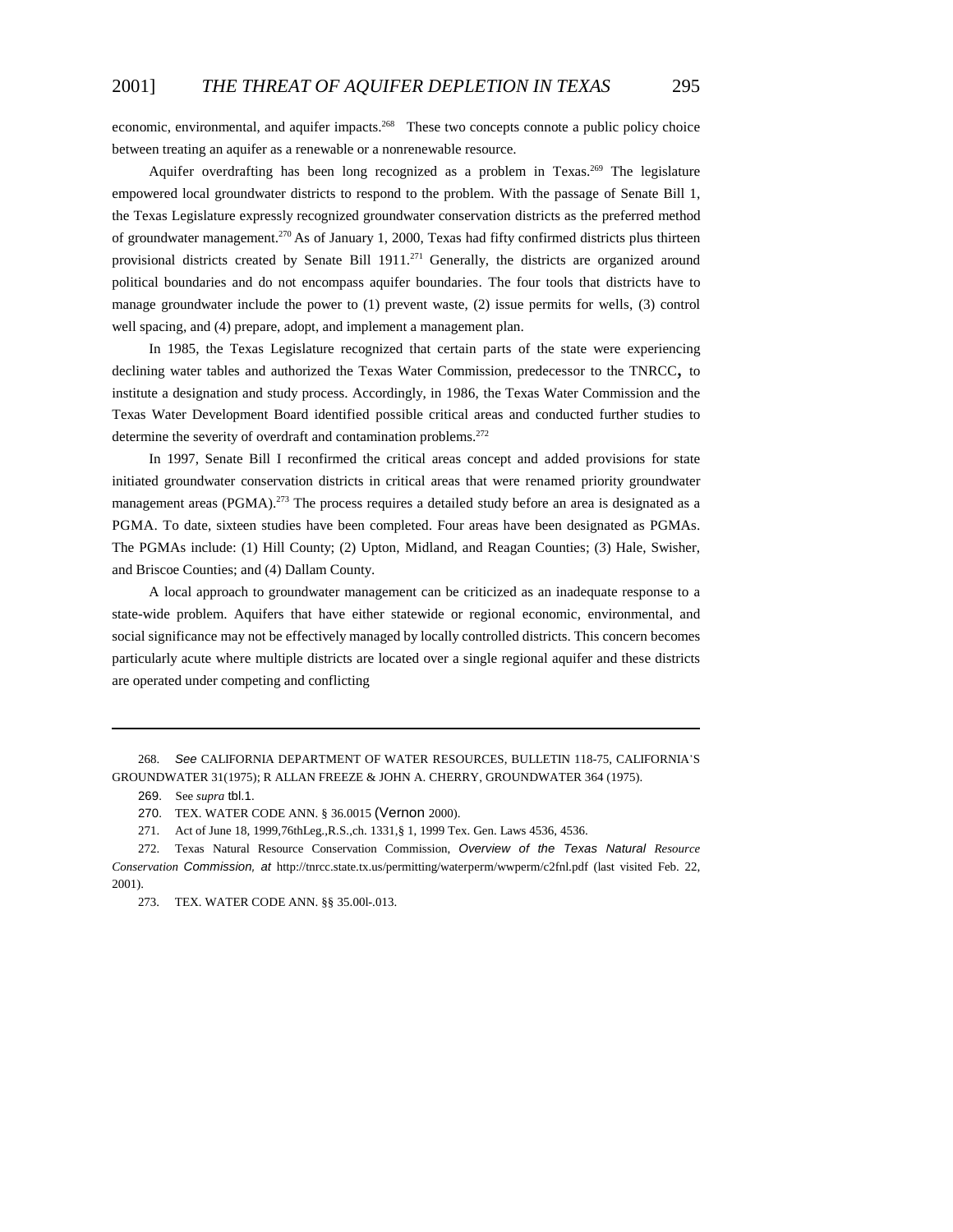philosophies and strategies. Stated otherwise, how can locally controlled districts effectively manage aquifers, which usually are regional water resources, when the aquifers have statewide impacts and significance? Another practical issue is whether the critical area legislation, known today as the PGMA process, has been effective in dealing with the problem. Concerns have been raised regarding the number of districts Texas might need, the motivations for creating additional districts, and determination of districts along political rather than aquifer boundaries.

A fundamental policy requiring legislative consideration is whether the state should manage its aquifers as a renewable or a nonrenewable resource. If the choice is to manage an aquifer as a renewable resource, the legislature should provide local groundwater districts specific guidance on methods and goals. Several options for guidance that will accomplish this goal are discussed below. Any option selected should be consistent with the overall goal of aquifer sustainability. The following discussion presents some different options addressing sustainability.

Option 1) Establish statutory descriptive standards for aquifer sustainability based on optimal safe yield criteria.

The safe yield criteria could later be numerically defined by groundwater availability models as tempered by economic, environmental, and social factors. These safe yield standards could be applied: (1) to all rechargeable aquifers in the state, (2) on an aquifer by aquifer basis, (3) on segments of aquifers, or (4) in PGMA study areas.

The standards would bring predictability and consistency to the management of aquifers by local groundwater districts while giving them flexibility in local means of implementation. Monitoring and reporting requirements could be established to insure that local districts conform to the state goal of aquifer sustainability.

Option 2) Grant authority to the TNRCC to set descriptive standards for aquifer sustainability based on statutory optimal safe yield criteria.

Again, as with Option 1, safe yield criteria could later be numerically defined by groundwater availability models and tempered by other economic, environmental, and social factors. As with Option 1, these safe yield standards could be applied: (1) to all rechargeable aquifers in the state, (2) on an aquifer by aquifer basis, (3) on segments of aquifers, or (4) in PGMA study areas.

The standards would bring consistency to the management of aquifers by local groundwater districts while still giving them flexibility in local means of implementation. Monitoring and reporting requirements could be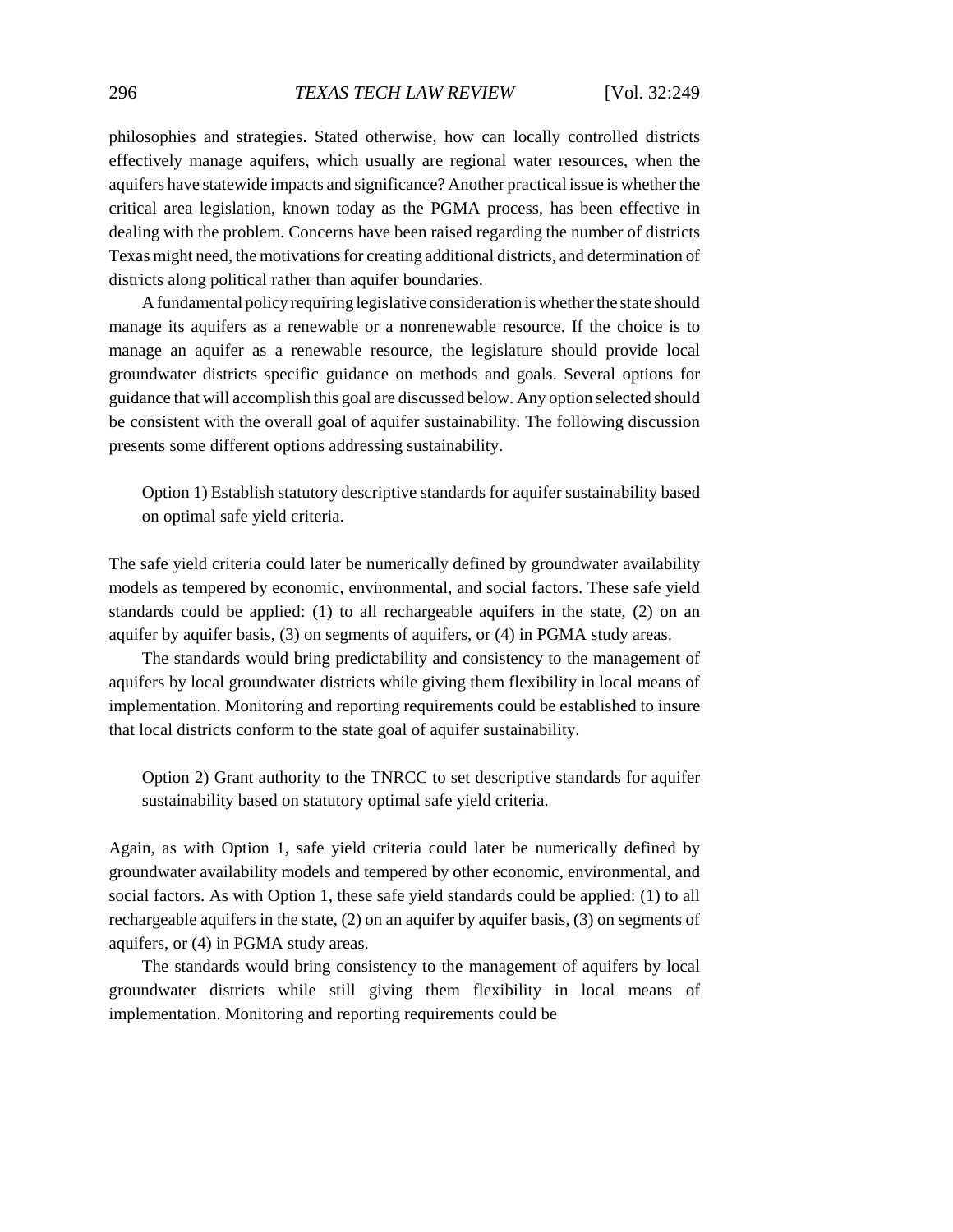established to insure that local districts conform to the state goal of aquifer sustainability.

Option 3) Establish aquifer-wide, regional, or sub-basin districts to coordinate planning and management and integrate the efforts of local groundwater management districts into the regional management district's planning authority for the aquifer.

These districts could have (1) coordinating, or (2) supervisory authority. The model for this approach is the Edwards Aquifer Authority.

Option 4) Allow for the continued legislative establishment of local groundwater districts.

Presently, this approach does not address sustainability and would continue nonuniform aquifer rules.

Option 5) Place a moratorium on the establishment of additional local groundwater districts until groundwater availability models can be run on the major aquifers.

This option would allow for the establishment of districts based on integration into an aquifer-wide plan.

None of the above five options would preclude the creation of local groundwater districts, but they would require that all districts operate under uniform sustainability standards for aquifers. Districts would have the ability and authority to apply local insight and knowledge in aquifer management, but they could not operate under different or inconsistent sustainability standards.

# *C. Aquifer Mining-Options*

Groundwater mining occurs when withdrawals are made from an aquifer at rates in excess of net recharge over a sustained period of time. In aquifers with little or no recharge, sustained withdrawals will in due course exhaust the supply or lower water tables below economic pumping limits. When groundwater is pumped faster than this rate over long periods of time, it is in effect being mined and depleted without recharge. To the degree that groundwater is mined, flexibility to respond to future dry spells and droughts is lost.

Several states have provided for controlled mining of aquifers so that depletion occurs over a predictable number of years. The choice of time periods usually reflects a legislative policy judgment. A long depletion period preserves water for future uses but usually requires severe restrictions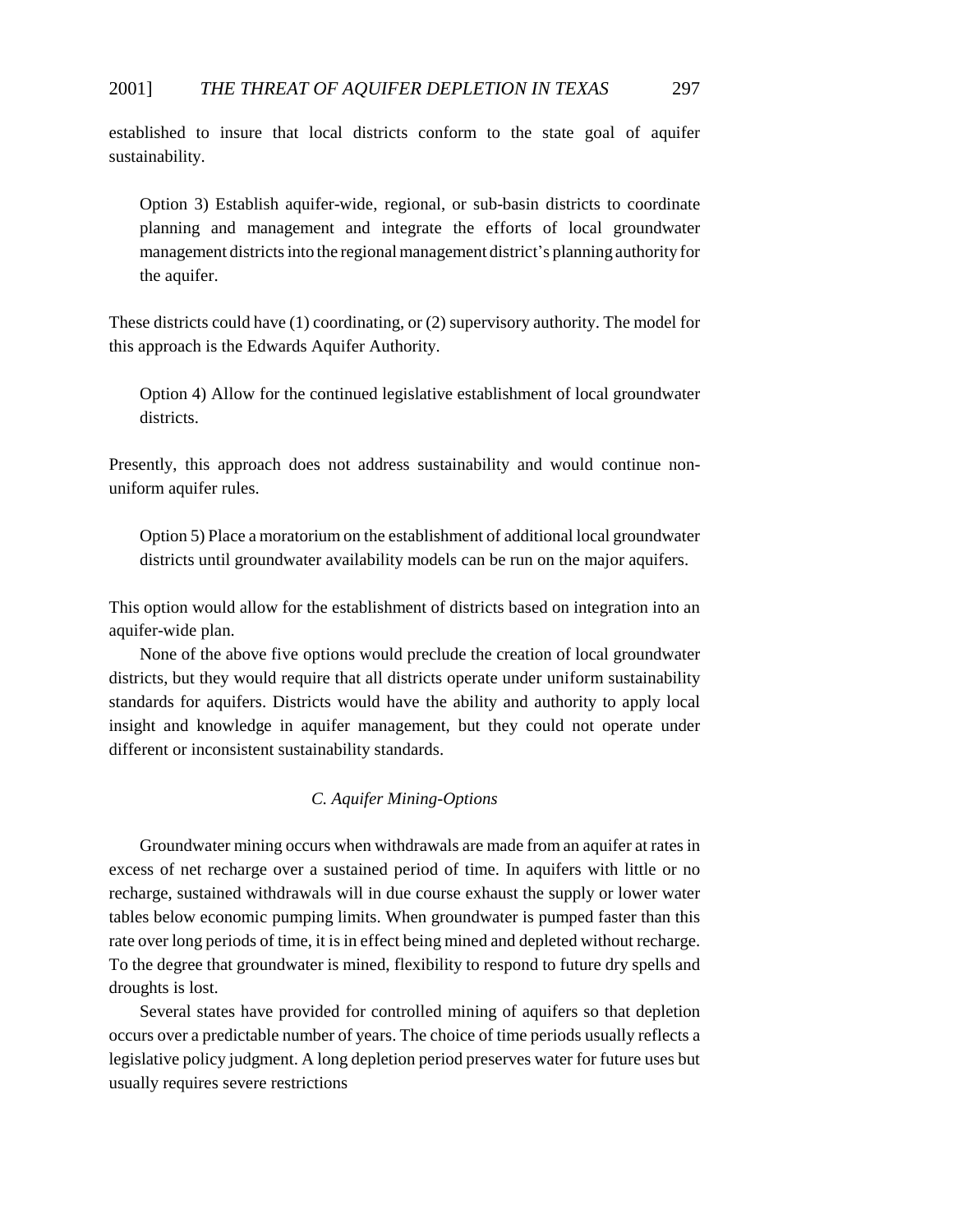on present withdrawals. By contrast, a shorter period allows for larger withdrawals for the benefit of current users, but the depletion causes an economic crash in the irrigation economy for a local area.

Mining occurs in limited recharge aquifers. Considering existing pumping practices, mining of limited recharge aquifers is occurring in the Ogallala and in the Hueco-Mesilla Bolson aquifers.<sup>274</sup> From a public policy perspective, two options for structuring management approaches are possible. These tend to be mutually exclusive propositions.

Option 1) Retain capture rule and allow unlimited pumping which will allow private economic decision making and market-place forces to determine hydrologic and economic life of aquifer; or

Option 2) Establish aquifer depletion rates over a period of time that are socially and politically acceptable.

The life span *(e.g.,* twenty, forty, seventy-five years) of an aquifer may be legislatively set or may be determined administratively pursuant to legislative criteria. A longer time period would limit current pumping to preserve the resources for future generations and provide a transition time to other resources or to another economic base. A shorter time period would allow greater pumping by present users. If the time period is short, an established irrigation economy may crash and impose short-term hardships on the region and limit the opportunity to diversify the local economy.

274. *See supra* tbl.1.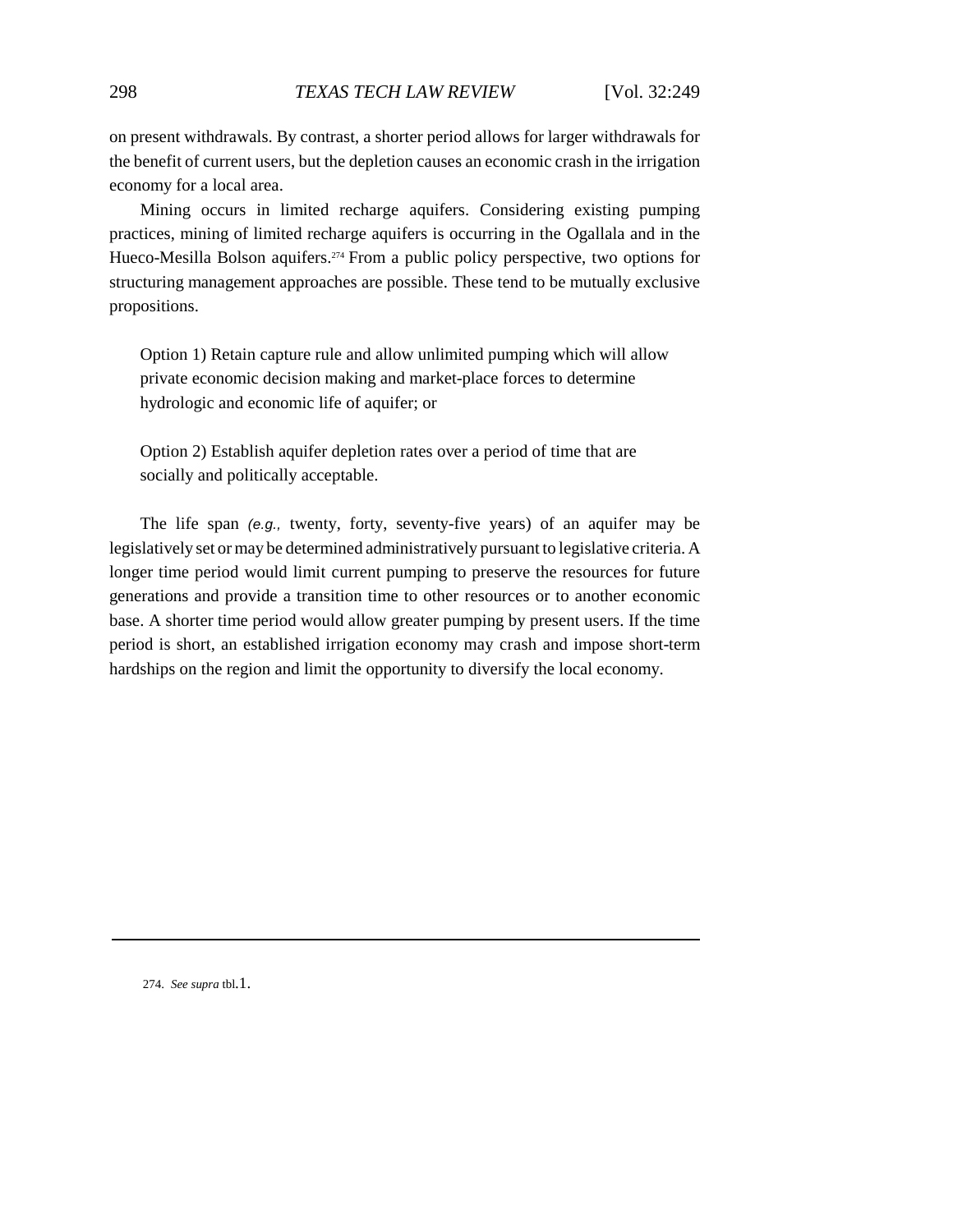### APPENDIX



#### **Major Aquifers of Texas:**

1. Ogallala 2. Seymour 3. Hueco-Mesilla Bolson 4. Cenozoic Pecos Alluvium 5*.* Edwards-Trinity (Plateau) 6. Trinity 7. Edwards (BFZ) 8. Carrizo-Wilcox 9. Gulf Coast.

**Shaded Areas:** Outcrop (That part of a water-bearing rock layer which appears at the land surface). **Ruled Areas**: Downdip (That part of a water-bearing rock layer which dips below other rock layers).

The following discussion highlights information on each aquifer.<sup>275</sup>

*High Plains (Ogallala) Aquifer*

The Ogallala Formation of Pliocene age occurs at or near the surface over much of the High Plains area of northwest Texas. The formation

275. The Appendix is modified from the description of aquifers in Texas found at TEXAS DEPARTMENT OF WATER RESOURCES, WATER FOR TEXAS: A COMPREHENSIVE PLAN (1984) and WATER FOR TEXAS 1997, *supra* note 1, at 3-205 to 3-23 7.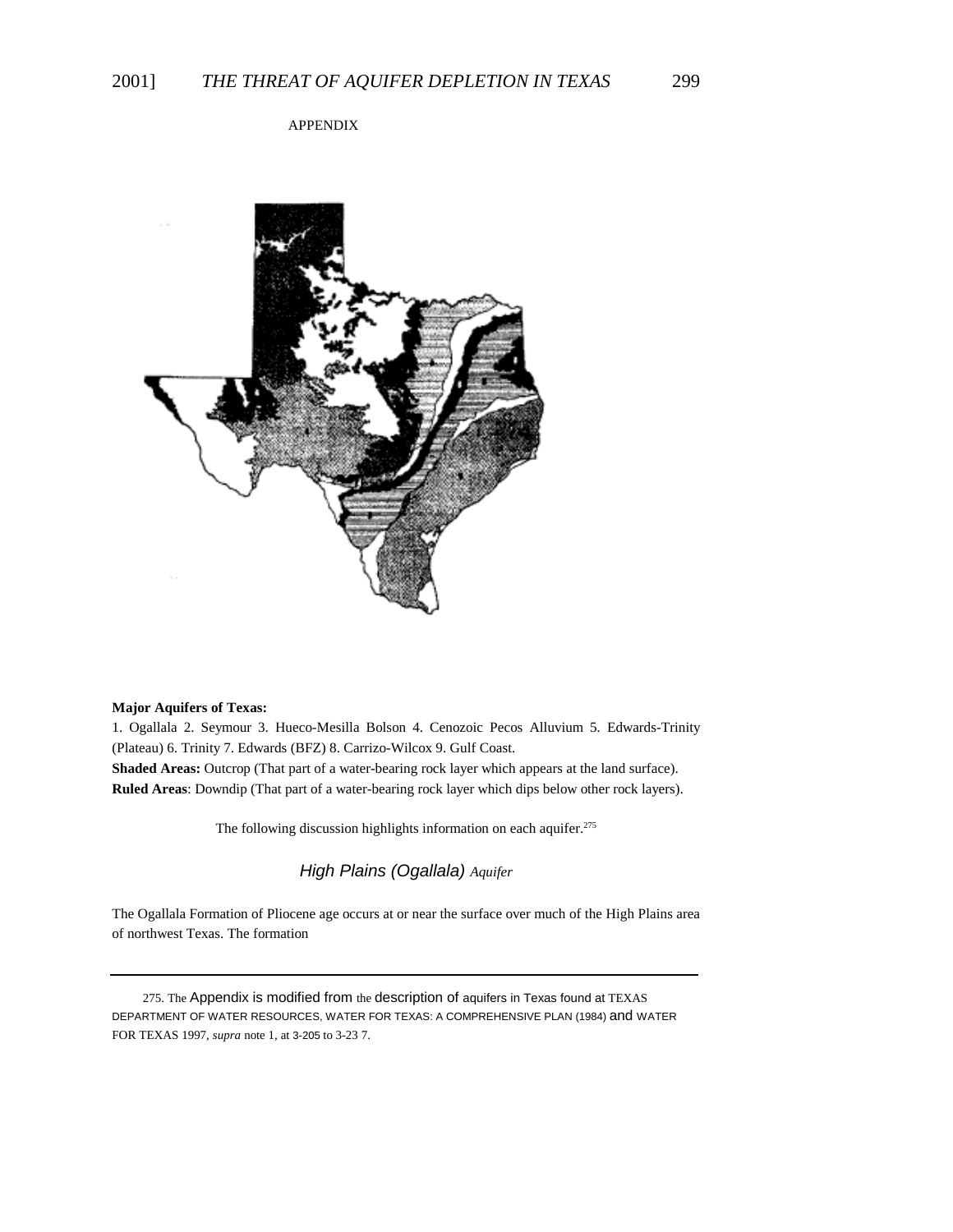consists of alternating beds of silt, clay, sand, gravel, and caliche, reaching a maximum known thickness of more than 900 feet in southwestern Ochiltree County. The High Plains aquifer consists primarily of the Ogallala Formation, and includes all water-bearing units, mainly Cretaceous and Triassic sediments, with which it is in hydraulic continuity. However, the Canadian River has cut through the formation dividing it into two parts, the North Plains and the South Plains.

The zone of saturation in the aquifer ranges in thickness from only a few feet to more than 500 feet. The thickest saturated sections occur in the northeastern part of the South Plains. In the large irrigation area north and west of Lubbock, the saturated interval generally ranges between 100 and 300 feet. South of Lubbock, the saturated zone is generally between fifty and 150 feet thick.

Water depth in the aquifer ranges between 100 and 200 feet throughout much of the South Plains, but depths commonly exceed 300 feet in parts of the North Plains. Yields of wells range from less than 100 gpm (gallons per minute) to more than 2,000 gpm, averaging about 500 gpm.

Small quantities of natural recharge to the High Plains (Ogallala) Aquifer result from precipitation on the land surface and underflow from that part of the aquifer in New Mexico. Water moves slowly through the formation in a general southwesterly direction toward the eastern escarpment of the High Plains.

# *Alluvium and Bolson Deposits*

Deposits of alluvium occur in many parts of Texas and generally consist of alternating and discontinuous beds of silt, clay, sand, and gravel of recent geologic age. In some areas, these deposits contain comparatively large volumes of water, and the five largest and most productive of these local aquifers collectively make up a major aquifer in the Trans-Pecos area.

In the El Paso area and the El Paso Valley, alluvium and bolson deposits ranging to more than 9,000 feet thick contain fresh water to depths of about 1,200 feet. Large-capacity wells completed in this aquifer commonly yield between 1,000 and 1,500 gpm, supplying water for irrigation and municipal use.

Alluvium and bolson deposits extending from northeastern Hudspeth County to northern Presidio County supply large volumes of water for irrigation. Large-capacity wells completed in the aquifer yield up to 2,500 gpm. At the present rate of pumpage, however, it is projected that these supplies will be largely depleted before the year 2020.

In the upper part of the Pecos River drainage system in Texas, deposits of alluvium ranging up to 1,500 feet or more in thickness yield large volumes of water used principally for irrigation. This aquifer also supplies municipal and industrial water needs in this region, including supplies for the cities of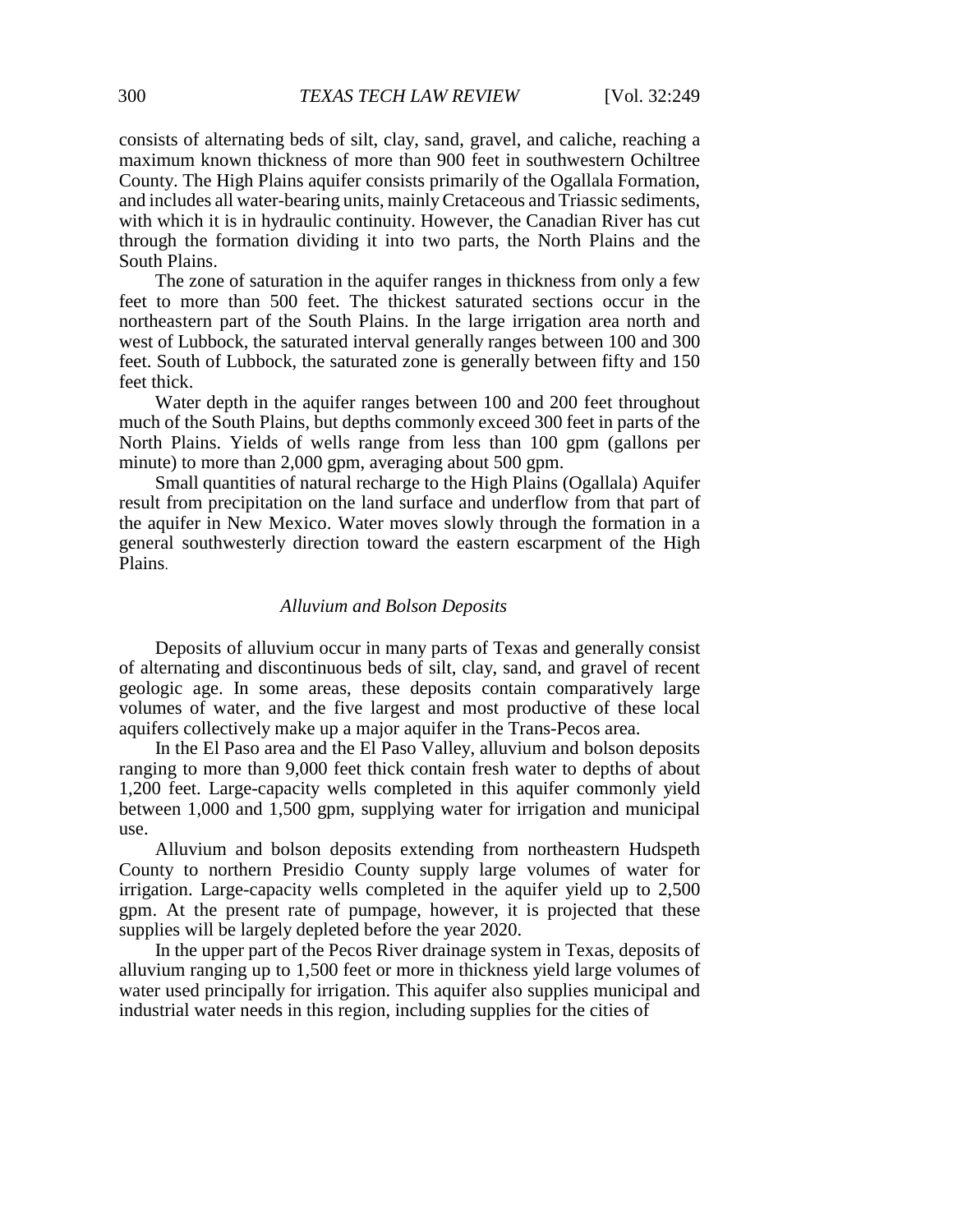Monahans and Pecos. Legal rights to the water in a large volume of the aquifer in northwestern Winkler and northeastern Loving Counties have been acquired by the City of Midland as a potential source of future supply for that city; however, these supplies can furnish only a part of Midland\*s projected future water needs.

Isolated areas of alluvium (principally erosional remnants of the Seymour Formation) furnish domestic, municipal, and irrigation supplies to areas of North and West Central Texas. These local aquifers in the upper Red and Brazos River Basins vary greatly in thickness, but in most areas the saturated interval is less than 100 feet. Pumpage at times and in local areas has exceeded the rate of recharge. Yields of large-capacity wells range from less than 100 gpm to 1,300 gpm, with the average being about 300 gpm.

Along the Brazos River, between northern McLennan County and central Fort Bend County, stream-deposited alluvial material ranging from less than one mile to about seven miles wide supplies water for irrigation and other purposes. Thickness of the saturated interval in the aquifer ranges to eightyfive feet or more, with the maximum thickness of saturation occurring in the central and southeastern part of the aquifer.

#### *Edwards-Trinity (Plateau) Aquifer*

The Edwards-Trinity (Plateau) Aquifer underlies the Edwards Plateau and extends westward into the Trans-Pecos region of Texas. The aquifer consists of water-saturated sand and sandstone of the Trinity Group and limestone of the overlying Fredericksburg and Washita Groups of Cretaceous age. These water-bearing units range to more than 800 feet in thickness. Large-capacity wells completed in fractured and cavernous limestone locally yield as much as 3,000 gpm.

The Edwards-Trinity (Plateau) Aquifer supplies small cities and communities of the area with water. Industrial supplies are also obtained from the aquifer locally, principally for petroleum recovery. Natural discharge of water from the aquifer constitutes a substantial part of the base flow of several streams, including the Pecos, Devils, Nueces, Frio, and Llano Rivers.

Water supplies of the Edwards-Trinity (Plateau) Aquifer have proven difficult to develop, however, because of the irregular distribution of permeability in the limestone beds and the variable thickness of the lowermost sand and sandstone beds. In heavily pumped areas, water levels have declined significantly. Sustained heavy pumpage over long periods would result in substantial depletion of the base flows of streams draining the plateau, thus reducing somewhat the surface-water supplies of these river basins and recharge to the Balcones Fault Zone Aquifer.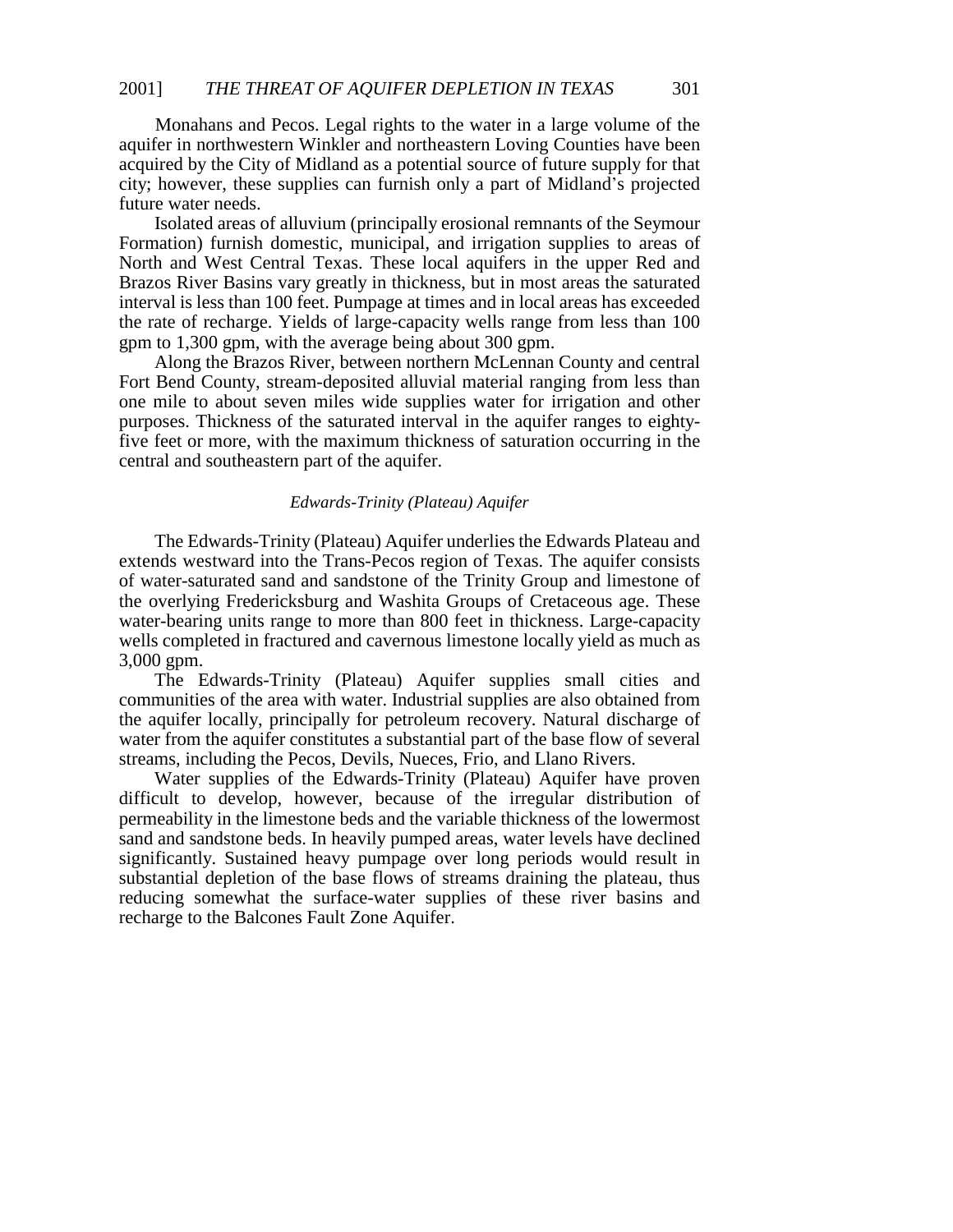### *Edwards (Balcones Fault Zone) Aquifer*

The Edwards (Balcones Fault Zone) Aquifer extends east from central Kinney County and northeast into southern Bell County. It includes the Edwards Limestone and stratigraphically associated limestone beds of Cretaceous age. Conditions favorable for the development of extensive solution channels and cavities and the consequent accumulation of large volumes of water in these formations have resulted from faulting along the Balcones Fault Zone.

This aquifer supplies municipal and industrial water to numerous cities and towns, including the total municipal supply of the City of San Antonio. Capacities of wells operated by the city are among the largest in the world, with some wells yielding over 16 thousand gallons per minute each. Industrial and irrigation water supplies are also pumped from the aquifer.

Some of the largest springs in the state result from the discharge of water from the aquifer. These include Leona Springs at Uvalde, San Pedro and San Antonio Springs at San Antonio, Comal Springs at New Braunfels, San Marcos, Barton Spring at Austin, and Salado Springs at Salado.

The aquifer is partly recharged by precipitation on the recharge zone, storm runoff which enters the recharge zone, and streams which head in the Edwards Plateau. The West Neuces, Nueces, Frio, Sabinal, Medina, and Blanco Rivers and Seco, Hondo, and Cibolo Creeks flow across the Balcones Fault Zone, losing water into the extensive fracture system of the aquifer. Water moves rapidly through the aquifer, and the volume of water in storage and the rate of springflow change rapidly in response to rainfall. For example, the depletion of water in storage resulting from continuous heavy pumpage during the drought years 1948-1956 was almost completely restored during the wet years 1957 and 1958.

Highly saline water, containing hydrogen sulfide gas, occurs in the Edwards and associated limestone beds south of the heavily pumped areas. The possibility of saline water intrusion and the need to maintain springflow at adequate levels for environmental and recreational purposes are constraints upon increased pumping from the aquifer, particularly during drought periods, as water needs increase.

### *Trinity Group Aquifer*

The Trinity Group Aquifer extends over a large area of North and Central Texas. The thickness of the aquifer ranges from a few feet along its western edge to more than 1,200 feet in the eastern part. Yields of large-capacity wells range up to several thousand gpm. In thin sections of the aquifer, where water is withdrawn principally for irrigation and domestic use, most wells yield less than 100 gpm.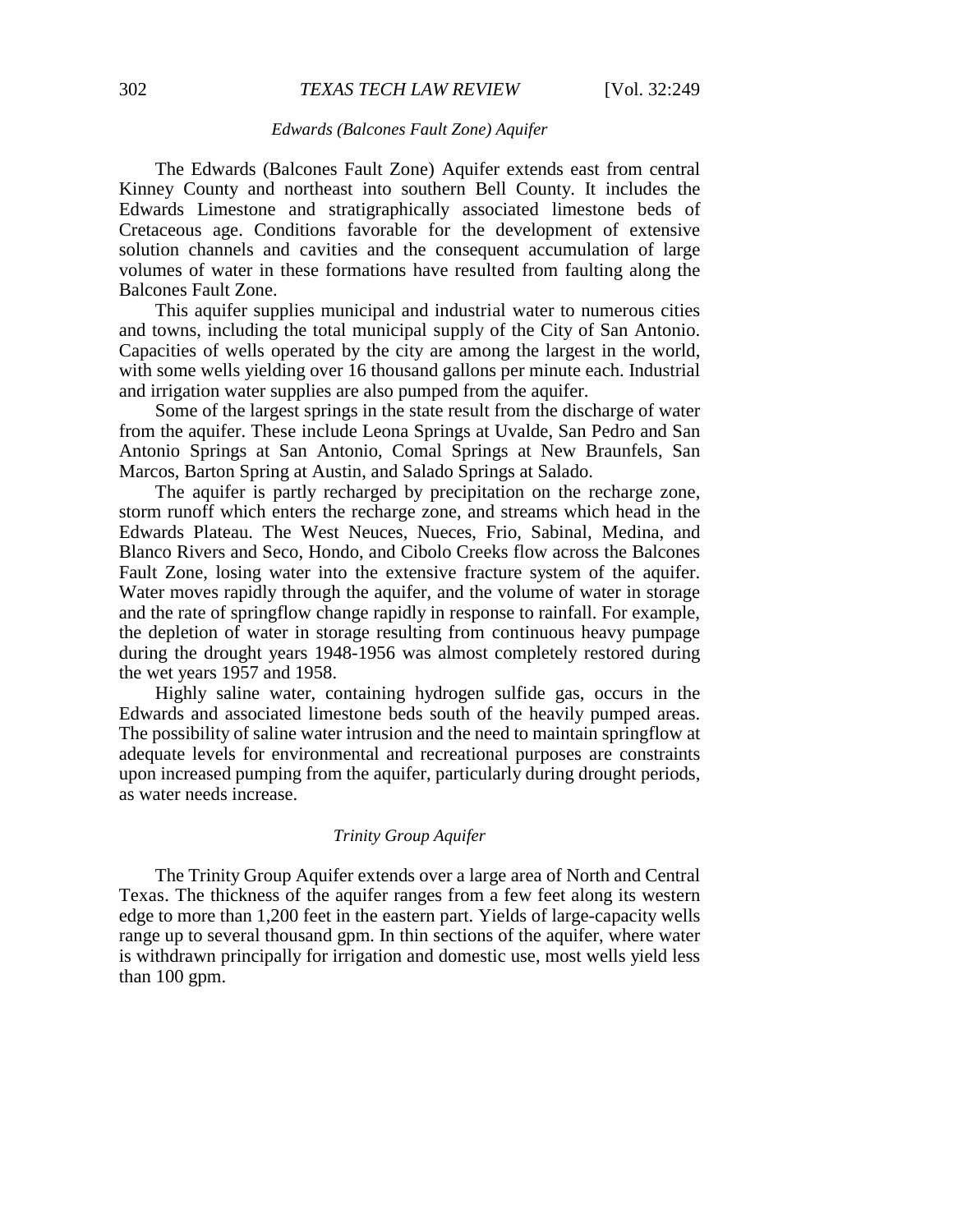The Trinity Group Aquifer has been intensively developed for municipal and industrial water supply in the Dallas-Fort Worth area and formerly provided much of the municipal water supply for the City of Waco. In these heavily pumped areas, significant reduction in artesian head has occurred, thus lowering pumping levels and increasing pumping costs.

# *Carrizo- Wilcox Aquifer*

The Carrizo-Wilcox Aquifer, one of the most extensive in Texas geographically, furnishes water to wells in a wide belt extending from the Rio Grande northeastward into Arkansas and Louisiana. The aquifer consists of hydrologically connected sand, sandstone, and gravel of the Wilcox Group and overlying Carrizo Formation.

The Carrizo-Wilcox Aquifer is recharged by precipitation and storm runoff on the outcrop areas and by streams which cross the outcrop area. The waterbearing beds dip beneath the land surface toward the Gulf, except in the East Texas structural basin, where the formations form a trough and are exposed at the surface on both sides of the trough's axis. The net thickness of the aquifer ranges from a few feet in the outcrop to more than 3,000 feet downdip.

Water in the Carrizo-Wilcox Aquifer is generally under artesian pressure, and flowing wells are common in areas of low elevation. However, in heavily pumped irrigation areas, such as the Winter Garden area, and in municipal and industrial well fields, such as those north of Lufkin, water levels have declined and pumping costs have increased significantly.

Yields of wells vary widely, but yields of more than 1,000 gpm from large-capacity wells are common, and some wells yield as much as 3,000 gpm. Usable quality water occurs at greater depths (up to about 5,300 feet) than in any other aquifer in the state.

Water from the Carrizo-Wilcox Aquifer is used for irrigation in the Winter Garden area and for municipal and industrial use in Angelina and Nacogdoches Counties. The municipal and industrial use in these two counties has exceeded 20 million gallons of water per day.

# *Gulf Coast Aquifer*

The Gulf Coast Aquifer underlies most of the Coastal Plain from the Lower Rio Grande Valley northeastward into Louisiana, extending about 100 miles inland from the Gulf. The aquifer consists of alternating clay, silt, sand, and gravel beds belonging to the Catahoula, Oakville, Lagarto, Goliad, Willis, Lissie, and Beaumont Formations, which collectively form a regional, hydrologically connected unit.

Fresh water occurs in the aquifer to depths of more than 3,000 feet, and large quantities of water are pumped for municipal, industrial, and irrigation